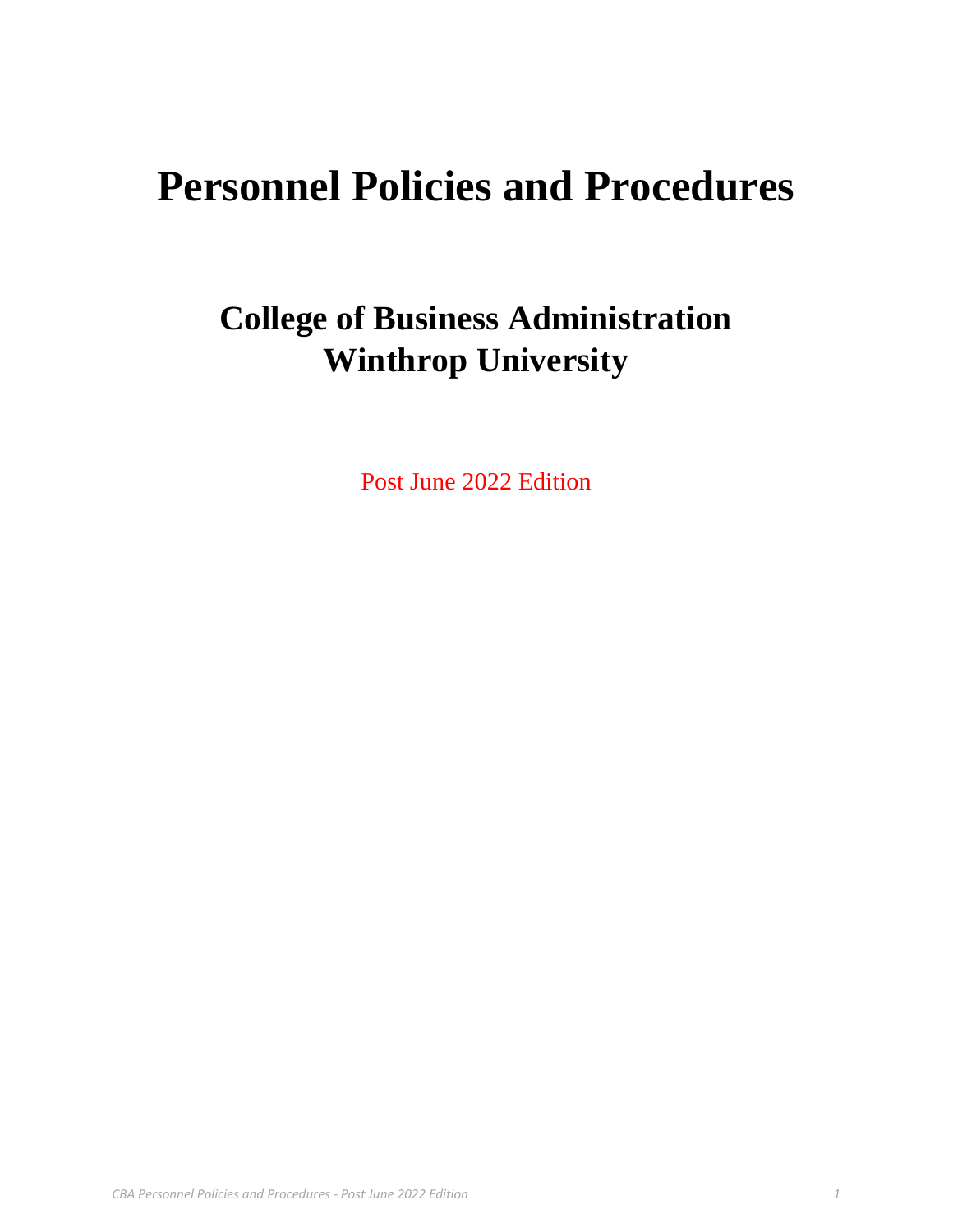## **Contents**

## 1. Overview 1

- 1.1 Application of these Guidelines
- 1.2 Creation of the Portfolio
- 1.3 Responsibilities of the Persons Involved in Reviews
- 1.4 Definition of Ranks

#### 2. Process for Determining Faculty Qualifications Status

- 2.1 Rationale
- 2.2 Principles and Process
- 2.3 Definitions
- 2.4 Scholarly Academic
- 2.5 Practicing Academic
- 2.6 Scholarly Practitioner
- 2.7 Instructional Practitioner
- 2.8 Authority
- 2.9 Documentation

#### 2.10 Guidelines for Determining Participating and Supporting Faculty

- 3. Personnel Review
	- 3.1 The Review Processes
		- 3.1.1 Annual Review Process
		- 3.1.2 Pre-Tenure Review Process
		- 3.1.3 Tenure Process
		- 3.1.4 Post Tenure Process
		- 3.1.5 Promotion Process
	- 3.2 Criteria for Review
		- 3.2.1 Academic Responsibility
		- 3.2.2 Student Intellectual Development
		- 3.2.3 Scholarly Activity
		- 3.2.4 Committees and Other Professional Activities (i.e., service)
	- 3.3 Application of the Review Criteria
		- 3.3.1 Annual Review
		- 3.3.2 Pre-Tenure Review
		- 3.3.3 Tenure
		- 3.3.4 Post Tenure Review
		- 3.3.5 Promotion
- 4. Peer Review System
	- 4.1 Peer Review of Non-Tenured Tenure-Track Faculty
	- 4.2 Peer Review of Non-Tenure-Track Faculty
	- 4.3 Areas for Peer Review
- 5. Policy for Adjunct Faculty
- 6. Consulting and Outside Employment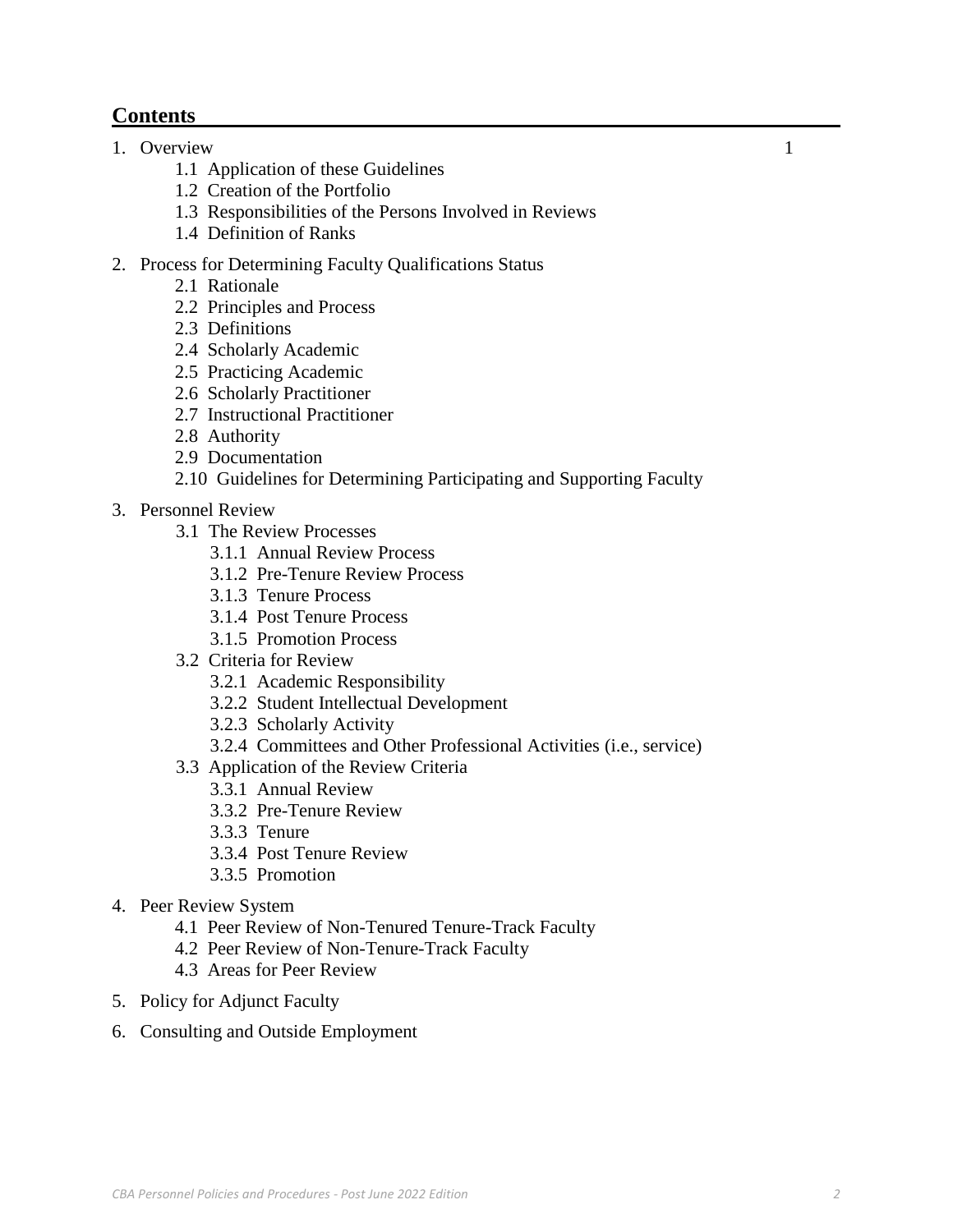## **1. Overview**

## **1.1 Application of these Guidelines**

This edition, titled *Post June 2022 Edition*, applies to all evaluations and personnel decisions for faculty members hired June 2022 or later. Faculty hired before this date may elect to use these guidelines. This edition will also apply to all personnel decisions beginning in Academic Year 2027-2028.

For any faculty member uncertain as to their situation due to changes in appointment type or tenure track status, etc. it is their responsibility to seek clarification and have a joint statement of resolution signed by the dean and department chair inserted into their personnel file.

## **1.2 Creation of the Portfolio Supporting a Faculty Member's Application for Promotion or Tenure**

The guidelines a faculty member should follow in putting together a portfolio of material to support his/her application for promotion or tenure are provided in Appendix A.

In the preparation of the portfolio for promotion or for tenure, the Winthrop University [guidelines w](http://www.winthrop.edu/uploadedFiles/cba/facultymanual/WUGuidelinesforPromotionTenurePortfolio.pdf)ould benefit the process and the consideration of the credentials of the candidate. In the event that simultaneous applications for promotion and tenure are submitted, a single supporting portfolio for both processes will be used. For each process, the letter of application from the faculty member, recommendations from the Chair and the Dean, and all reports must be submitted separately, as each review process will occur independently.

# **1.3 Responsibilities of Persons Involved in Reviews**

#### **1.3.1 The Faculty Member**

For each review process, it is the responsibility of faculty to provide appropriate evidence of performance and activities relevant to the review process. Faculty must understand the importance of providing such supporting materials. For example, faculty must provide evidence on quality and quantity, and the faculty member must provide written comments on the impact, field appropriateness/relevance, and authorship of each scholarly activity accepted or published during the review period.

By February 1 each faculty member is to submit to his/her department chair an annual report that accurately and thoroughly describes activities of the faculty member during the previous calendar year (activities of Spring, Summer, and Fall semesters). Chairs' in-person review meetings with faculty members are to be completed by April 15.

It is the responsibility of each faculty member to seek feedback from the chair and the dean regarding personal progress and developmental activities to improve performance. Faculty are expected to take advantage of appropriate development activities as made available by the college and university.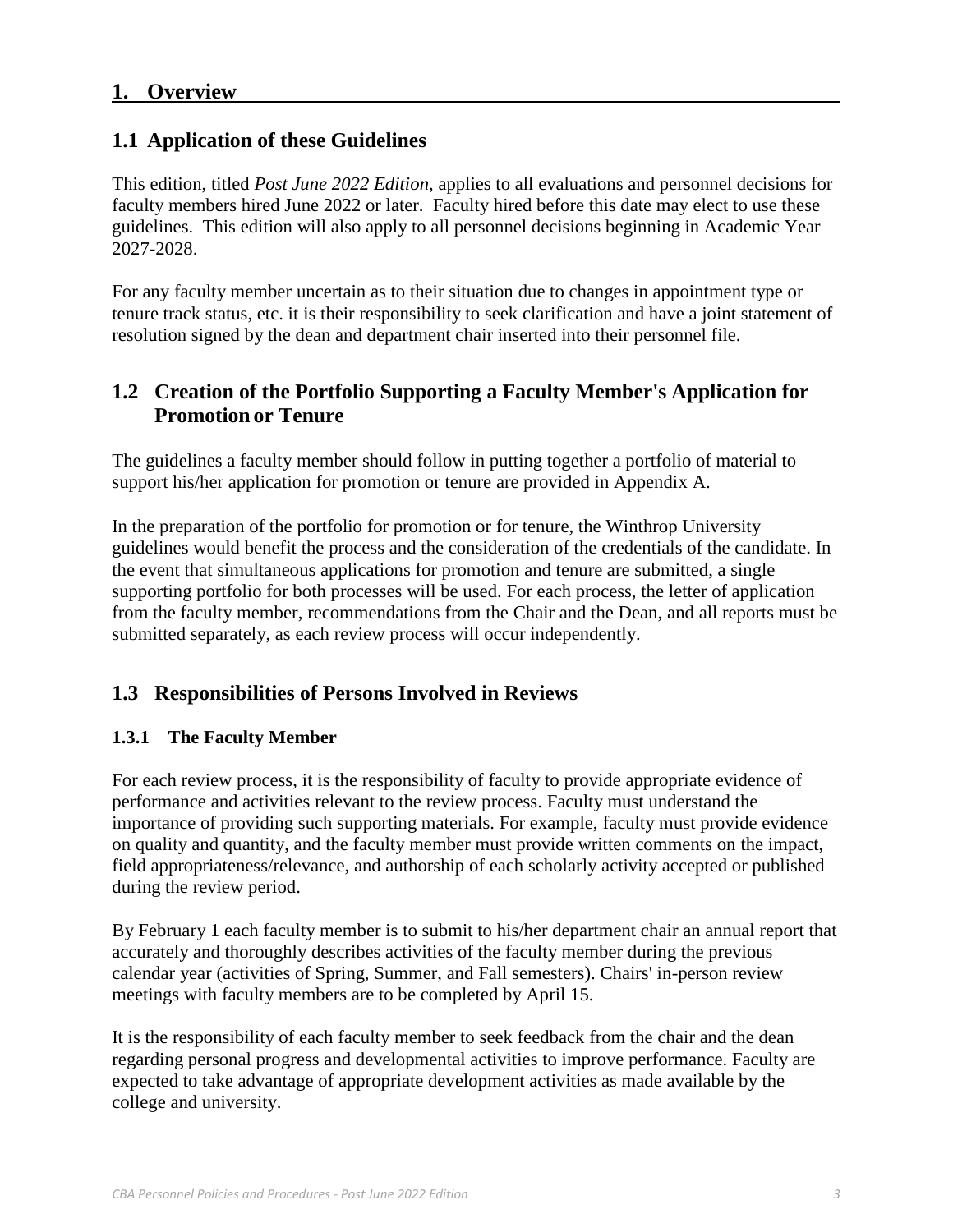## **1.3.2 The Department Chair**

The chair, along with the dean, is to communicate clearly to faculty the policies of the CBA with regard to all review procedures.

The department chair is to follow the procedures for all reviews as outlined in sections 3.1. and 5.

The department chair should appoint a Peer Reviewer for all new tenure-track faculty. See Section 4.

It is the responsibility of the department chair to stay current with the progress of each faculty member and provide timely and continuous coaching to each faculty member, especially with regard to tenure. The review by the chair of the faculty member's goals in the annual review is integral to this process. In addition to mentoring and evaluation, the chair will also suggest appropriate faculty development activities for student intellectual development, scholarly activity, and committees and other professional activities.

In offering faculty development guidance to and conducting reviews of a faculty member the department chair should take note of differences in faculty workloads in such areas as number of course preparations, difficulty of courses taught, type of research undertaken, demands of university, professional, and community service obligations, and involvement with student activities outside of the classroom.

When a faculty member is a candidate for reappointment, pre-tenure review, promotion or tenure, his/her department chair must submit in writing a full and frank appraisal of all aspects of the candidate's performance in each of the relevant performance categories, including a clear statement of the level of support the chair provides the candidate.

#### **1.3.3 The Dean**

The dean, along with the department chair, is to communicate clearly in writing to faculty the expectations of the CBA with regard to each review process.

It is the responsibility of the dean to provide faculty with annual time frames for the reappointment, pre-tenure review, tenure, and promotion processes.

It is the responsibility of the dean to ensure that the manner in which chairs evaluate faculty in each review process is consistent and fair across all departments.

The dean's office will plan and implement appropriate faculty development activities, based on input from the faculty and their chairs. The content of these programs will address common issues expressed in the individual faculty development plans.

It is the responsibility of the dean to assist department chairs in guiding and advising individual faculty on the development of his/her student intellectual development, service, scholarly activity, and academic responsibility. It is particularly important that the dean provide written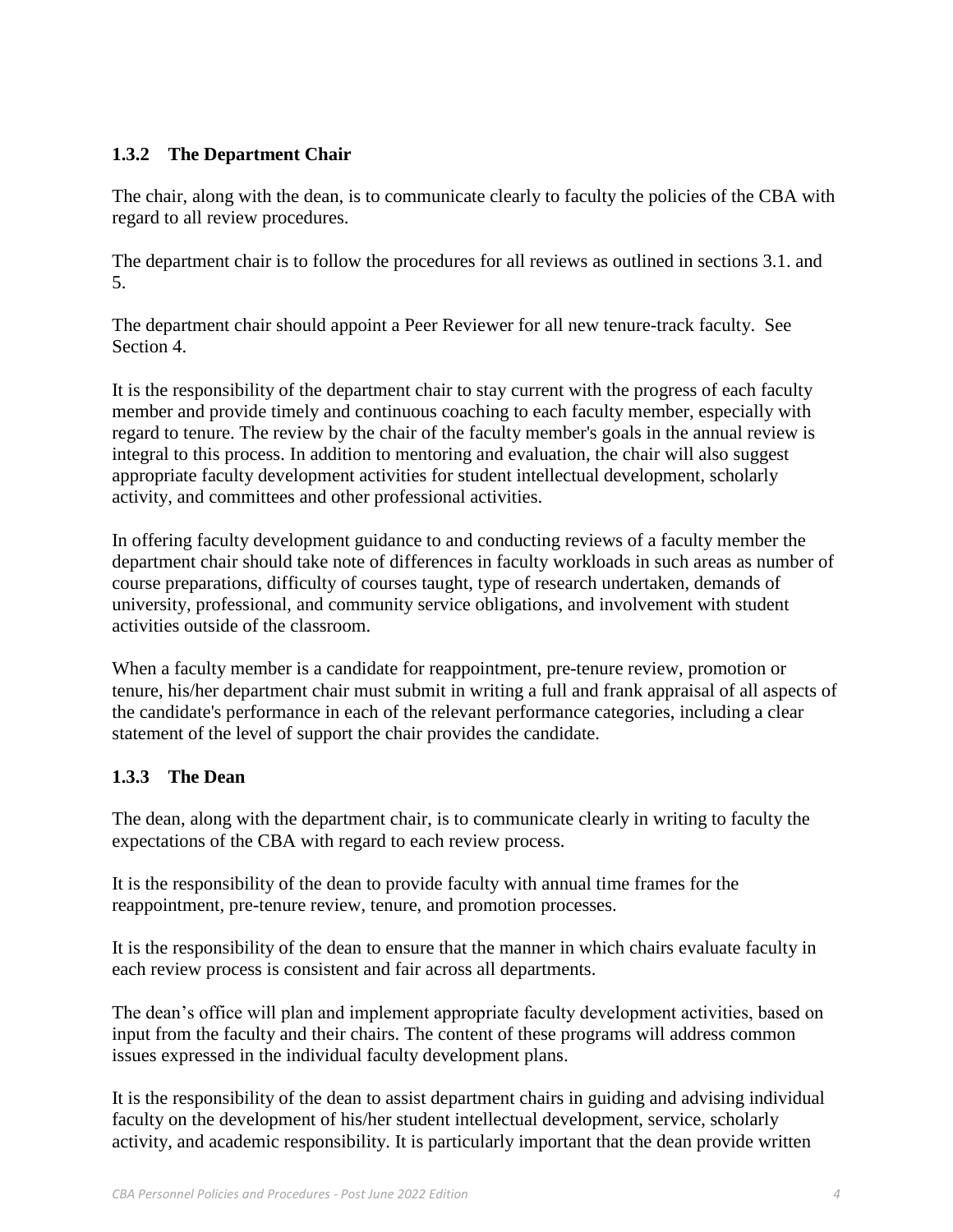feedback on the quality, quantity, continuity, field appropriateness, and authorship for items in the scholarly activity portfolio.

#### **1.3.4 The College of Business Administration Personnel Committee**

Serving on the College of Business Administration Personnel Committee is a serious responsibility. Acceptance of election to this committee mandates that the member diligently study all candidates' materials, become familiar with all applicable college and university personnel policies, and accept compliance with all relevant timetables. Members must be willing to speak openly in committee deliberations, but treat as strictly confidential all such deliberations and all other matters related to candidates' applications.

The role of the Personnel Committee in reappointment, pre-tenure , tenure, and promotion reviews is to thoroughly evaluate each candidate's application and prepare a written report with recommendations completed within the required time frames. This report must include anonymous votes to determine if the candidate has met the criteria for student intellectual development, scholarly activity, and service (including academic responsibility within each of the three criteria). The report also includes the vote total on the committee's overall recommendation regarding the candidate's reappointment, pre-tenure review, tenure, or promotion. In addition to those four vote counts and recommendation, the report should address the candidate's strengths and weaknesses. For promotion and tenure, the written recommendation is sent to the dean, and subsequently forwarded to the candidate. For pre-tenure and reappointment reviews, the written recommendation is sent to the candidate, the candidate's chair, and the Dean.

## **1.4 Definitions of Ranks**

Faculty at each rank are expected to maintain at least a level of performance consistent with the requirements for promotion to that rank. The university policy on rank can be found here: (https://apps.winthrop.edu/policyrepository/Policy/FullPolicy?PID=289).

**Contingent Appointments**: Instructors, Senior Instructors, and Adjuncts are expected to have earned at least a master's degree (or its equivalent) in his/her field of specialization and to offer evidence or promise of competence in student intellectual development, competence in committees and other professional activities, and commitment to academic responsibility. Instructors and Senior Instructors are appointed for terms of one year with appointments to additional one-year terms permitted. Adjuncts are appointed for terms of one semester with appointments to additional semesters permitted. While instructors, senior instructors, and adjuncts are not eligible for tenure or promotion, an individual holding these ranks may be reappointed to a higher rank in a position that may be tenure track, provided that the individual meets the criteria consistent with the higher rank based on a reappointment review following the process established in Section 5.

**Assistant Professor**: An Assistant Professor normally is required to hold either (1) an earned master's degree in the field of specialization, or (2) an earned doctorate or other appropriate terminal degree in the field of specialization. Faculty holding this rank offer evidence of potential in student intellectual development, scholarly activity, and committees and other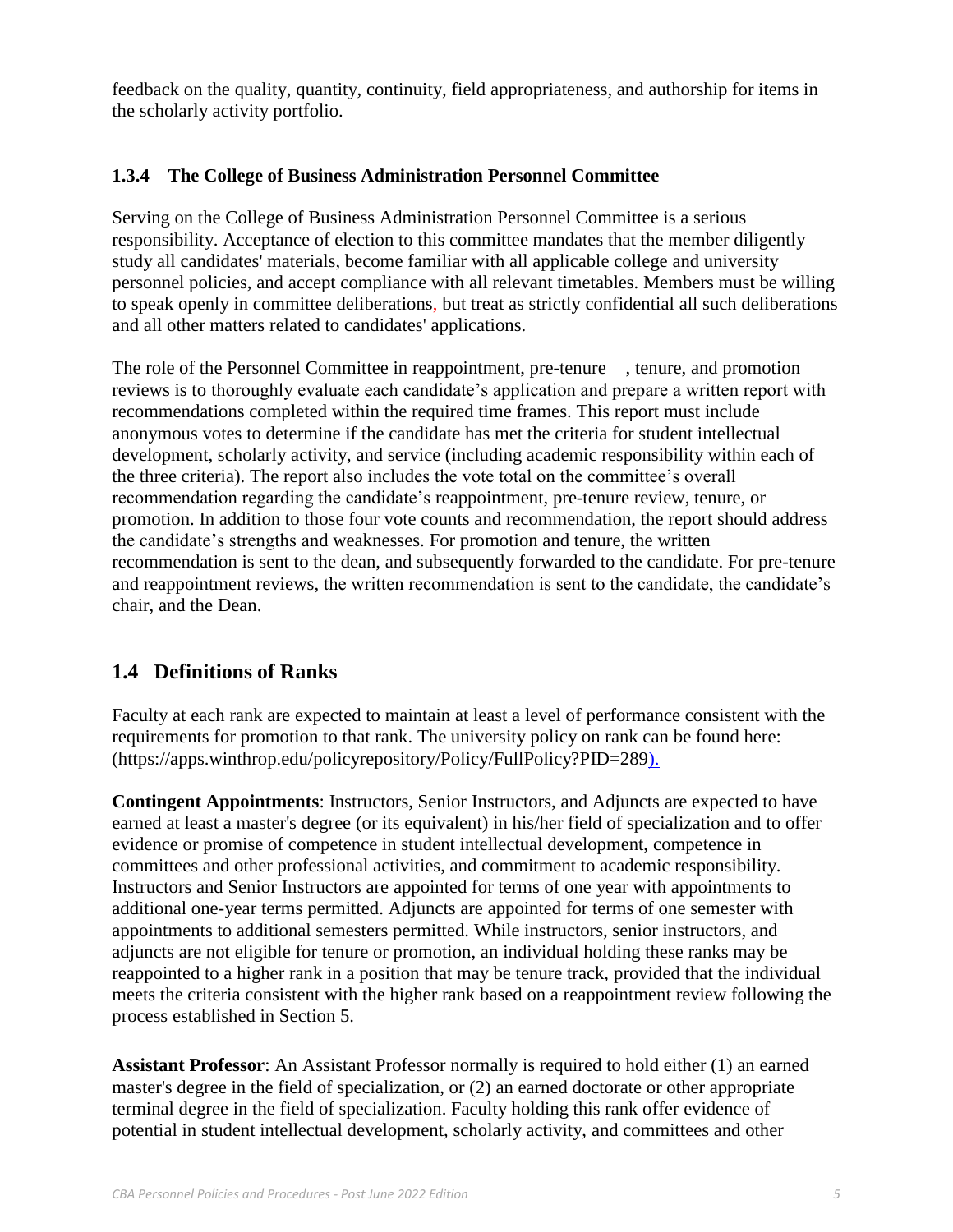professional activities (including academic responsibility within each) that can lead to tenure or promotion to the rank of Associate Professor.

In the typical case, the minimum time an individual holds the Assistant Professor title is five years before being promoted to the rank of Associate Professor; however, candidates with exceptional qualifications may apply for an early promotion.

**Associate Professor**: An Associate Professor, a senior rank in the faculty, normally is required to have an earned accredited doctorate in the field of specialization. Outstanding accomplishment in the professional work setting or outstanding intellectual contributions can serve in place of a doctorate and teaching experience. He/She must demonstrate a high level of performance in student intellectual development, scholarly activity, and service on committees and other professional activities, including academic responsibility within each. In addition, an Associate Professor is expected to demonstrate a high level of service in either the community or discipline committees, and other professional activities categories.

The minimum time for promotion from Associate Professor to Professor usually is six years; however, candidates with exceptional qualifications may apply for an early promotion. Faculty at this rank are expected to maintain at least a level of performance consistent with the requirements for promotion to this rank.

**Professor**: A Professor normally is required to hold an earned doctorate in the field of specialization. Outstanding professional work experience or outstanding intellectual contributions can serve in lieu of a doctorate and teaching experience. Professors are expected to maintain a high level of performance in student intellectual development, scholarly activity, and service on university committees and other professional activities, including academic responsibility within each. In addition, they must demonstrate a high level of service in either the community or discipline committees and other professional activity. Professors must demonstrate development beyond that expected for promotion to Associate Professor. A record of maturity and leadership in activities in the university, the community, or his/her discipline can be evidence of such development.

In making recommendations for promotion to professor, evidence to meet the student intellectual development and service criteria is not limited to these minimum time frames. Accumulated evidence of performance and productivity from outside the time frame is relevant in promotion deliberations. While tenure is based on the specific probationary period, promotion is generally more often earned over a career rather than from efforts in any prescribed time period.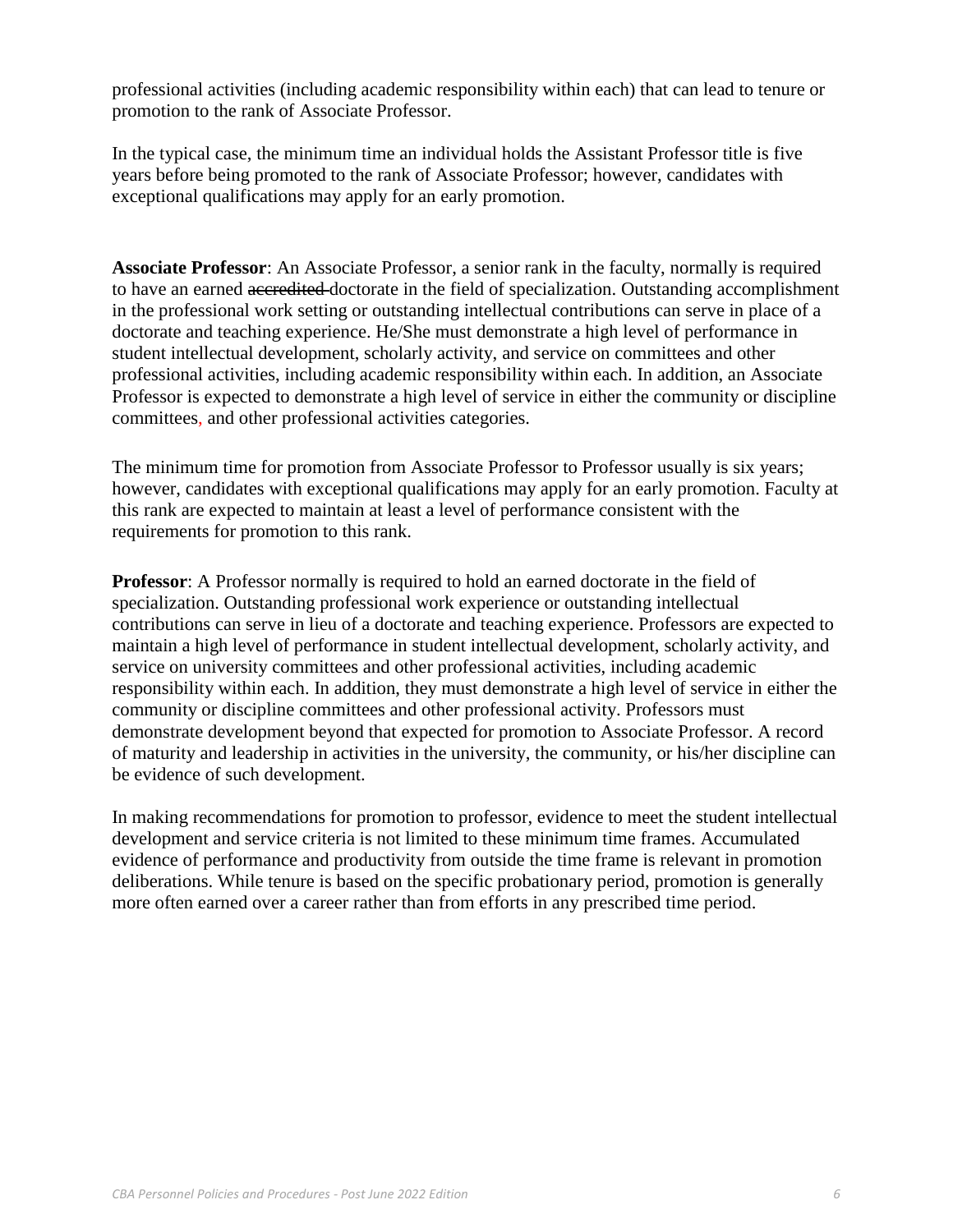## **2. Process for Determining Faculty Qualification Status**

## **2.1 Rationale**

AACSB, SACSCOC and ABET accreditation standards clearly articulate the need for schools to demonstrate that faculty are current in their field of teaching. The requirement is first met on the individual level. The criteria for determining qualification status is grounded in the Personnel Policies and Procedures section of the College of Business Administration Faculty Manual but is not used for the same purposes as those described in the CBA Faculty Manual. This document, the Process for Determining Faculty Qualification Status, is an expression of minimal levels of currency, not eligibility for promotion, tenure, or merit pay increases. The AACSB language is quite clear and helps in defining qualified faculty status:

"Faculty qualifications status refers to one of four categories designated to demonstrate current and relevant intellectual capital or professional engagement in the area of teaching to support the school's mission and related activities. Categories for specifying faculty qualifications are based on both the initial academic preparation or professional experience, and sustained academic and professional engagement within the area of teaching…" (AACSB 2020 Standards, Standard 3).

The standards are specific in that business schools and computer science programs are expected to recruit and maintain a roster of qualified teaching faculty. To meet our mission requirements for excellent teaching in a supportive learning community and preparing students to be competitive in the global market, we must have a "portfolio of intellectual contributions," which can provide evidence of faculty currency in their field and adds vitality to the classroom. Our portfolio must include contributions to learning and pedagogical research, contributions to practice, and/or discipline -based scholarship.

## **2.2 Principles and Process**

The principles used in making the qualification determination are based on the evaluation language in the CBA Faculty Manual (numbers of articles, quality, continuity, field appropriateness, authorship, and impact). The process is organized around a data reporting and organizing format. A description of the process and how it is operationalized is given below. When individual data is gathered and decisions are made on an individual basis, a summary matrix is created.

Faculty are considered to be qualified according to the guidelines presented below. Decisions are made by the Credentials Committee. Chairs are responsible for collecting candidate material, comparing resume content to the standards, and making the original case. The Committee is collectively responsible for evaluating the quality of the case as presented and making the determination as to whether or not an individual faculty member or candidate would be considered qualified.

# **2.3 Definitions**

According to the AACSB 2020 Standards, Standard 3: Faculty and Professional staff Resources, "Faculty members can be Scholarly Academic (SA), Practice Academic (PA), Scholarly Practitioner (SP), or Instructional Practitioner (IP). Faculty members should be assigned one of these designations based on the school's criteria for initial qualifications and sustained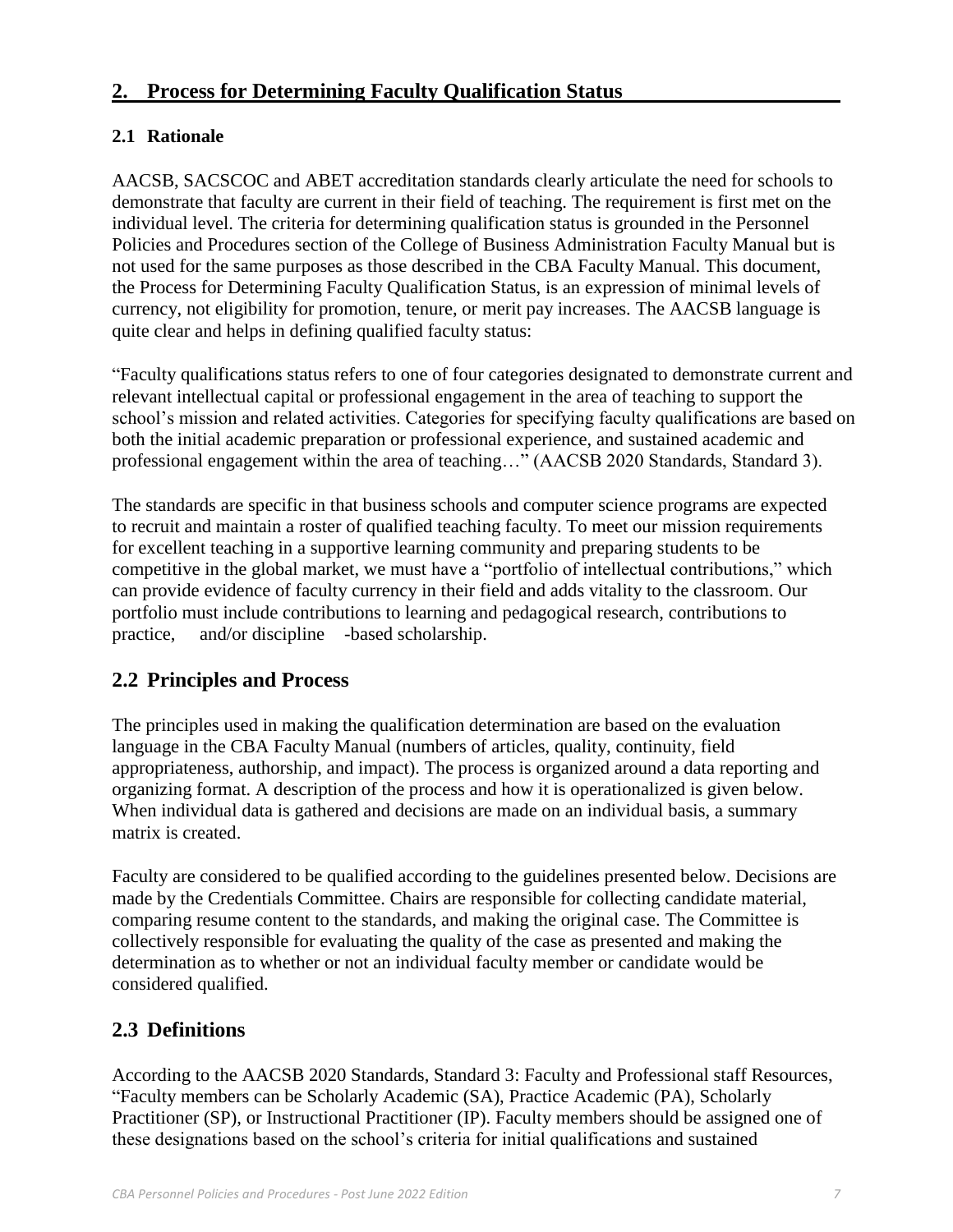engagement activities that support currency and relevancy in the teaching field. Faculty whose qualifications do not meet the criteria established by the school for SA, PA, SP, or IP status will be classified as "Additional" Faculty. [...]

**Scholarly Academics (SA)** are faculty who have normally attained a terminal degree in a field related to the area of teaching and who sustain currency and relevancy through scholarship and activities related to the field of teaching.

**Practice Academics (PA)** are faculty who have normally attained a terminal degree in a field related to the area of teaching and who sustain currency and relevancy through professional engagement, interaction, and activities related to the field of teaching.

**Scholarly Practitioners (SP)** are faculty who have normally attained a master's degree related to the field of teaching; have professional experience substantial in duration and responsibility at the time of hire; and who sustain currency and relevancy through scholarship related to their professional background and experience in their field of teaching.

**Instructional Practitioners (IP)** are faculty who have normally attained a master's degree related to the field of teaching; have professional experience substantial in duration and responsibility at the time of hire; and who sustain currency and relevancy through continued professional experience and engagement related to their professional background and experience in their field of teaching.

**Additional Faculty (A)** are faculty who do not meet the school's criteria for SA, PA, SP, or IP.

|                                                                   |                                                                                                        | <b>Sustained engagement activities</b> |                                               |  |
|-------------------------------------------------------------------|--------------------------------------------------------------------------------------------------------|----------------------------------------|-----------------------------------------------|--|
|                                                                   |                                                                                                        | Academic<br>(Research/Scholarly)       | Applied/Practice                              |  |
| Initial academic<br>preparation and<br>professional<br>experience | <b>Terminal degree</b>                                                                                 | <b>Scholarly Academics</b><br>(SA)     | <b>Practice Academics</b><br>(PA)             |  |
|                                                                   | Master's degree;<br>professional experience,<br>substantial in duration and<br>level of responsibility | <b>Scholarly Practitioners</b><br>(SP) | Instructional<br><b>Practitioners</b><br>(IP) |  |

#### **Figure 1: Model for Faculty Qualifications**

# **2.4 Qualification Status: Scholarly Academic**

## **2.4.1 Initial Academic Preparation for Scholarly Academic**

Faculty members are evaluated first by degree. It is assumed a faculty member has an appropriate terminal degree or has validated a related degree by additional training, experience, or program of research. Those with a new PhD  $\ll$  3 years, with dissertation only) will be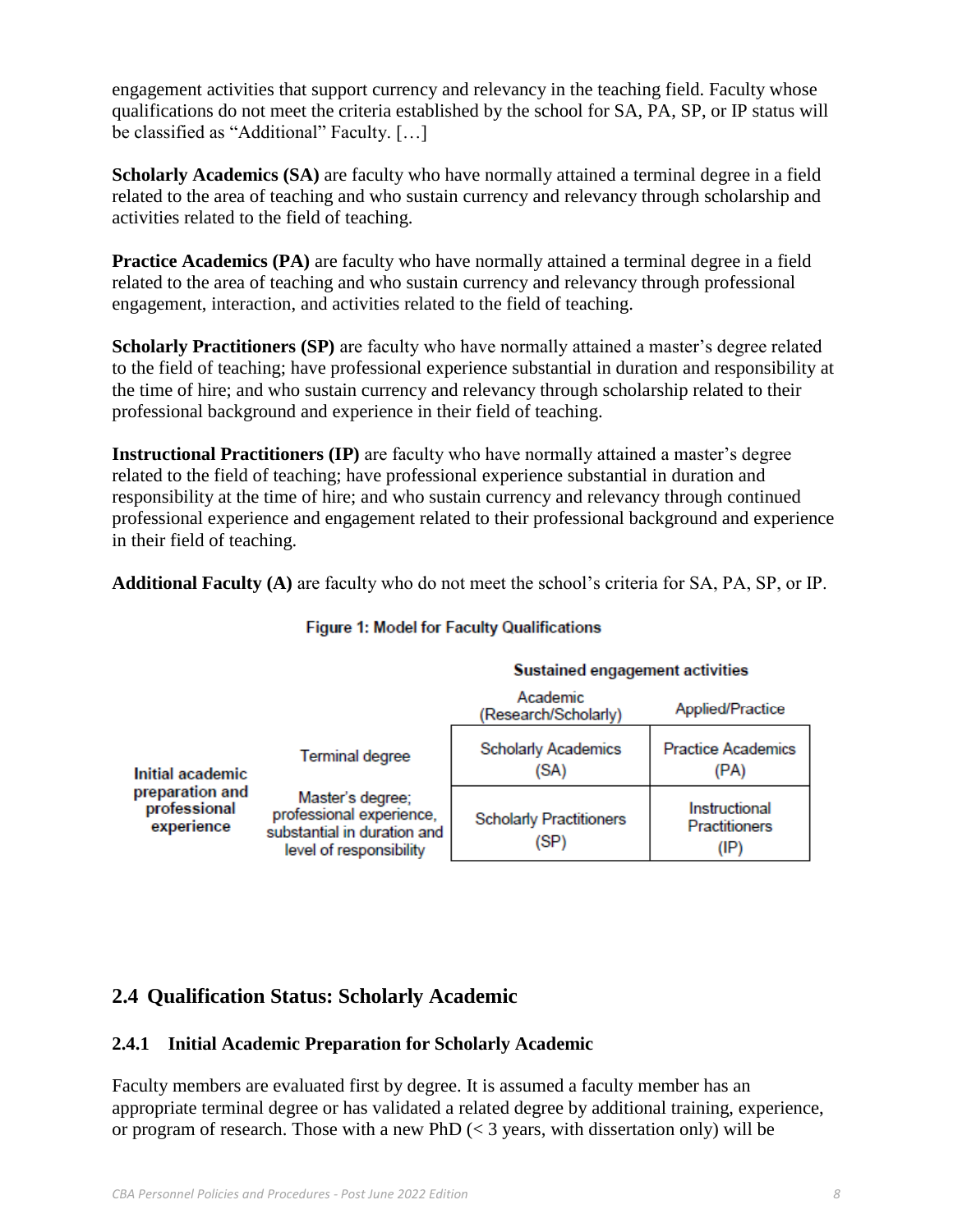assumed to be qualified as a scholarly academic. In the years between 3 and 5 it is expected that the person will have journal articles accepted and some other types of scholarly activity. Chairs will coach faculty on their program of research and what is forthcoming. Those with terminal degrees more than 5 years old will be further evaluated by the system described below on their record of research, professional development, or other intellectual development experiences.

#### **2.4.2 Sustained Qualifications for Scholarly Academic**

Qualification as a Scholarly Academic is maintained by publishing three or more Type I, II, or III quality refereed journal articles, or two Type I, II or III quality refereed journal articles and one Professional Engagement or Intellectual Development Experience (PIDE; defined below) within the last 5 years. It is expected that a faculty member will not drop below Category 3 on Table 4 on the faculty manual for more than two consecutive years. (The Category 3 or above standard applies strictly to all decisions regarding tenure, promotion or merit pay consideration.) Consideration is also given to teaching and service. Since the mission has a degree of emphasis on teaching and service, qualification cannot be sustained without acceptable evaluations on student intellectual development and committees and other professional activities in the Annual Evaluation process.

Professional Engagement or Intellectual Development Experience (PIDE):

A professional engagement or intellectual development experience is an activity or accomplishment that is considered to add value to an independent third-party. Typically, the third-party has "purchased" the talent or expertise of a faculty member, either literally or by selecting the faculty member to perform a highly valued function. The rationale for a PIDE experience is that a faculty member possesses a certain degree of current knowledge, skill, or ability that is sought after by the business community or by others in academe. Examples of validating PIDE experiences for qualification as a Scholarly Academic (SA) include, but are not limited to, the following: 1. A faculty internship where a faculty member works full-time for a company for a minimum period of time (at least 4 weeks). 2. Major editorial responsibilities such as editor-in-chief or executive editor of a journal or practitioner periodical. 3. A funded grant proposal from a major funding agency. 4. Authoring a textbook or revising an edition of a textbook. 5. Writing an invited article for an academic journal or a nationally-known practitioner periodical. 6. Obtaining new (and appropriate) professional certification. 7. Participating in evaluation teams, such as SACS, AACSB, ABET, or other discipline specific visits. 8. Taking a course in a new or emerging field with implications for the primary field. 9. Authorship of a peer reviewed, proceedings publication (or equivalent). 10. Authorship of a research monograph, book, chapter in a book, peer-reviewed paper presentation, faculty research seminar, or non-peer reviewed journal article.

## **2.5 Qualification Status: Practice Academic**

#### **2.5.1 Initial Academic Preparation for Practice Academic**

Faculty members are evaluated first by degree. It is assumed a faculty member has an appropriate terminal degree or has validated a related degree by additional training, experience, or program of research. Those with a new PhD  $\ll$  3 years, with dissertation only) will be assumed to be qualified as a scholarly academic. In the years between 3 and 5 it is expected that the person will have journal articles accepted and some other types of scholarly activity. Chairs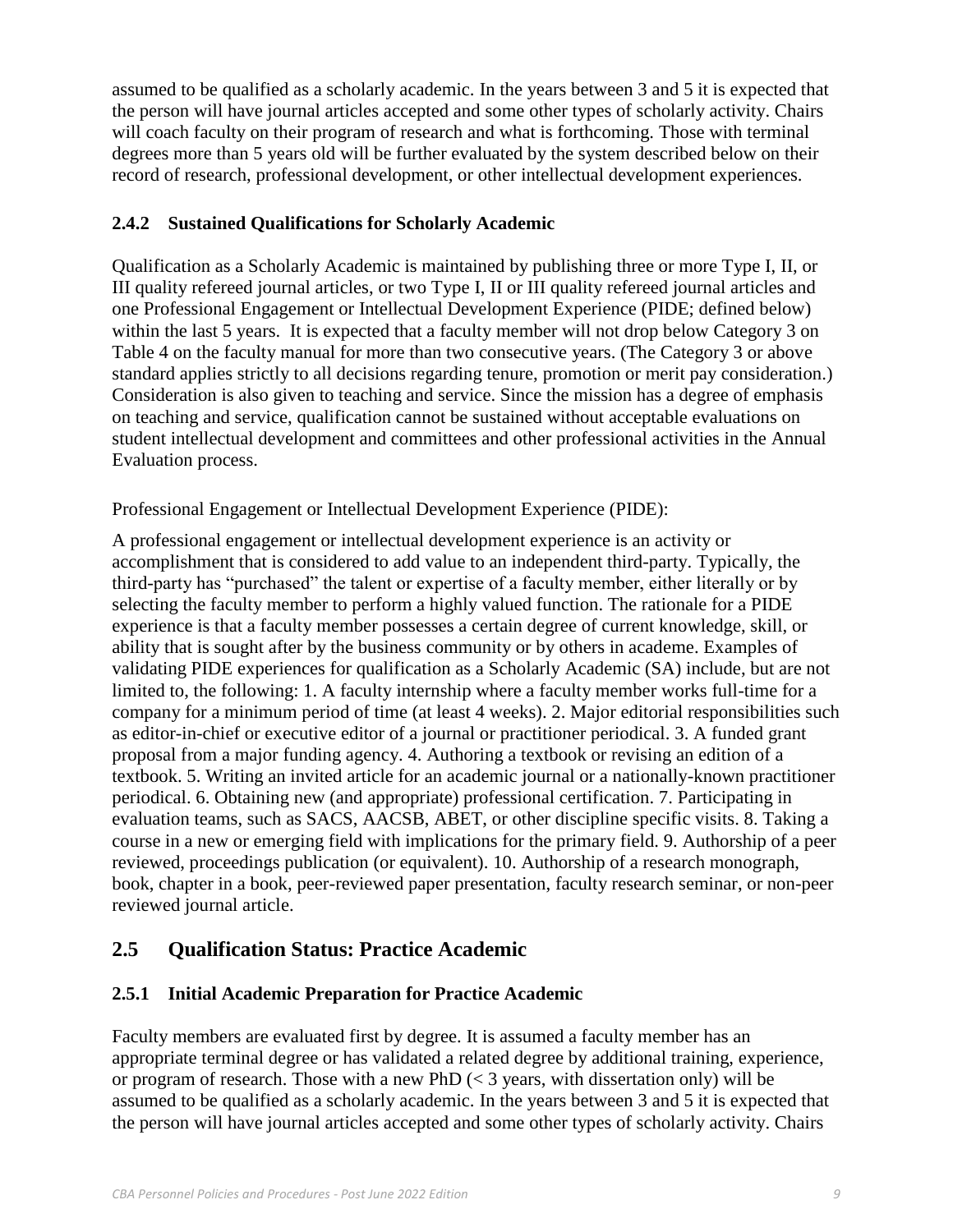will coach faculty on their program of research and what is forthcoming. Those with terminal degrees more than 5 years old will be further evaluated by the system described below on their record of research, professional development, or other intellectual development experiences.

#### **2.5.2 Sustained Qualifications for Practice Academic**

Faculty members that have an appropriate terminal degree or validated a related degree by additional training, experience, or program of research can also be qualified as a Practice Academic. Qualification as a Practice Academic is maintained by high levels of professional engagement and activity. The primary responsibility for Practice Academics is to ensure their knowledge is current and can sustain the scrutiny of their peers and this acceptance is documented. For example, qualifications can be obtained through active involvement in the professional community through delivery of papers, active engagement and/or leadership in professional associations, continuing education, and certifications. Certifications would mean maintaining an existing one or accomplishing new professional designations or licenses. Special circumstances will be addressed in agreement with the individual faculty member and the Credentials Committee. In addition, since the mission has a degree of emphasis on teaching and service, qualification cannot be sustained without acceptable evaluations on student intellectual development and professional stewardship in the Faculty Evaluation process.

Practice Academics are considered qualified if they have completed at least one scholarship activity (i.e., see item 17 below) and four other significant professional engagement or intellectual development experiences (PIDEs; see items 1-16 below) over the past five years. Examples of validating PIDE experiences for qualification as a Practice Academic (PA) include, but are not limited to, the following: 1. Significant involvement in operation of a business (part time involvement), related to a faculty member's field. 2. A faculty internship of one month or longer in which the faculty member has been given a set of responsibilities to execute. 3. Significant continuing education sessions in the discipline related to a faculty member's field (related to certification/license). 4. Continuing existing or obtaining new (and appropriate) professional certifications and licenses. 5. On retainer from a company. 6. Presentations to faculty on a company, industry, or discipline. 7. Active in practitioner associations, providing interaction with peer level professionals. 8. Participate in industry specific seminars (strategy sessions, lobbying efforts, regulatory compliance, etc.). 9. Attend conference in discipline. 10. Attend conference in pedagogy. 11. Participate in programs that shape the relationship between higher education and standards required in an industry (such as consultation on content, administration, or grading of CPA, CFP, AP or other examinations). 12. Maintain a significant consulting experience with multiple clients and substantial revenues. 13. Creating and/or delivering executive education seminars that are well attended. 14. Publishing (and sustaining the publication of) a newsletter or sequence of reports that attracts a robust subscription base. 15. Completing college courses related to the field of instruction. 16. Serving as a member of a board of directors, making a substantial contribution related to the faculty member's field. 17. Scholarship (including, but not limited to published journal articles, research monographs, scholarly books, chapters in scholarly books, textbooks or accompanying supplements, proceedings from scholarly meetings, papers presented at academic or professional meetings, publicly available research working papers, papers presented at faculty research seminars, publications in trade journals, in-house journals, book reviews, written cases with instructional materials, instructional materials, instructors manuals, instructional software, and other publicly available materials describing the design and implementation of new curricula or courses).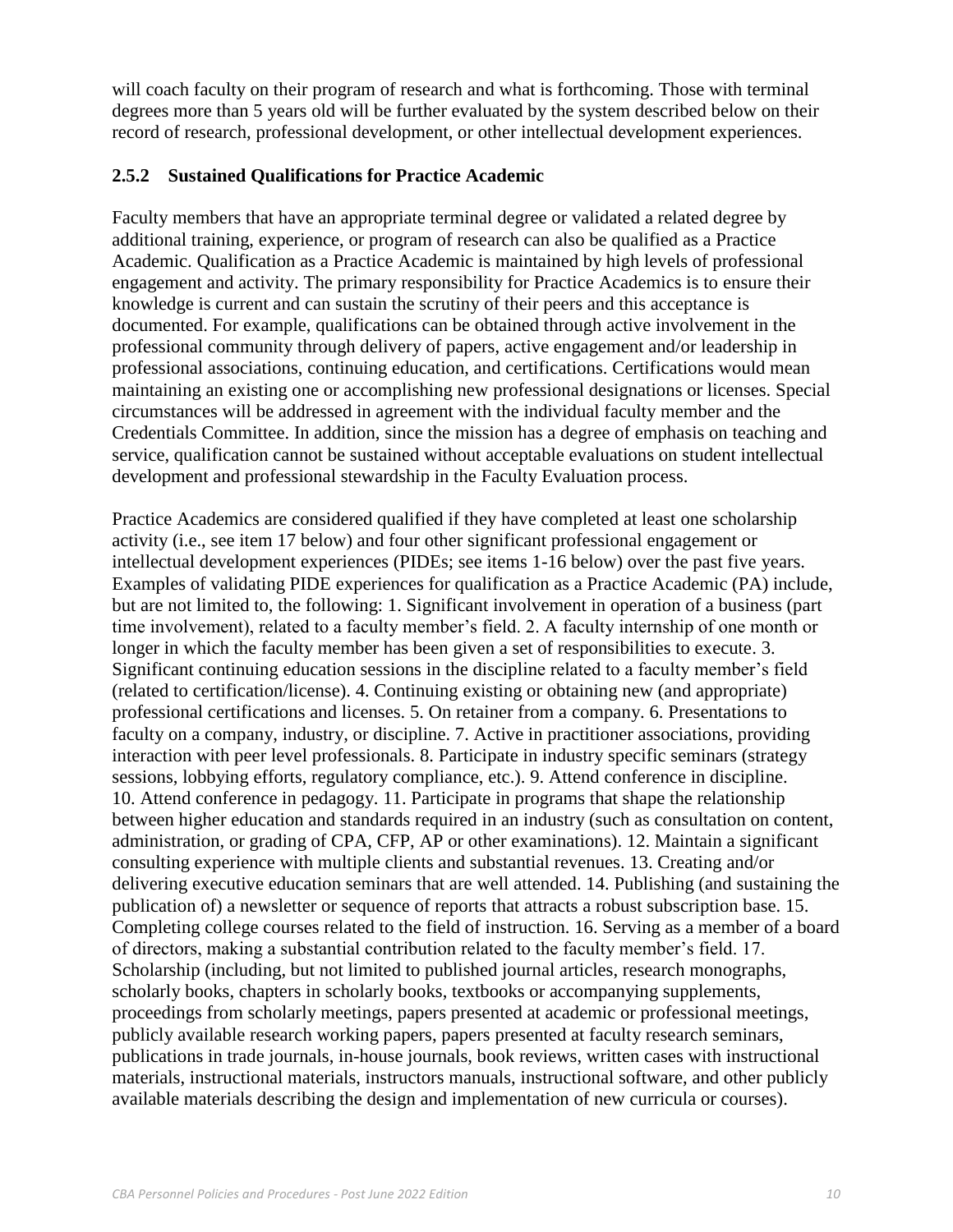## **2.6 Qualification Status: Scholarly Practitioner**

#### **2.6.1 Initial Professional Experience for Scholarly Practitioner**

Those faculty hired without a terminal degree but with significant professional experience can also be qualified as Scholarly Practitioners. Scholarly Practitioners will typically have a master's degree or significant graduate level training in a field related to the area of teaching assignment. In addition, at the beginning of an appointment as a Scholarly Practitioner the candidate must have a position with significant authority for a duration sufficient to allow development of expertise related to the area of teaching assignment. These faculty members will have high level business experience with significant authority and responsibility for a sufficient duration to allow them to bring practitioner insights to their areas of teaching assignment.

The candidate and the Department Chair will collaborate to establish and document a portfolio to show initial qualification for hire. Qualifications will be intellectual contributions, professional development activities, and/or professional experience. Prior to hire, qualifications are reviewed by the Credentials Committee, consisting of the Dean, Department Chairs, the appropriate Assistant or Associate Dean, and a representative from the faculty. Chairs are responsible for collecting candidate material, comparing resumé content to the standards, and making the original case. Then, the Credentials Committee is collectively responsible for evaluating the quality of the case as presented and making the determination as to whether or not a candidate would be considered qualified. If deemed qualified, the portfolio at hiring for the new faculty member is assumed to be current for 5 years.

#### **2.6.2 Sustained Qualifications for Scholarly Practitioners**

Qualification as a Scholarly Practitioner is maintained by publishing 3 or more refere ed journal articles, or 2 refere ed journal articles (Type I, II, III, or IV) and 1 Professional Engagement or Intellectual Development Experience (PIDE; see below) within the last 5 years. It is expected that a faculty member will not drop below Category 3 in either Table 4 or Table 5 within the faculty manual for more than two consecutive years. (The Category 3 or above standard applies strictly to all decisions regarding tenure, promotion or merit pay consideration.) Consideration is also given to teaching and service. Since the mission has a degree of emphasis on teaching and service, qualification cannot be sustained without acceptable evaluations on student intellectual development and professional stewardship in the Faculty Evaluation process.

Examples of validating PIDE experiences for qualification as a Scholarly Practitioner (SP) include, but are not limited to, the following: 1. A faculty internship where a faculty member works full-time for a company for a minimum period of time (at least 4 weeks). 2. Major editorial responsibilities such as editor-in-chief or executive editor or a journal or practitioner periodical. 3. A funded grant proposal from a major funding agency. 4. Authoring a textbook or revising an edition of a textbook. 5. Writing an invited article for an academic journal or a nationally-known practitioner periodical. 6. Obtaining new (and appropriate) professional certification. 7. Participating in evaluation teams, such as SACSCOC, AACSB, ABET, or other discipline specific visits. 8. Taking a course in a new or emerging field with implications for primary field. 9. Authorship of a peer-reviewed (or equivalent), proceedings publication. 10. Authorship of a research monograph, book, chapter in a book, peer-reviewed paper presentation, faculty research seminar, or non-peer reviewed journal article.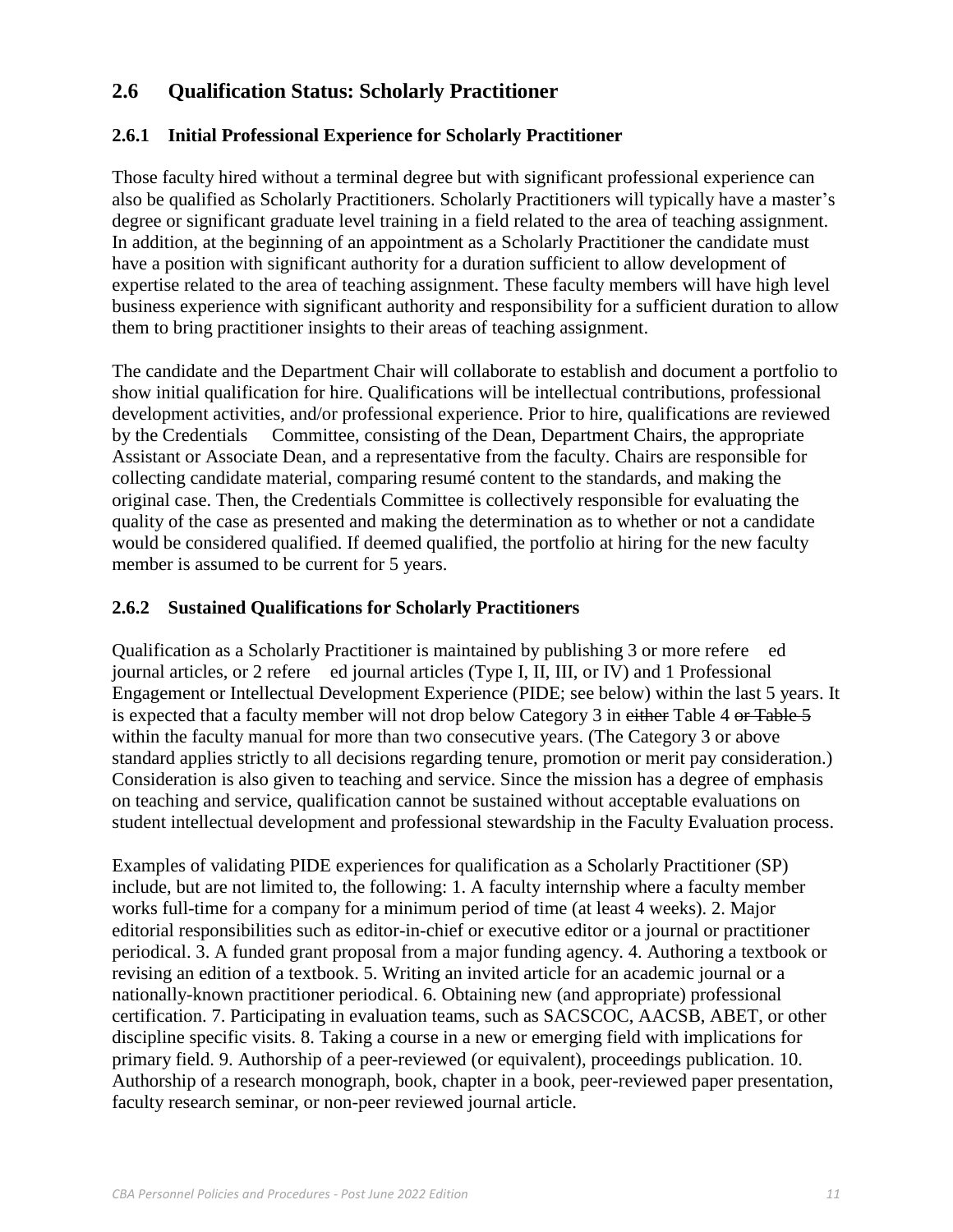## **2.7 Qualification Status: Instructional Practitioner**

## **2.7.1 Initial Professional Experience for Instructional Practitioner**

Those faculty hired without a terminal degree but with significant professional experience can also be qualified as Instructional Practitioners. Instructional Practitioners will typically have a Master's degree or significant graduate level training in a field related to the area of teaching assignment. In addition, at the beginning of an appointment as an Instructional Practitioner the candidate must have/ have had a position with significant authority for a duration sufficient to allow development of expertise related to the area of teaching assignment. These faculty members will have high level business experience with significant authority and responsibility for a sufficient duration to allow them to bring practitioner insights to their areas of teaching assignment.

## **2.7.2 Sustained Qualifications for Instructional Practitioners**

Qualification as an Instructional Practitioner is maintained by continued high levels of professional involvement and activity. The primary responsibility for Instructional Practitioners is to ensure their knowledge is current and can sustain the scrutiny of their peers and this acceptance is documented. For example, qualifications can be obtained through active involvement in the professional community through delivery of papers, membership in professional associations, continuing education, and certifications. Certifications would mean maintaining an existing one or accomplishing new professional designations or licenses. Special circumstances will be addressed in agreement with the individual faculty member and the Credentials Committee. In addition, since the mission has a degree of emphasis on teaching and service, qualification cannot be sustained without acceptable evaluations on student intellectual development and professional stewardship in the Faculty Evaluation process.

A faculty member who was initially qualified at the time of hire and meets any of the following conditions during the previous five-year period will continue to be qualified as an Instructional Practitioner (IP) if he/she:

- 1. Is currently working full-time (or almost full-time) in business with job responsibilities, significant in duration and responsibility, related to the field or teaching assignment; or
- 2. Has completed at least five professional engagement or intellectual development experiences (PIDEs; see items 1-17 below) over the past five years.

Examples of validating PIDE experiences for qualification as an Instructional Practitioner (IP) include, but are not limited to, the following:

- 1. Significant involvement in operation of a business (part-time involvement), related to a faculty member's field;
- 2. A faculty internship of one month or longer in which the faculty member has been given a set of responsibilities to execute;
- 3. Significant continuing education sessions in the discipline related to a faculty member's field (related to certification/license);
- 4. Continuing existing or obtaining new (and appropriate) professional certifications and licenses;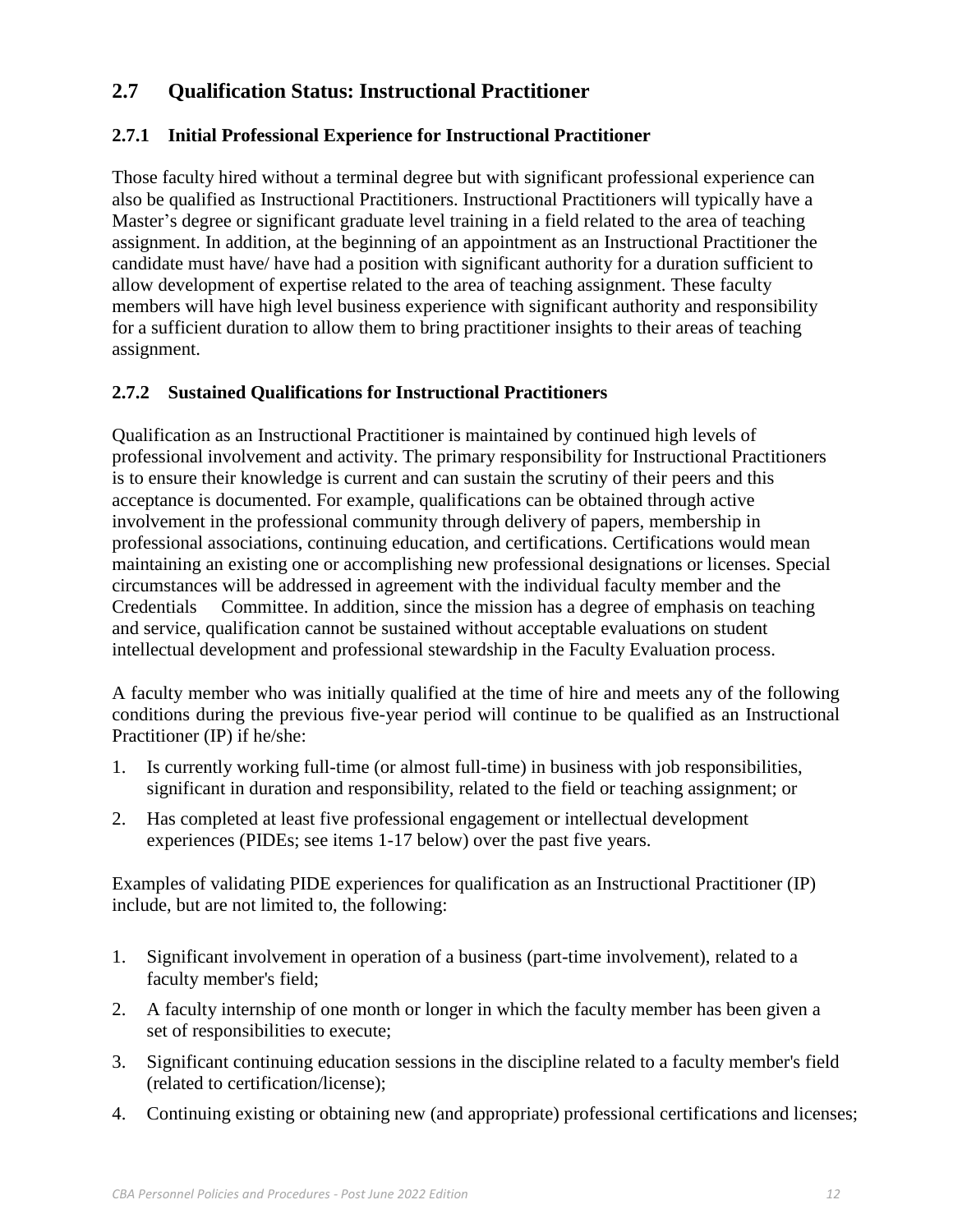- 5. On retainer from a company;
- 6. Presentations to faculty on a company, industry, or discipline;
- 7. Active in practitioner associations, providing interaction with peer level professionals;
- 8. Participate in industry specific seminars (strategy sessions, lobbying efforts, regulatory compliance, etc.);
- 9. Attend conference in discipline;
- 10. Attend conference in pedagogy;
- 11. Participate in programs that shape the relationship between higher education and standards required in an industry (such as consultation on content, administration, or grading of CPA, CFP or AP examinations);
- 12. Maintain a significant consulting experience with multiple clients and substantial revenues;
- 13. Creating and/or delivering executive education seminars that are well attended;
- 14. Publishing (and sustaining the publication of) a newsletter or sequence of reports that attracts a robust subscription base;
- 15. Completing college courses related to the field of instruction;
- 16. Serving as a member of a board of directors, making a substantial contribution related to the faculty member's field; and
- 17. Scholarship (including, but not limited to published journal articles, research monographs, scholarly books, chapters in scholarly books, textbooks or accompanying supplements, proceedings from scholarly meetings, papers presented at academic or professional meetings, publicly available research working papers, papers presented at faculty research seminars, publications in trade journals, in-house journals, book reviews, written cases with instructional materials, instructional materials, instructors manuals, instructional software, and other publicly available materials describing the design and implementation of new curricula or courses).

## **2.8 Authority**

For initial full time appointments, the decision on a faculty member's status will be made as a recommendation from the Search Committee with final authority resting with the CBA Dean. Decisions will be reconfirmed each year as part of the Annual Review Process.

For the part time appointment, the decision on a faculty member's qualification status will be made by the CBA Credentials Committee and the Dean. For appointments after the first semester, the status will be reviewed and confirmed by the CBA Credentials Committee each semester of employment.

## **2.9 Documentation**

The following documentation will be completed by the appropriate administrative officer based on data provided by the faculty member and department chair. Updates should be submitted directly to the faculty qualifications database. Other PIDE information impacting status should be provided to the appropriate administrative officer as they occur. This information will be updated every semester with the official version being completed in February of each year. It is the faculty member's responsibility to monitor the accuracy of the information in the faculty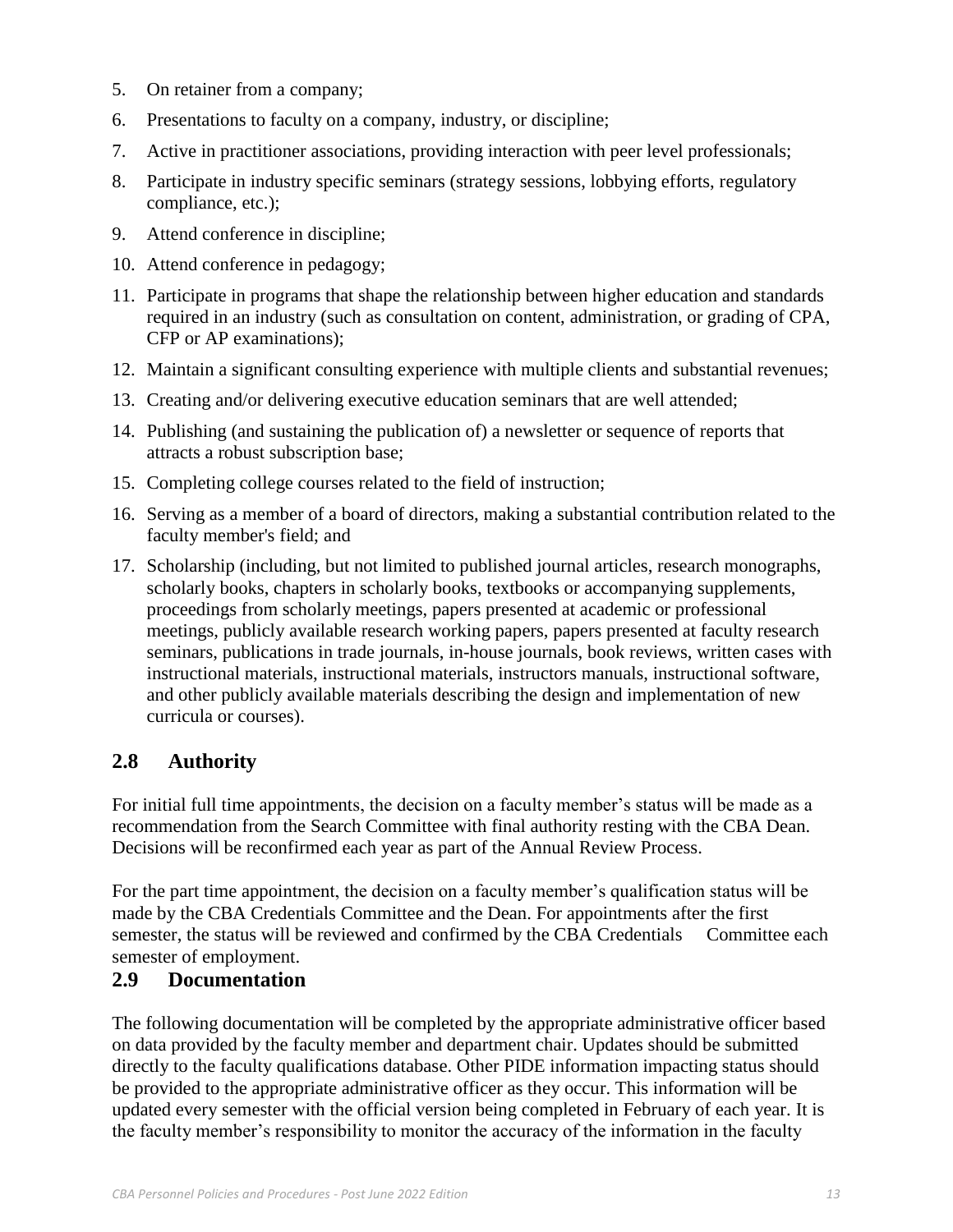qualifications database as well as all required supporting documentation necessary to determine status (digital copies of papers and articles, hard copies of articles and papers, PIDE documentation, etc.). The College of Business Faculty Qualifications report is generated from the faculty qualifications database. A representation is available upon request.

# **2.10 Guidelines for Determining Participating and Supporting Faculty**

Standard 3: Faculty and Professional Staff Resources of the AACSB 2020 Standards requires that: "The school maintains and strategically deploys sufficient participating and supporting faculty who collectively demonstrate significant academic and professional engagement that, in turn, supports high-quality outcomes consistent with the school's mission."

With respect to faculty sufficiency, AACSB Standard 3.1 requires that "A school adopts and applies criteria for documenting faculty members as "participating" or "supporting" that are consistent with its mission. Each school should adapt this guidance to its particular situation and mission by developing and implementing criteria that indicate how the school is meeting the spirit and intent of the standard. The criteria should address the activities that are required to attain participating and supporting status and the depth and breadth of activities expected within a typical AACSB accreditation review cycle to maintain participating and supporting status. The criteria should be periodically reviewed and reflect a focus on continuous improvement. Normally, participating faculty members will deliver at least 75 percent of the school's teaching globally (i.e., across the entire accredited unit); participating faculty members will deliver at least 60 percent of the teaching within each discipline."

A College of Business Administration faculty member will be designated as participating if he/she completes three of the following criteria in a year:

- 1. Serves on a department, college, or university committee
- 2. Advises students
- 3. Advises a business student organization or engages in chapter activities
- 4. Regularly attends and participates in department meetings
- 5. Regularly attends and participates in CBA faculty assemblies
- 6. Participates in the assessment system of the college
- 7. Attends professional development activities organized by Winthrop University or the College of Business Administration
- 8. Has scholarly activity

The above activities will be documented via the College's faculty qualifications database. It is the faculty member's responsibility to submit updates directly to the database, monitor the accuracy of information in the faculty qualifications database, and provide all required supporting documentation.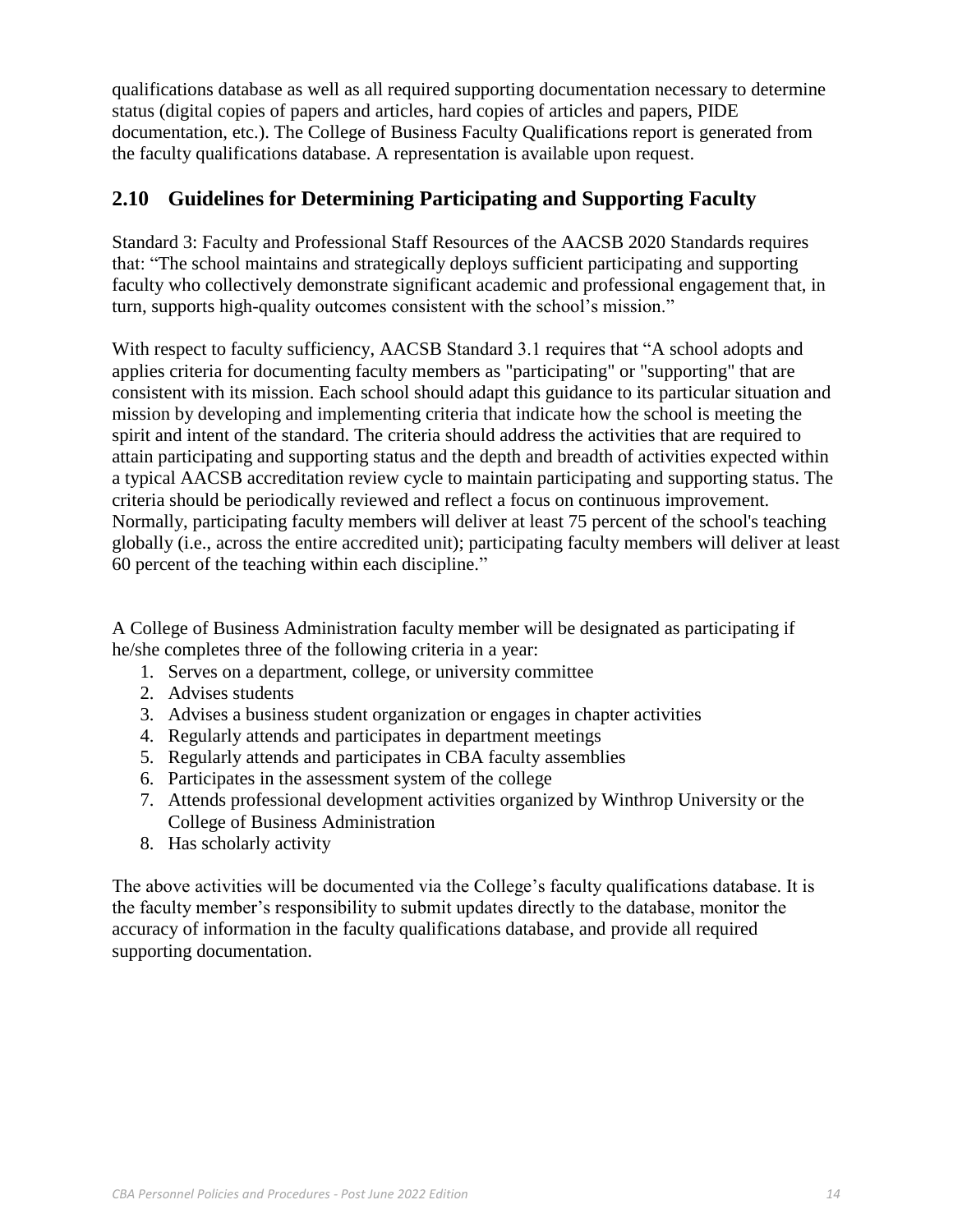## **3. Personnel Review**

The policies and procedures described in this section apply to tenured faculty and untenured faculty on a tenure track. For faculty not on a tenure track, deans and chairs will confer with the faculty member concerning relevant policies, including section 5 below. Faculty are evaluated on criteria that measure academic responsibility, student intellectual development, scholarly activity, and committees and other professional activities (i.e., what was traditionally called service). Non-tenure-track faculty are evaluated with the same criteria, except scholarly activity is evaluated differently (see section 5 below).

The criteria are applied in five review processes: 1) annual review, 2) pre-tenure review, 3) tenure, 4) promotion, and 5) post-tenure review.

The following sections contain descriptions of:

- 3.1 the five review processes;
- 3.2 the criteria for academic responsibility, student intellectual development, scholarly activity, and committees and other professional activities; and
- 3.3 the application of the criteria.

It should be noted that faculty workload and evaluation should be allocated as 60% for student intellectual development, 25% for scholarly activity, and 15% for committees and other professional activities. Since academic responsibility spans all areas of evaluation and consists of the baseline requirements in the respective domains, it is already encompassed within the 60, 25, and 15 percent allocations.

#### **3.1 The Review Processes**

#### **3.1.1 Annual Review Process**

The dean will set the timetable for the annual review process. The annual review process consists of two documents; 1) the Faculty Annual Report, which is compiled from records maintained in the faculty qualifications database, and 2) the annual review completed by the department chair. The dates that follow are approximate and can vary slightly from year to year. By February 1, each faculty member is to submit to his/her department chair a written annual report that accurately and thoroughly describes academic responsibility, student intellectual development, scholarly activity, and committees and other professional activities for the spring, summer, and fall semesters of the previous calendar year (January  $1 -$  December 31). The chair and the dean individually will evaluate each annual report during the spring semester. By April 15, the following actions regarding the faculty member's annual report are taken by the dean and the department chair:

- 1. The chair will prepare a written review of the faculty member's annual report.
- 2. The chair will discuss with the dean the faculty member's annual report and the chair's written review of that report.
- 3. The dean will prepare a written review of the faculty member's annual report.
- 4. The faculty member and chair will meet to discuss the written reviews from the dean and the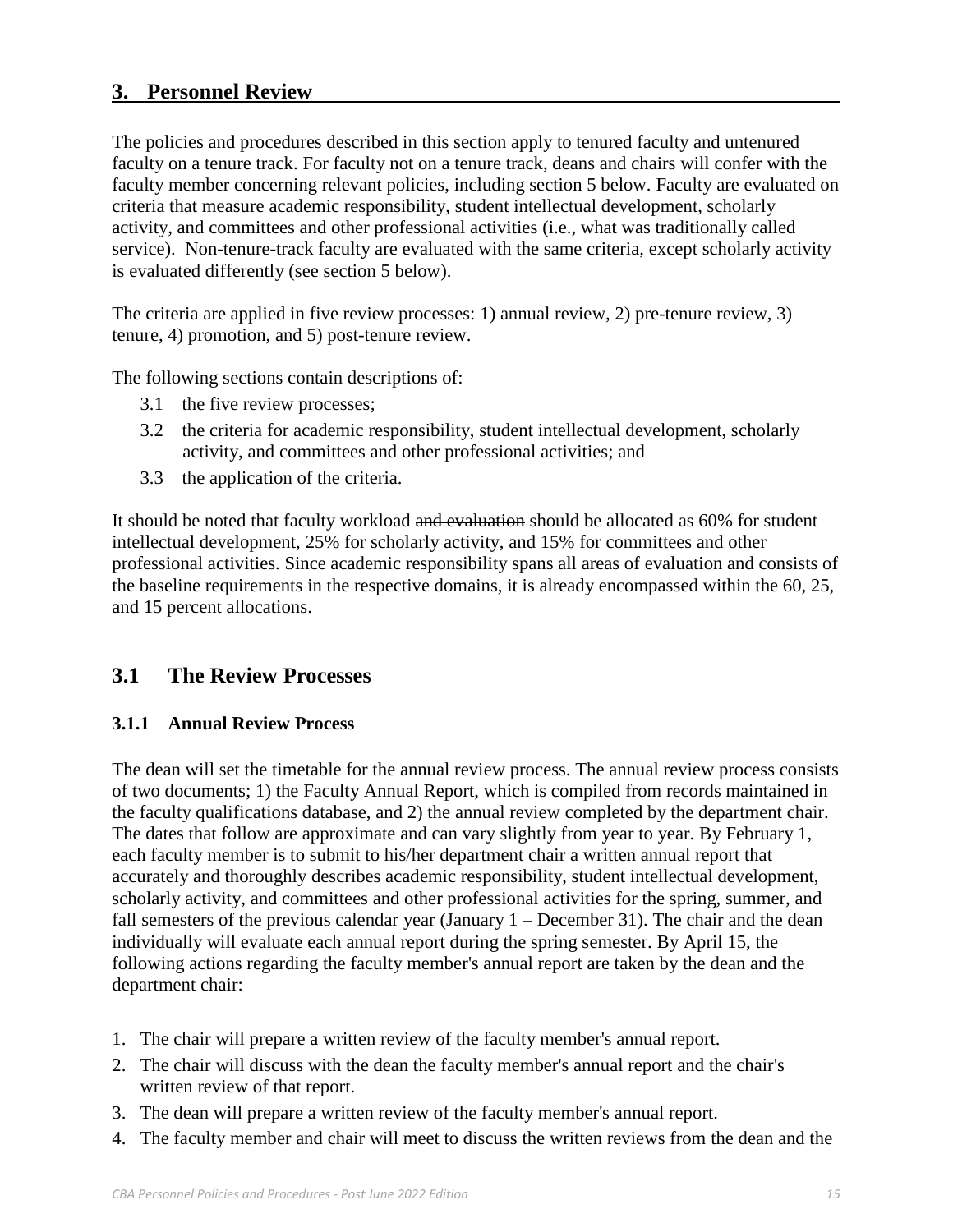chair. At this time, the two parties will discuss the one- and three-year development plans, if appropriate, discuss why certain goals were not achieved and what action or support is needed to meet the faculty member's goals for the next year.

Through this review process, the faculty member receives feedback from the dean and department chair on his/her strengths and weaknesses and ways to improve performance. The dean and chair also provide feedback for the one-year and three-year development plans.

## **3.1.2 Pre-Tenure Review Process**

Probationary faculty (i.e., those on a tenure-track appointment) in the CBA participate in a pretenure review, usually in the third probationary year, to evaluate their progress toward tenure. The primary purpose of pre-tenure review is to provide probationary faculty members feedback on their achievements and progress and to provide suggestions for future actions as required by the criteria for tenure at Winthrop University. The pre-tenure review is an integral part of the development of probationary faculty members.

The review is conducted by the CBA Personnel Committee and department chair. The written reports are forwarded to the dean, who meets with the candidate and chair to discuss the review.

For candidates with no prior credit toward tenure, the pre-tenure review takes place in the spring semester of the third year of the candidate's probationary period. If a candidate is hired with one or two years' credit toward tenure, the review will take place in the second year of employment at Winthrop. Candidates who were hired with credit for tenure must provide documentation accounting for the work that occurred in the years of credit that accrued while employed at another institution. If a candidate is hired with three years' credit toward tenure, a pre-tenure review will ordinarily not be conducted unless the candidate requests the review. Application and review for promotion cannot be substituted for pre-tenure review.

The step-by-step procedures for pre-tenure review are listed below:

- 1. The Dean's Office informs the candidate of the schedule for the pre-tenure review and provides information on the criteria and recommended documentation for tenure. The Dean's Office provides notice to the CBA Personnel Committee of those candidates subject to pretenure review in that year.
- 2. The candidate prepares a portfolio for the committee following the format for tenure review. See Appendix A for a checklist of materials to go in the portfolio. The material submitted should follow the criteria described in Section 3.2. The language of these criteria may not seem exactly appropriate, but the spirit of the pre-tenure review is the same as that for tenure. For example, the tenure material suggests the candidate include an "application letter" which is essentially a self-analysis of the candidate's strengths, weaknesses, and progress. The candidate is free to add any material deemed to be appropriate and supportive of the evaluation process.
- 3. The college personnel committee reviews the documentation according to the criteria for tenure. The committee drafts a report about the candidate indicating the individual's progress toward tenure with specific recommendations for areas that need improvement and/or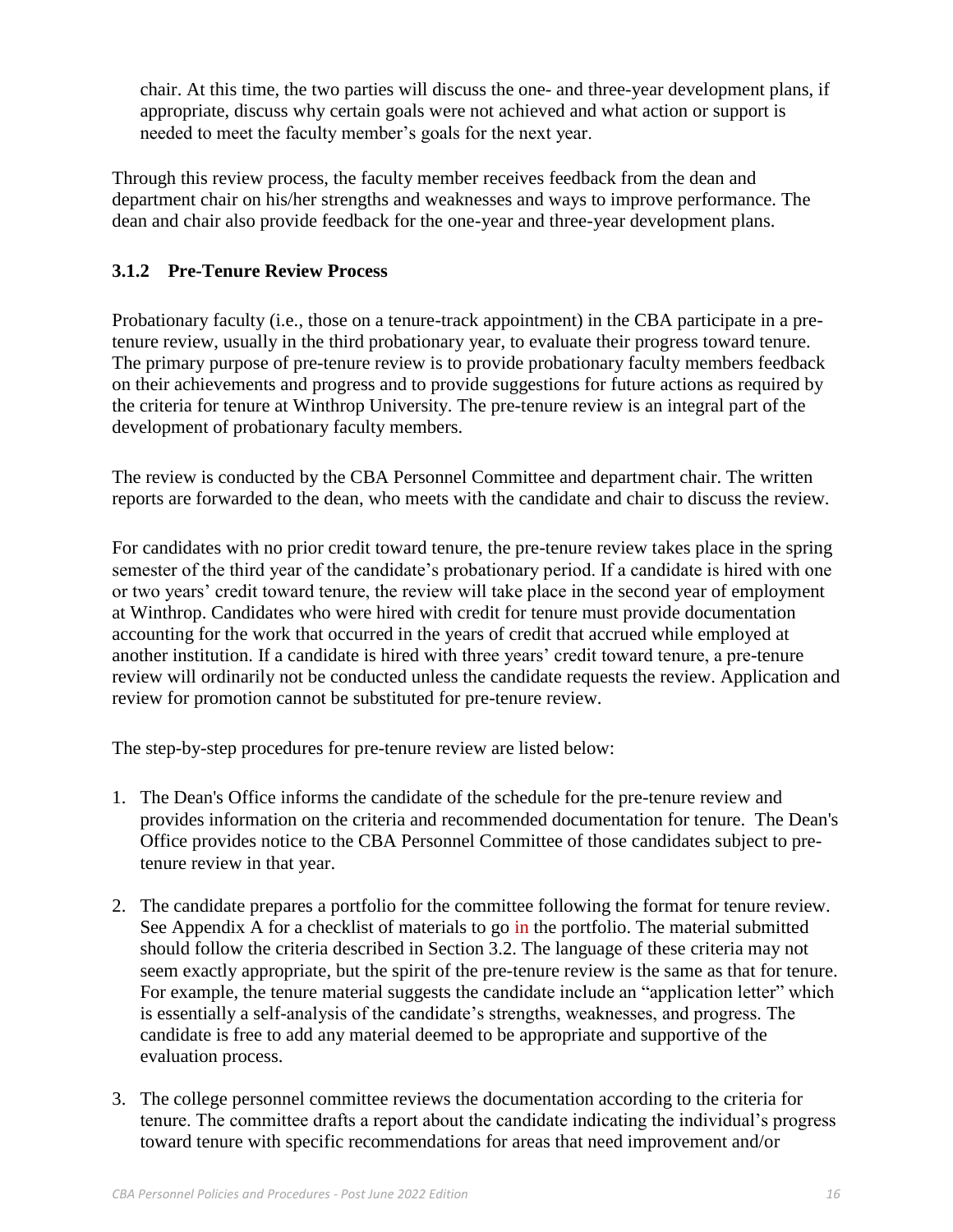development. The report is addressed to the candidate. The committee also forwards copies of the report to the department chair and dean. As noted in section 1.3.4, the committee should include vote totals in their letter.

- 4. The department chair indicates in writing his or her degree of concurrence with the committee's report and meets with the candidate to discuss the reports from the committee and chair. All discussions during this meeting are preliminary. Conclusions are not final until after the meeting with the candidate, the chair and the dean (item 5). If the candidate is a chair, the dean indicates in writing his or her agreement with the committee's report and discusses the report with the candidate.
- 5. The written reports are forwarded to the dean, who meets with the candidate and the chair to discuss the reports and the candidate's progress toward tenure. The dean provides a written statement to the candidate.

The time-table for the pre-tenure review process is determined by the dean each year. The dates shown below are approximate dates and will vary slightly from year to year:

| September 15 | Department chairs notify candidates that the pre-tenure review will be conducted.<br>The dean provides notice to the CBA Personnel Committee of the candidates to be reviewed that<br>year. |
|--------------|---------------------------------------------------------------------------------------------------------------------------------------------------------------------------------------------|
| February 15  | Documentation for the review is submitted by the candidate to the department chair,<br>who shares it with the CBA Personnel Committee.                                                      |
| March 15     | The CBA Personnel Committee prepares a report on the candidate's performance and a copy of this<br>report is forwarded to the department chair.                                             |
| March 31     | The candidate and chair discuss the CBA Personnel Committee's report.                                                                                                                       |
| April 15     | Written recommendations from the chair and the CBA Personnel Committee are forwarded to the<br>dean.                                                                                        |
|              | The dean prepares a written statement for the candidate.                                                                                                                                    |
| May 1        | The dean schedules a meeting with the candidate and chair to discuss recommendations from the<br>CBA Personnel Committee, the chair, and the dean.                                          |

#### **3.1.3 Tenure Process**

Each year the university's chief academic officer publishes a timetable for the tenure process. The candidate's portfolio is generally due September 1. By June 1 of the prior academic year, candidates must submit to the CBA Dean's Office an application form for tenure and/or promotion.

The time period for tenure review is five years.

Normally, during the fall of the sixth year of a candidate's probationary appointment, including any credit given for prior service, the candidate prepares a tenure portfolio according to the guidelines of the CBA (see Appendix A for the Portfolio contents checklist). Note, like pretenure review, tenure candidates who were hired with credit for tenure must provide documentation accounting for the work that occurred in the years of credit that accrued while employed at another institution. The Dean will notify the candidate of this requirement at the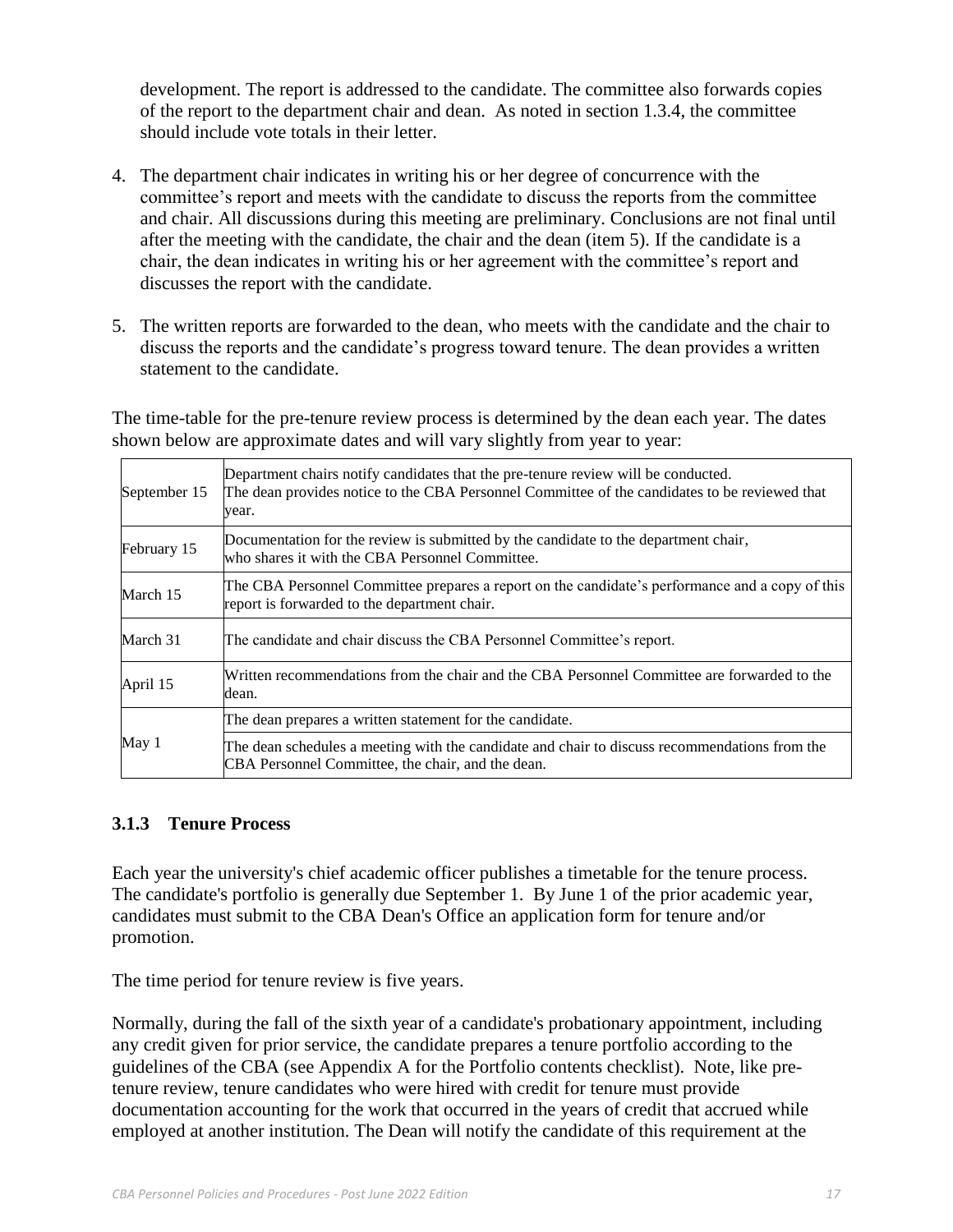time of hire. The portfolio is forwarded to the department chair.

The department chair reviews all materials and adds his/her report and recommendation to the portfolio. The portfolio is then forwarded to the CBA Personnel Committee. After careful review of the portfolio, the CBA Personnel Committee adds its report and recommendation to the portfolio and forwards the material to the dean. The Dean takes into consideration the material in the portfolio and adds his/her report and recommendation to the portfolio. Once the Dean's recommendation has been added to the portfolio, the process continues according to the steps specified in the Winthrop University Faculty Manual.

In accordance with the tenure and promotion guidelines set forth by the university, the chair may request additional materials from the candidate be added to the portfolio prior to sending on to the University Personnel Committee.

#### **3.1.4 Post-Tenure Review Process**

For post-tenure review, faculty are evaluated on the criteria required to meet tenure. The posttenure review process is described in the Winthrop University Faculty Manual.

#### **3.1.5 Promotion Process**

The minimum time for promotion to Associate Professor is typically six years including any credit given for prior service; however, candidates with exceptional qualifications may apply for early promotion. Specifically, candidates who demonstrate sustained exceptional performance (exceeding, or significantly exceeding expectations) in the areas of teaching, research, and service may apply for early promotion pending they (1) address the results of pre-tenure review if one was required, and (2) provide justification for their application for early promotion, demonstrating their exceptional performance.

The timetable for Promotion is similar, but slightly different, from the timetable for Tenure. As with Tenure, the CBA follows the timetable published by the university's chief academic officer. Portfolios are generally due on September 1.

Note that candidates for Promotion must complete an Application form in the CBA Dean's Office by June 1, prior to the fall semester they plan to submit their portfolio. This includes candidates for tenure.

As with Tenure, the portfolio is prepared following CBA and University guidelines. The portfolio is first submitted to the department chair, then the college Personnel Committee. The dean takes into consideration the material in the portfolio and adds his/her report and recommendation to the portfolio.

If the Dean's recommendation is positive, all materials are submitted to the chief academic officer. If the Dean's recommendation is negative, no materials are submitted to the chief academic officer it is the decision of the candidate as to whether the portfolio will be sent to the chief academic officer. In such a case, the candidate is provided a  $\theta$  oral written summary by the Dean of the candidate's strengths and weaknesses identified in the review process.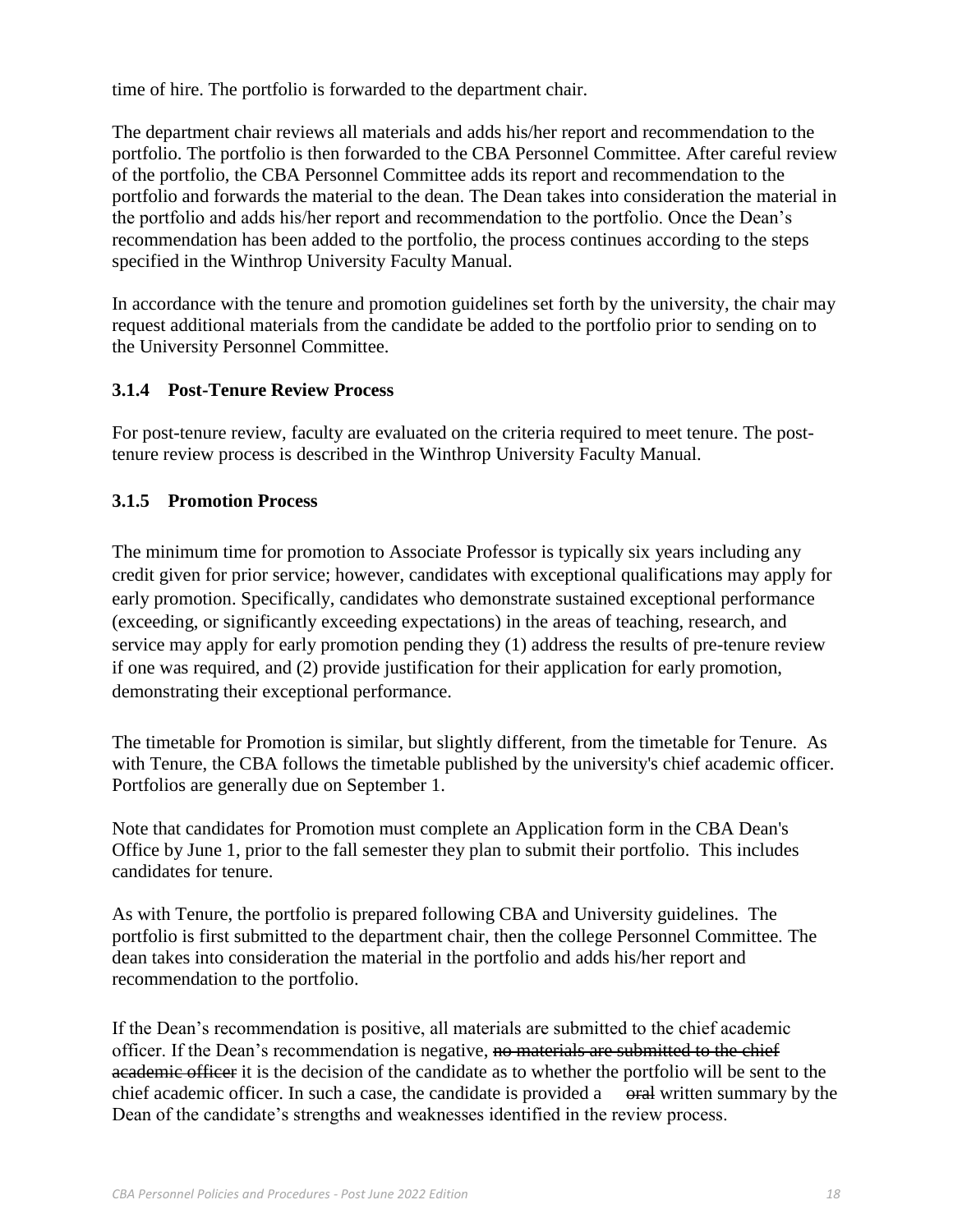Once the candidate submits the portfolio to the department chair no material can be deleted from the portfolio. Materials can be added by the candidate upon request from the department chair.

In the event that simultaneous applications for promotion and tenure are submitted, a single supporting portfolio for both procedures will be used. **The letters of application and recommendations for each process must be submitted separately as each review process will occur independently.**

## **3.2 Criteria for Review**

The following four factors are examined in each review process:

- 1. Academic Responsibility section 3.2.1 2. Student Intellectual Development section 3.2.2
- 3. Scholarly Activity section 3.2.3
- 4. Committees/ Professional Activities section 3.2.4

Section 3.3 specifies how each of these four criteria are applied in Annual Evaluations, Pretenure Reviews, Promotion, Tenure, and Post-Tenure reviews.

#### **3.2.1 Academic Responsibility**

Within each of the criteria sections for student intellectual development, scholarly activity, and committees and other professional activities, there are expectations of academic responsibility. Below is a general statement concerning academic responsibility.

Academic responsibility spans all the traditional areas of faculty evaluation, and includes involvement of faculty in ways that support the institutional mission, maintain the functions of the University, and sustain the faculty role in shared governance. All faculty members are expected to be academically responsible to their students and peers as a baseline for service in their academic departments. Faculty members are expected to establish and maintain a consistent record of academic responsibility while at Winthrop. Academic responsibility includes, but is not limited to, three general categories: a) professional development, b) professional responsibilities, and c) support of student services.

Professional development concerns the candidate remaining current in his/her discipline and improving his/her performance in the areas of student intellectual development, scholarly activity, and committees and other professional activities. This can be demonstrated by the candidate engaging in professional development plans consistent with the mission and objectives of the university, college, department, and discipline, submitting thoughtful and thorough annual reports, using feedback from the annual review process to make progress toward objectives in a long-range professional development plan, and taking advantage of developmental opportunities offered by the college, the university, or outside agencies such as professional/academic organizations.

Professional development also includes participating in activities that support improvements in practice, such as participation in peer observation, attendance at professional conferences to explore current research, and engaging in development for teaching. Other actions in the area of academic responsibility of professional development include maintaining credentials or certifications, using current materials, conducting pedagogical research, conducting self-directed study related to pedagogical issues, mentoring other faculty, submitting applications for outside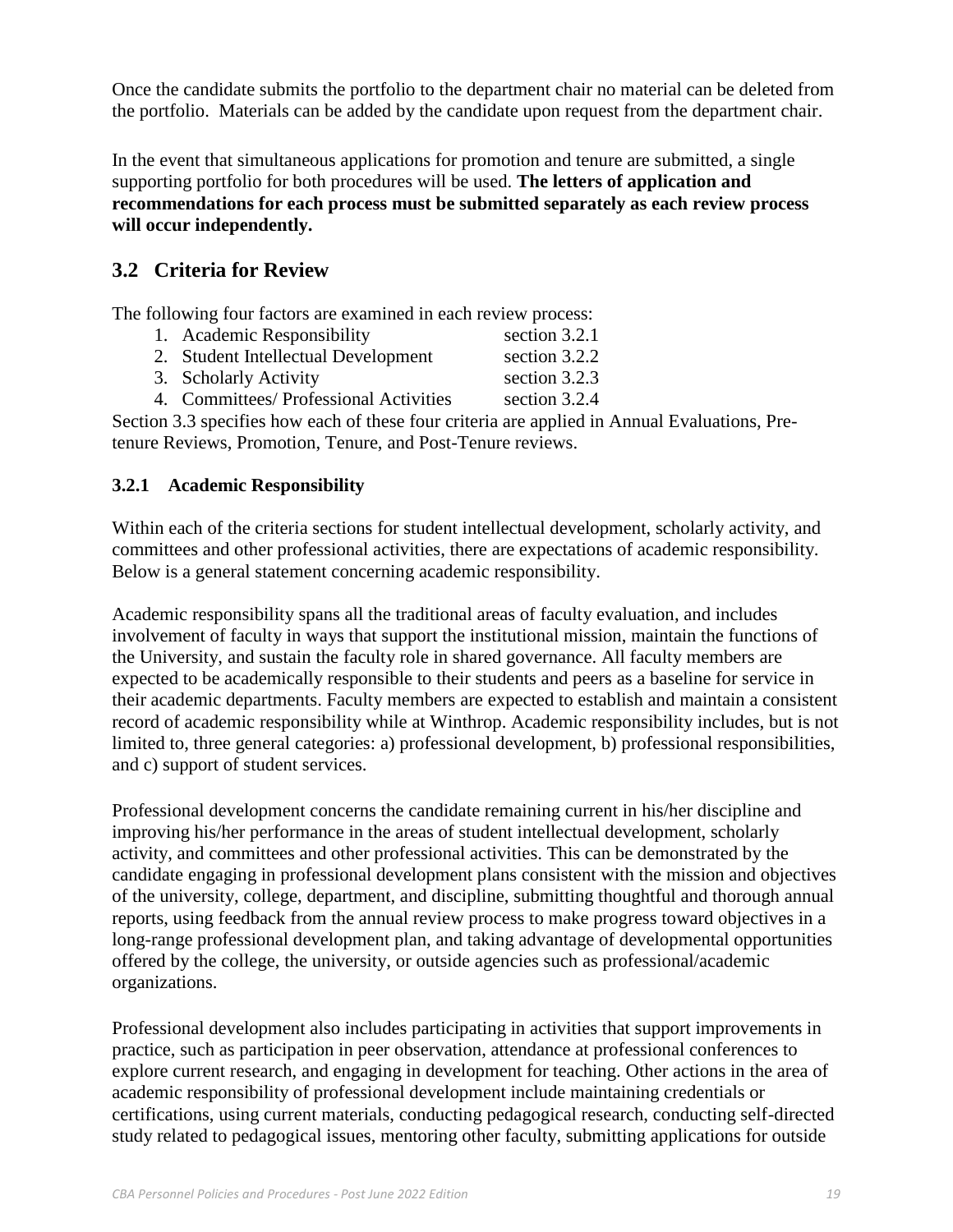funding, sharing expertise and results of intellectual contributions with colleagues, participating in in-house research forums, and participating in significant study to expand areas of scholarly expertise promoting cross-disciplinary experiences and/or student research.

Professional responsibilities are primarily documented through annual reviews by chairs and the dean and are considered expectations of employment. These responsibilities include adherence to academic policies (e.g., the privacy and confidentiality of student information, intellectual property and copyright, treatment of human subjects in research, final exam schedule, meeting classes at the appointed times, adhering to deadlines for grade submission, submission of midterm grades as requested) and active participation in the collection of assessment data associated with teaching and/or work assignments.

Other examples of professional responsibilities include being available to students through multiple platforms (i.e., office hours, emails, assignment feedback); engagement in faculty meetings at all levels; participation in department and college events; participation in university commencements and convocations; teaching appropriate topics as required by the CBA's current curriculum design; meeting classes at the appointed times; using class time effectively; holding adequate office hours and being available to students; using scheduled final exam times for testing or other instructional purposes; participating in college or university-wide curriculum revision efforts; and supporting student activities.

Additional examples of professional responsibilities include participation in activities outside the classroom vital to the university and the CBA; providing career guidance for students; contributing to faculty search processes; and engaging in faculty governance at all levels. With respect to attendance, faculty are expected to attend faculty meetings at all levels; attend college and university functions (such as graduations and convocations); and attend events that involve outside speakers invited by the CBA. Finally, faculty are expected to be active in discipline, community, or professional service.

Support of student services is also a part of academic responsibility. Activities in this domain include support of academic registration (i.e., formal and informal advising of students), recruitment and retention efforts, and service on committees/taskforces (i.e., membership on department, college, and university committees/taskforces).

The five-point rating scale in Table 1 is provided for guidance in the evaluation of academic responsibility for annual evaluations, tenure decisions, promotion decisions, and post-tenure review, as described in detail in Section 3.4.

| 1 - Significantly<br><b>Exceeds</b><br><b>Expectations</b>                                              | 2 - Exceeds<br><b>Expectations</b>                                                                             | 3 - Meets<br><b>Expectations</b>                         | 4 - Below<br><b>Expectations</b>                                        | 5 - Significantly<br><b>Below</b><br><b>Expectations</b>                       |
|---------------------------------------------------------------------------------------------------------|----------------------------------------------------------------------------------------------------------------|----------------------------------------------------------|-------------------------------------------------------------------------|--------------------------------------------------------------------------------|
| Is extremely active and<br>highly engaged<br>(Demonstrates<br>leadership and<br>maturity) in support of | Has been actively and<br>regularly engaged in a<br>high level of support of<br>student/university<br>services. | Satisfies support of<br>student/ university<br>services. | Does not fully satisfy<br>support of<br>student/university<br>services. | Ignores most<br>opportunities to<br>support<br>student/university<br>services. |

**Table 1 Performance Expectations for Academic Responsibility**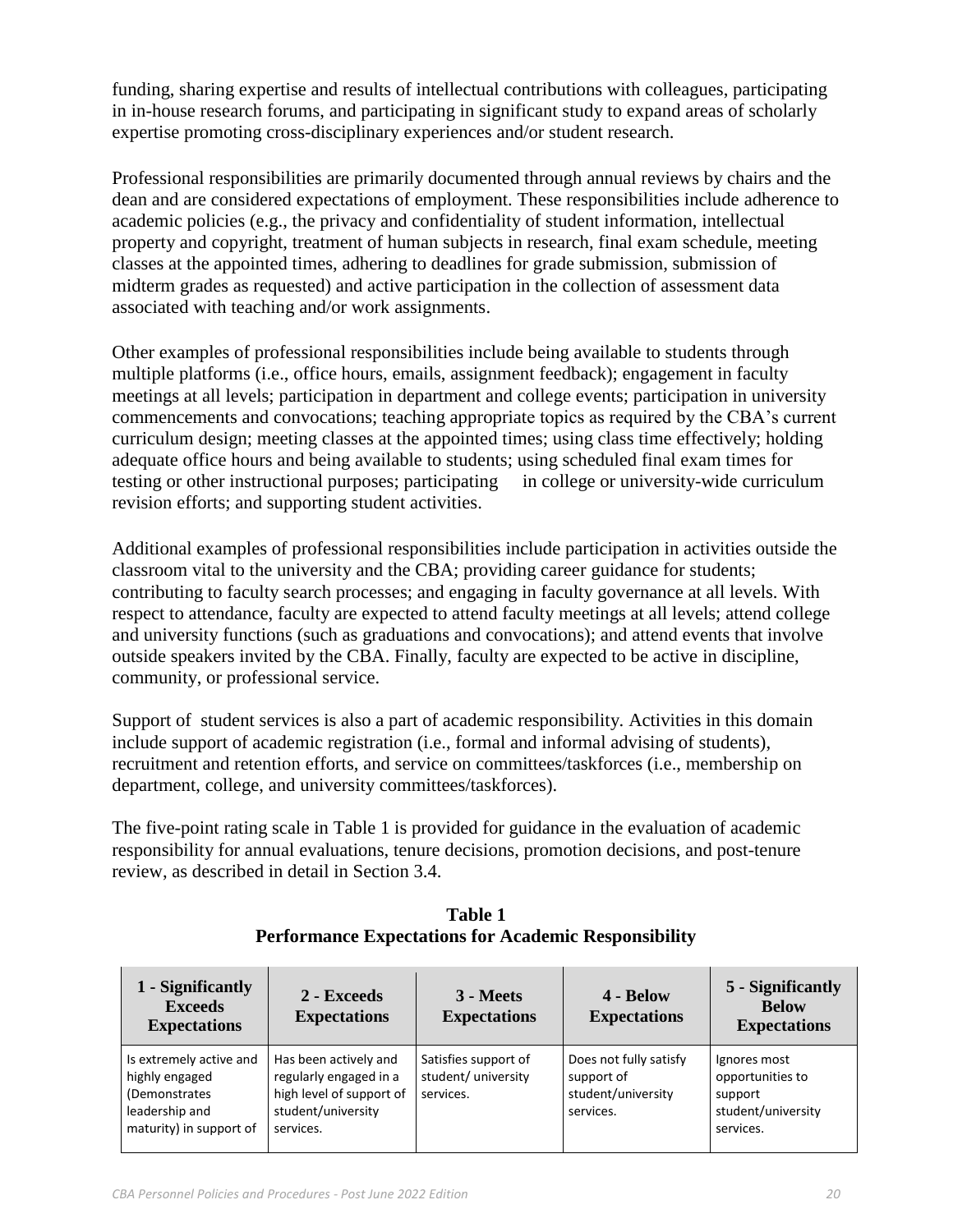| student/university<br>services.                                                                                               |                                                                                                  |                                                       |                                                                   |                                                   |
|-------------------------------------------------------------------------------------------------------------------------------|--------------------------------------------------------------------------------------------------|-------------------------------------------------------|-------------------------------------------------------------------|---------------------------------------------------|
|                                                                                                                               |                                                                                                  | Satisfies professional<br>responsibilities.           | Does not fully satisfy<br>professional<br>responsibilities.       | Ignores most<br>professional<br>responsibilities. |
| Is extremely active and<br>highly engaged<br>(Demonstrates)<br>leadership and<br>maturity) in<br>professional<br>development. | Has been actively and<br>regularly engaged in a<br>high level of<br>professional<br>development. | Maintains appropriate<br>professional<br>development. | Does not engage in<br>appropriate<br>professional<br>development. | Ignores professional<br>development.              |

### **3.2.2 Student Intellectual Development**

Since Winthrop is primarily a teaching institution, a professional level of effectiveness in student intellectual development is expected from all faculty. Evidence of such effectiveness is essential for all review processes.

Student intellectual development includes activities that are directly related to the classroom as well as relevant activities that take place outside the classroom. The former include, but are not limited to, helping students acquire disciplinary knowledge, develop critical thinking and problem solving skills, enhance interpersonal and social skills, cultivate effective communication skills, and apply knowledge and skills across contexts. In addition, using effective teaching methodology, improving courses and programs, effectively using class time, engaging students in the learning process, implementing high expectations for students, developing and using instructional materials (such as software and original course supplements), and implementing a variety of instructional practices and assessment methods are other examples. The latter include, but are not limited to, curriculum and program development, connecting instruction and program goals, curricular revisions, career counseling and student mentoring, supporting student organizations, providing field-based learning experiences, coaching students in academic competitions, leading student groups on field or international experiences, participating in goal assessment for courses and programs, and responding to observation data/evaluations of classroom performance.

#### **3.2.2.1 Dimensions of Student Intellectual Development**

Effective student intellectual development is complex and involves teaching behaviors and their impact on the students, the business community, academics, or the university. Teaching behaviors that are directly related to the classroom involve the following dimensions:

- 1) content and instructional design,
- 2) course management,
- 3) instructional delivery,
- 4) assessment (i.e., evidence and evaluation of meeting course objectives), and
- 5) teaching development activities.

Examples of appropriate activities in each of these dimensions are described below.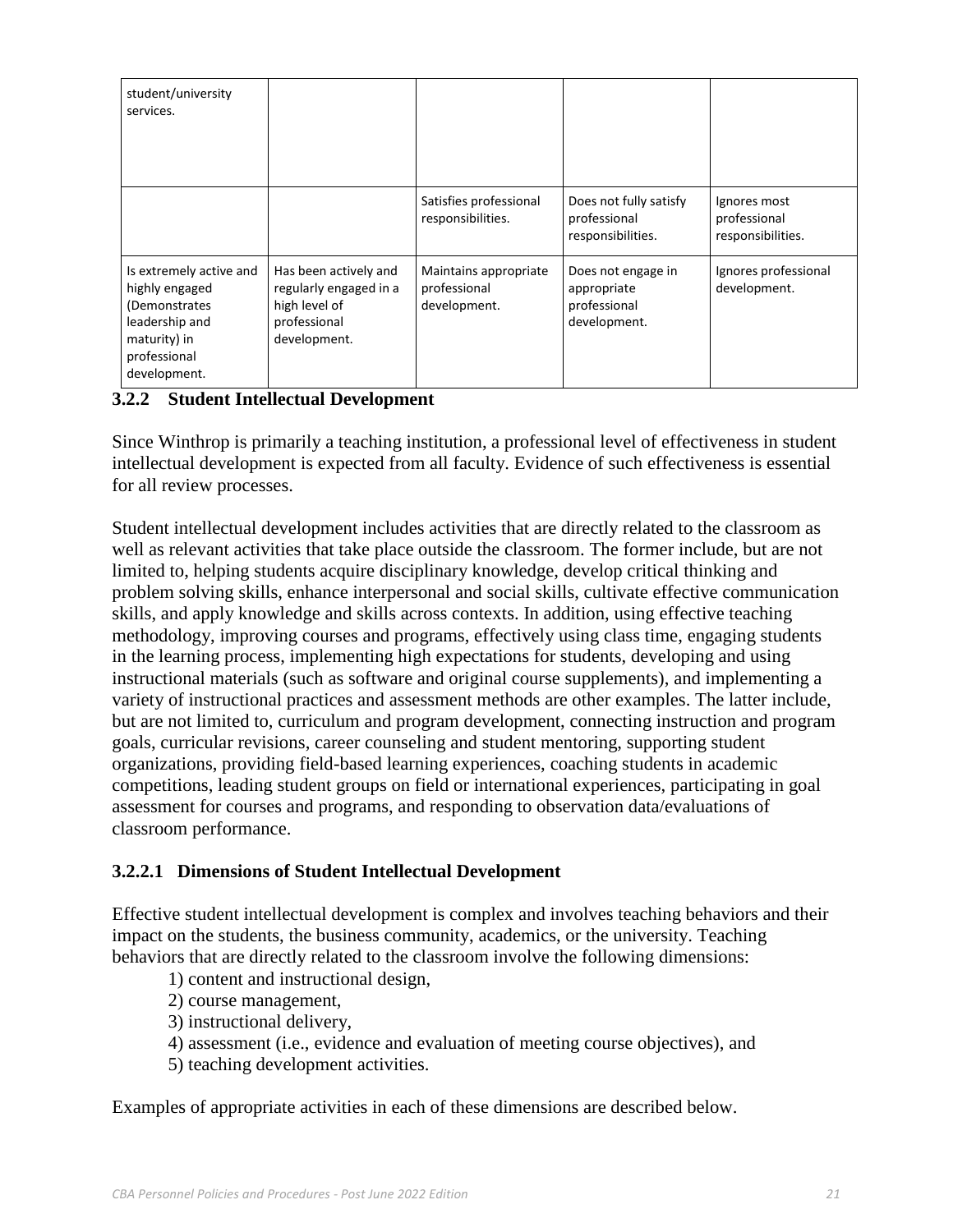Content and Instructional Design

- Develop course content consistent with curriculum goals of the CBA.
- Adjust teaching strategies based on class size, nature of the course, and variations in student preparation.
- Establish and communicate appropriate course expectations.
- Organize courses effectively.
- Establish appropriate academic standards.

#### Course Management

- Engage students in the learning process.
- Be available and approachable to students.
- Encourage students to do their best.
- Maintain an effective open and respectful learning environment.
- Return graded assignments in a timely fashion.

#### Instructional Delivery

- Communicate ideas and knowledge effectively.
- Use creative and innovative methodologies and materials.
- Use up-to-date topics and current information on issues relevant to the discipline.
- Display enthusiasm for the course and the discipline.

#### Assessment

- Develop effective measures of student learning.
- Provide useful feedback to students.
- Use student assessment as feedback to improve teaching.

#### **3.2.2.2 Evaluating Effectiveness of Student Intellectual Development**

Because student intellectual development is both important and complex, input for the evaluation of student intellectual development is solicited from the candidate, students, peers, and administrators. The candidate evaluates effectiveness of student intellectual development through the introspection provided in a portfolio prepared for each review process. A portfolio should contain self-reflection and evidence related to the four dimensions of teaching behaviors as well as evidence of student intellectual development activities outside the classroom. A candidate's annual report is of particular importance. Students evaluate faculty directly through student course evaluations and indirectly through performance on assessment measures of their learning. Candidates will prepare a "teaching portfolio" that communicates their accomplishments in the area of student intellectual development. The portfolio can include peer evaluations of teaching behaviors, sample assignments or projects, unsolicited comments from students, and anything else that demonstrates impacts on learners. This is in addition to student evaluation data. Administrators (chair and dean) provide evaluations in each of the review processes.

Each faculty member's overall teaching effectiveness is rated each year by the department chair using the following rubric. Expectations for tenure and promotion are specified in Section 3.3 Application of Criteria.

#### **Table 2**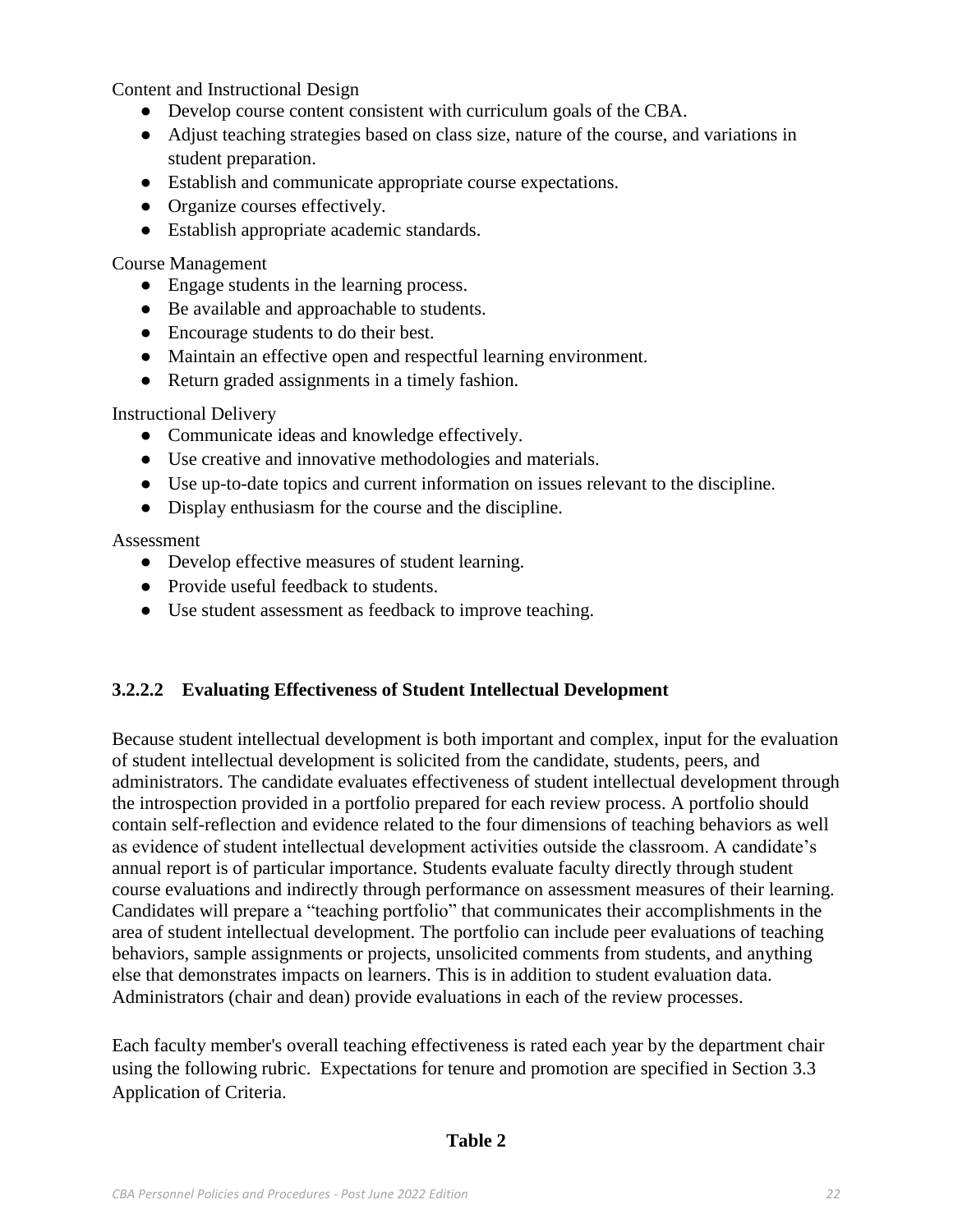|  |  |  |  | Performance Expectations for Student Intellectual Development. |
|--|--|--|--|----------------------------------------------------------------|
|--|--|--|--|----------------------------------------------------------------|

| 1 - Significantly<br><b>Exceeds</b><br><b>Expectations</b>                                                                                                                                                            | 2 - Exceeds<br><b>Expectations</b>                                                                                                                                                                                                                                    | 3 - Meets<br><b>Expectations</b>                                                                                                                                                                                                                                    | 4 - Below<br><b>Expectations</b>                                                                                                                                                                                                                                                                                                          | 5 - Significantly<br><b>Below</b><br><b>Expectations</b>                                                                                                                                                                                                                                                                      |
|-----------------------------------------------------------------------------------------------------------------------------------------------------------------------------------------------------------------------|-----------------------------------------------------------------------------------------------------------------------------------------------------------------------------------------------------------------------------------------------------------------------|---------------------------------------------------------------------------------------------------------------------------------------------------------------------------------------------------------------------------------------------------------------------|-------------------------------------------------------------------------------------------------------------------------------------------------------------------------------------------------------------------------------------------------------------------------------------------------------------------------------------------|-------------------------------------------------------------------------------------------------------------------------------------------------------------------------------------------------------------------------------------------------------------------------------------------------------------------------------|
| Excels in all<br>dimensions of SID as<br>evidenced by the<br>teaching portfolio<br>(combination of<br>teaching evaluations,<br>peer-reviews,<br>student samples,<br>feedback, and other<br>forms of<br>documentation) | Excels in three of the<br>dimensions of SID<br>and is adequate in<br>the other one as<br>evidenced by the<br>teaching portfolio<br>(combination of<br>teaching evaluations,<br>peer-reviews,<br>student samples,<br>feedback, and other<br>forms of<br>documentation) | Excels in two of the<br>dimensions of SID<br>and is adequate in<br>the other two as<br>evidenced by the<br>teaching portfolio<br>(combination of<br>teaching evaluations,<br>peer-reviews,<br>student samples,<br>feedback, and other<br>forms of<br>documentation) | Is at least adequate<br>in three of the<br>dimensions of SID<br>there are<br>and<br>serious deficiencies<br>with respect to at<br>least one dimension<br>as evidenced by the<br>teaching portfolio<br>(combination of<br>teaching evaluations,<br>peer-reviews,<br>student samples,<br>feedback, and other<br>forms of<br>documentation.) | Is at least adequate<br>in two of the<br>dimensions of SID<br>there are<br>and<br>serious deficiencies<br>with the other<br>two dimensions as<br>evidenced by the<br>teaching portfolio<br>(combination of<br>teaching evaluations,<br>peer-reviews,<br>student samples,<br>feedback, and other<br>forms of<br>documentation) |
| Has significant<br>positive impact on<br>learners with respect<br>to both student<br>satisfaction and<br>student learning.<br>There is evidence<br>that students receive<br>an exceptional<br>learning experience.    | Has positive impact<br>on learners with<br>respect to both<br>student satisfaction<br>and student<br>learning. There is<br>evidence that<br>students receive an<br>excellent learning<br>experience.                                                                  | Has positive impact<br>with respect to both<br>student satisfaction<br>and student learning.<br>There is evidence<br>that students receive<br>an acceptable<br>learning experience.                                                                                 | Does not have<br>positive impact on<br>learners with respect<br>to student<br>satisfaction. There is<br>little evidence of<br>student learning.                                                                                                                                                                                           | Does not have<br>positive impact on<br>learners with respect<br>to either student<br>satisfaction or<br>student learning.<br>There is no evidence<br>of student learning.                                                                                                                                                     |
| Seeks innovation to<br>improve an already<br>excellent teaching<br>record.                                                                                                                                            | Consistently strives<br>to improve teaching<br>effectiveness by<br>addressing student<br>feedback and/or<br>assessment results                                                                                                                                        | Often tries to<br>improve teaching<br>effectiveness by<br>addressing student<br>feedback and/or<br>assessment results                                                                                                                                               | Shows little interest<br>in improving<br>teaching<br>effectiveness. Does<br>not comment on<br>student feedback<br>and/or assessment<br>results.                                                                                                                                                                                           | Shows no interest in<br>improving teaching<br>effectiveness.<br>Disregards student<br>feedback and/or<br>assessment results.                                                                                                                                                                                                  |

#### **3.2.3 Scholarly Activity**

All tenured and tenure-track faculty are expected to conduct research and produce scholarly works for publication. Non-tenure-track faculty should work with their department chair to determine a plan for maintaining their qualifications for teaching. As described in Section 2, those activities might or might not include conducting research and publishing articles.

Scholarly activity provides evidence that a faculty member is active and growing in his/her discipline. Faculty engaged in such scholarly pursuits are better prepared to be stimulating forces in the classroom, contribute to the advancement of their discipline, and bring recognition to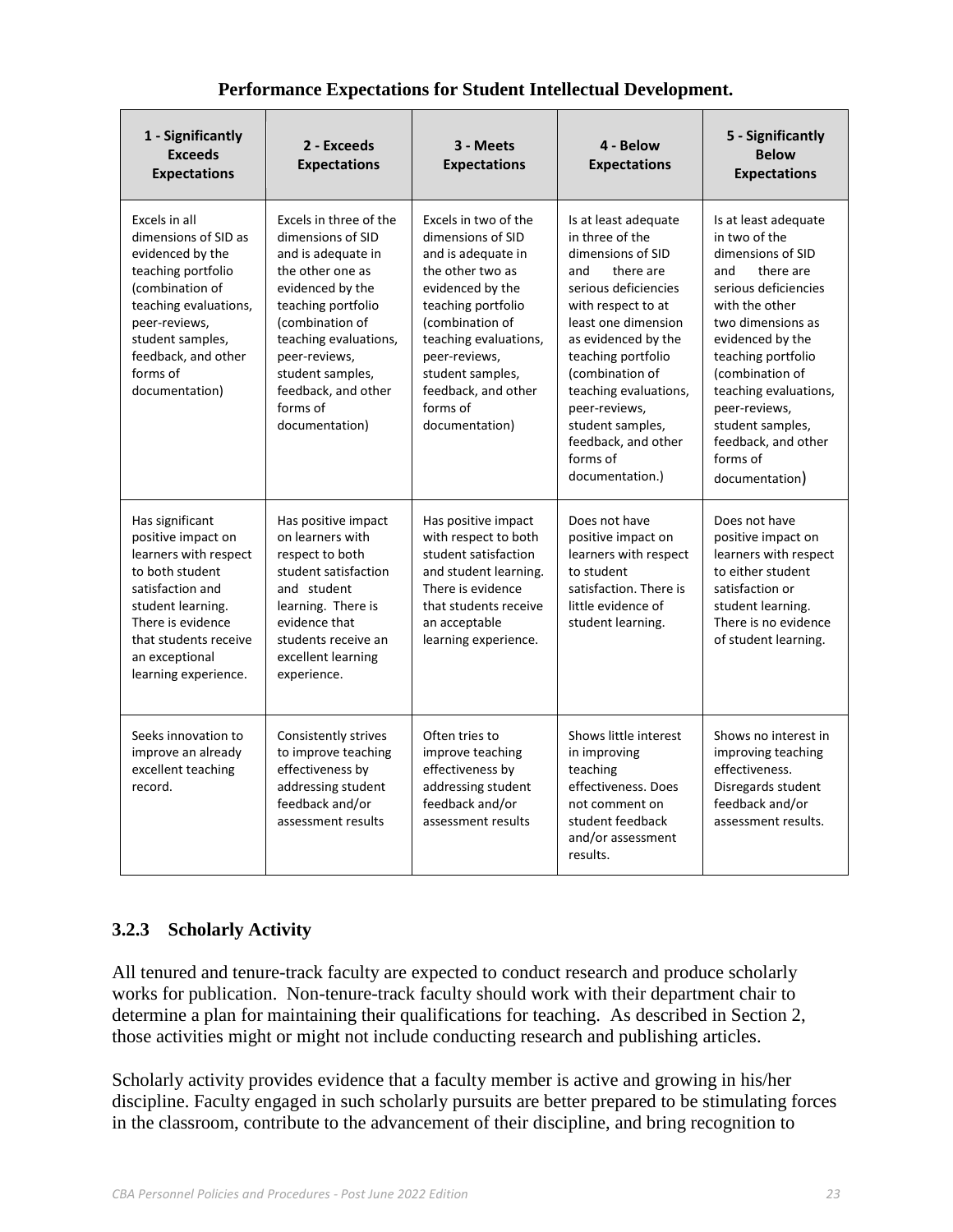themselves and to Winthrop University. Outputs for scholarly activity include refereed journals (academic, professional, or pedagogical), research monographs, patents, scholarly books, chapters in scholarly books, textbooks, proceedings from scholarly meetings, papers presented at academic or professional meetings, publicly available research working papers, papers presented at faculty research seminars, publications in trade journals, published book reviews, in-house journals, written cases with instructional materials, instructional software, application of scholarship that results in a documented change (i.e., collaboration with local schools, community organizations, new professional certifications), creation of scholarly materials and models, grant development and awards, and patent applications that require a significant investment of time.

Peer Reviewed Journal Articles (PRJs) are defined as refereed publications in the author's discipline if they appear in academic, professional, or pedagogical journals that have an acceptable refereeing process and are indexed by a scholarly bibliographic database. The review process requires that the article has been carefully reviewed and scrutinized by scholars or experts knowledgeable about the content of the article. The reviewers may be members of an editorial board or experts not associated with the editorial board. The review process should either be a blind review process or a double blind process. The manuscript is thus judged on its own merits, free from the influence of the reputation of the author.

In some situations, a scholarly work might be considered equivalent to a PRJ. For example, some conference proceedings are considered the premier publication for their area of knowledge. PRJ equivalency is determined by meeting the quality criteria in Table 3. Faculty who seek an exception to the quality standards in Table 3 may submit their publication or conference proceeding for evaluation by the credentials committee. This evidence can be submitted any time of the year, but determination must be completed before the work will be considered for Annual Review, Tenure, or Promotion. Faculty must provide the committee with ample evidence of publication quality, acceptance rates, the review process, and other evidence of the prestige and quality of the publication. This same evidence must appear in applications for tenure and/or promotion.

Faculty are credited with one article for one review process (e.g., a case study with a teaching note counts as one publication). For purposes of the annual evaluation, credit is given for the year the article is accepted. For purposes of tenure and promotion, credit is given for the year the article is accepted or published. Articles accepted and counted in the portfolio submitted for promotion to associate may not be counted in the 5-year window when submitting an application for promotion to full professor.

Final copies of all scholarly work must be uploaded into CBA's computerized tracking system. Evidence of quality must also be provided by the faculty member. This evidence might include the Cabell's listing, ratings from ABDC or CORE/ERA, reviews of the work, or a letter from the CBA Credentials Committee. All dimensions of scholarly work (see section 3.2.3.1) should be addressed by the candidate, including impact on the candidate's teaching.

#### **3.2.3.1 Dimensions of Scholarly Activity**

Scholarly activity is evaluated on six dimensions: quality, quantity, continuity, impact, field appropriateness/relevance, and authorship. Quantity and continuity are quantitative measures. Quality, impact, field appropriateness/relevance, and authorship are more qualitative factors.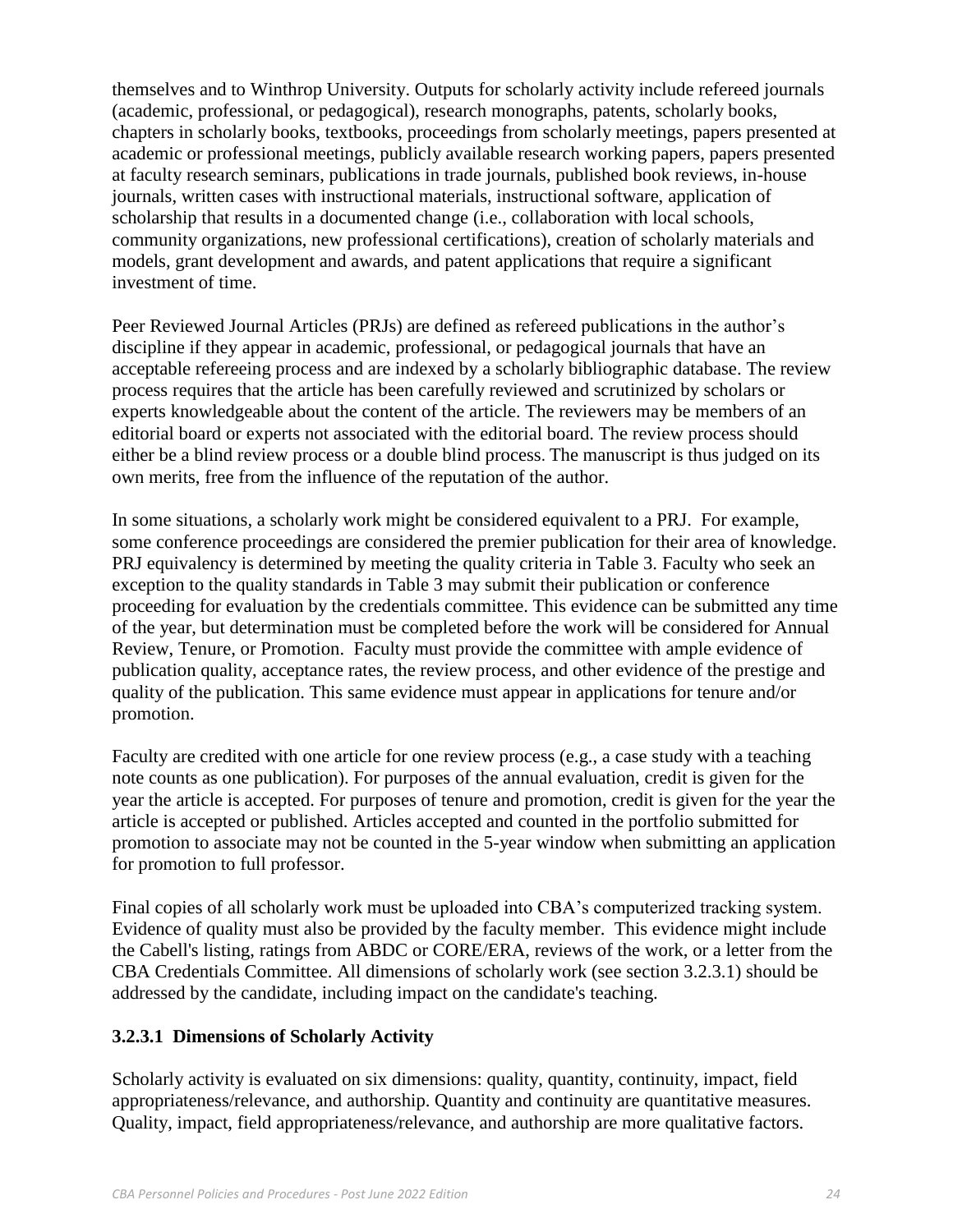## **Quality**

All scholarly works are classified as Type I, II, III, IV, or V. Point values for each type are used in decisions on promotion, tenure, and faculty qualification status. Table 3 provides guidelines for how scholarly works will be classified. Specifically, quality is assessed by meeting criteria in one of the columns listed in Table 3 (either Acceptance rate, Cabell's Difficulty, ABDC, or Computer Science Schoalrship Criteria, but not all of the above). Faculty who seek an exception to the quality standards in Table 3 may submit their publication or conference proceeding for evaluation by the credentials committee, along with ample evidence to justify the exception being requested. Appeals to the credentials committee may be made before or after the work is submitted for publication. Justification for appeals must also be included in the portfolio for tenure or promotion.

|          | <b>Acceptance Rate</b><br>(published in<br>Cabell's) | Cabell's Difficulty<br>of Acceptance<br>Rating | Australian<br><b>Business</b><br>Deans (ABDC)<br>Rating | <b>Computer Science</b>       | Other                                                                                                                                                                                                             | Points   |
|----------|------------------------------------------------------|------------------------------------------------|---------------------------------------------------------|-------------------------------|-------------------------------------------------------------------------------------------------------------------------------------------------------------------------------------------------------------------|----------|
| Type I   | $0 - 20%$                                            | Rigorous (0-10%)                               | $A^*$ or A                                              | ERA-A or<br>$CORE - A^*$ or A |                                                                                                                                                                                                                   | 7        |
| Type II  | $21 - 40%$                                           | Significantly<br>Difficult (11-20%)            | B or C                                                  | ERA-B, or<br>CORE - B         |                                                                                                                                                                                                                   | 5        |
| Type III | 41 - 60%                                             | Difficult (>20%)                               | n/a                                                     | ERA-C or<br>CORE C            | Chapter in a refereed<br>(peer or editorial<br>review) scholarly book<br>published by a<br>recognized publisher;<br><b>External Research</b><br>Grants awarded<br>through a<br>competitively refereed<br>process; | 3        |
| Type IV  | >60%                                                 | n/a                                            | n/a                                                     | n/a                           | Publication in a<br>refereed (peer or<br>editorial review) trade<br>journal                                                                                                                                       | 2        |
| Type V   | Not in Cabell's                                      | Not in Cabell's                                | Not Listed in ABD                                       |                               | Other unlisted<br>publication                                                                                                                                                                                     | $\Omega$ |

 **Table 3 Guidelines for Evaluating Research Quality**

Note: Faculty members seeking an exception to the quality standards described above may submit the work to be evaluated by the credentials committee. Faculty must include ample documentation including referee reports, scholarly reviewing procedures, acceptance rates, or other evidence to support their case. The credentials committee will produce a letter that documents evidence and supports the vote. Faculty seeking a higher quality ranking for grants must also produce evidence for referee process, level of competitiveness, and other documentation to evaluate the quality of the grant.

#### **Quantity**

While teaching is the most important component of a faculty member's performance, conducting peer-reviewed research is essential to demonstrating that expertise. In any given five year period, faculty candidates for promotion and tenure are expected to produce at least three PRJs in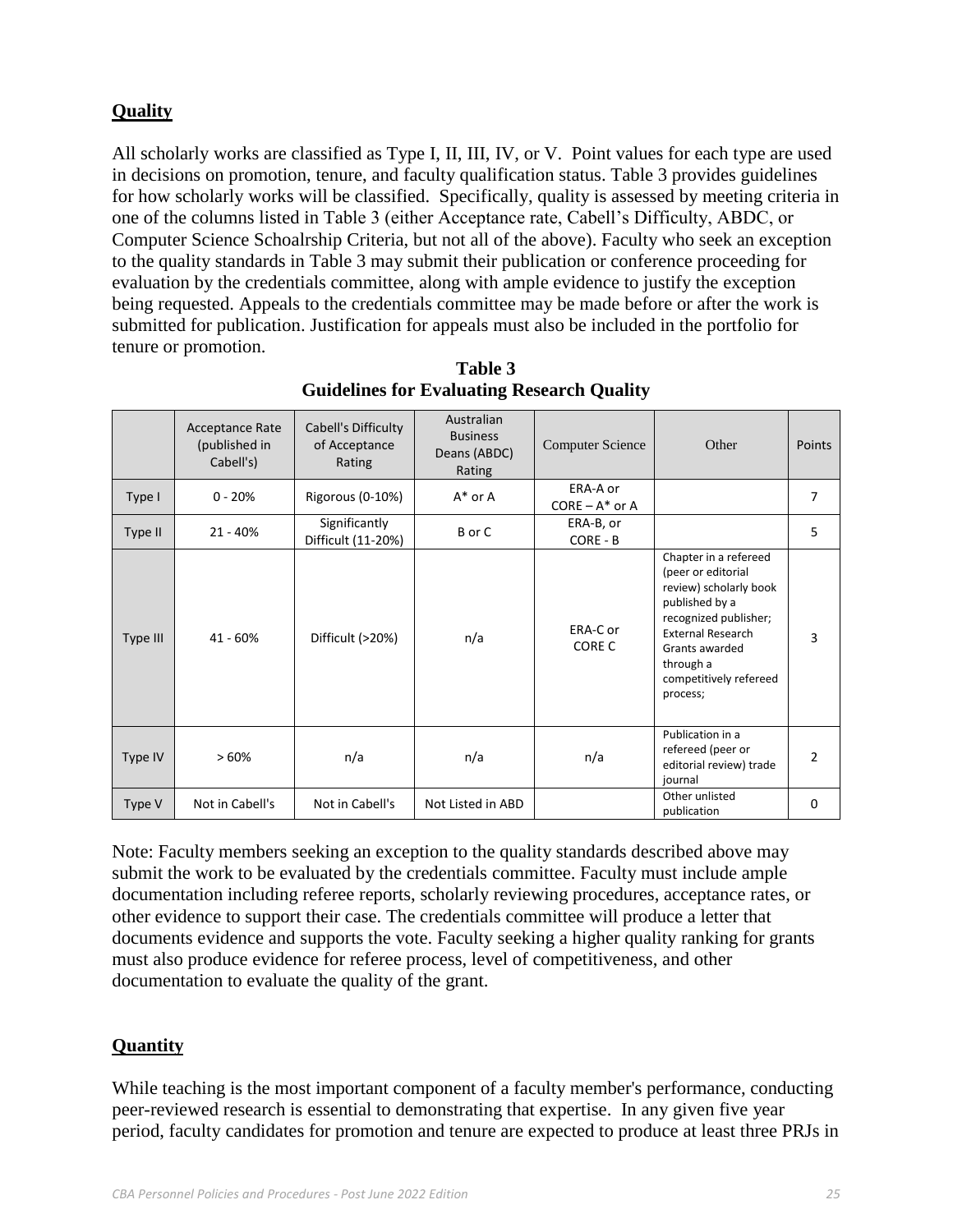the five year review period, i.e., "3-in-5". Tenured faculty not seeking promotion must maintain a five-year portfolio of at least two PRJs plus a PIDE. Minimum quantities of scholarly works necessary for tenure and promotion are outlined in section 3.3.

Faculty may only count one PRJ or PIDE per review cycle. If a paper is reviewed once, accepted to a conference and published in proceedings, the faculty may either count the presentation (a PIDE) or the proceedings (a PIDE or PRJ), but not both. If the paper is reviewed once for the conference and a second time for the proceedings, it may be counted twice.

## **Continuity**

Continuity is a measure of how well a candidate's five-year scholarly portfolio is meeting expectations for quantity, quality, and impact. Continuity in performance is more meaningful than a short period of increased productivity. A faculty member's Annual Report is key to documenting continuity of research work.

Due to such factors as lengthy journal reviewing cycles, differing research methodologies, and variations among disciplines, there may be single years when a faculty member who is making acceptable progress has no publications. In these situations, it is the responsibility of the faculty member to provide evidence in the annual report that his/her research program is active, and he/she is engaged in activities that will lead to publications. Suitable activities might include, but are not limited to, evidence of data collection, evidence of a review of the literature, attendance at research seminars, or construction of research instruments that have led to working papers submitted to refereed journals for review. Involvement in such activities can provide evidence for an annual report that the faculty member meets expectations with respect to scholarly activity.

#### **Impact**

The impact of the faculty member's five year portfolio of intellectual contributions is defined as the extent to which the faculty member's scholarly activities have "made a difference" to the university, academic field of expertise, students, or the business community. Examples of impact include, but are not limited to, the following: publications in leading peer-reviewed journals (i.e., those ranked in top 20 in published rankings from field experts on the quality of a journal, or journals with high visibility), citation counts, recognitions or awards from professional organizations, case studies leading to the adoption of new teaching/learning practices, media citations, requests from the practice community to speak about research, and invitations by governmental agencies to serve on policy making boards due to research expertise At a minimum, the journal in which the article is published must be indexed by a bibliographic database.

#### **Field Appropriateness/Relevance**

Items in the portfolio should match the faculty member's terminal degree, teaching responsibilities, and/or the mission of the college or university. The CBA values basic, applied and pedagogical research. A faculty member's portfolio can be made up of any of those types of work, but there must be at least one non-pedagogical work in the portfolio.

#### **Authorship**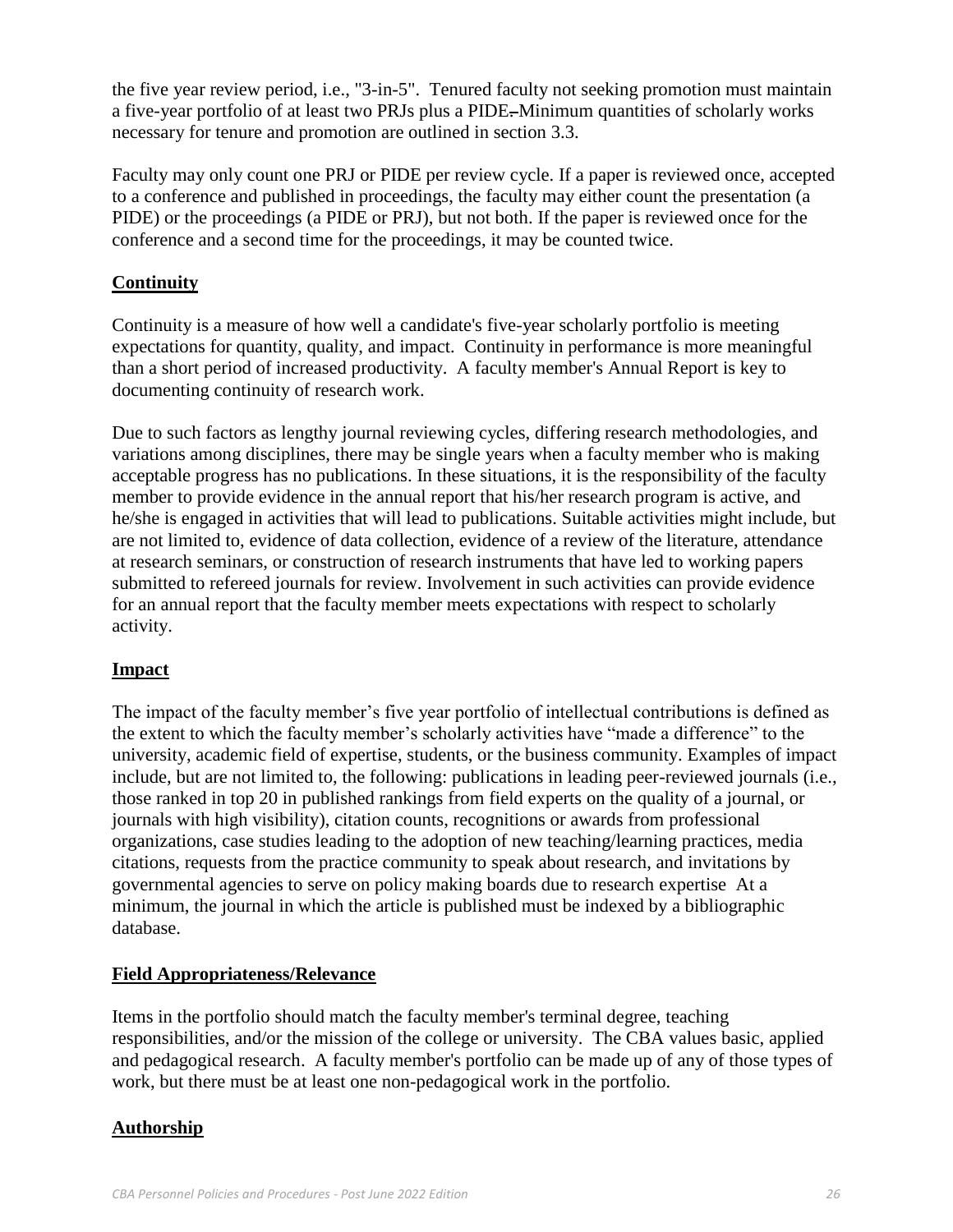With respect to one's role in co-authored journal articles, the candidate is not required to be first author, but as the candidate matures the expectation is that he/she will play an increasing role in the production of such journal articles (i.e., first author or equivalent in terms of contribution). In cases where the position of the candidate's name on an article does not accurately reflect the candidate's role, the candidate should provide evidence regarding his/her role in the publication of the article.

#### **3.2.3.2 Expectations for Scholarly Work**

Specific summative expectations of scholarly work for tenure and promotion are outlined in Section 3.3.3 and 3.3.5 respectively. Those expectations include specific numbers of articles, types of works, and quality expectations. Annual evaluations of scholarly activity are intended to be broader formative assessments.

Scholarly work is evaluated on an annual basis differently from teaching and service. All faculty members are expected to be effective teachers with good results every year. Likewise, all faculty are expected to have accomplishments in service every year. But research requires a longer timeframe to develop results. Most publications take well over a year to develop, write, submit, resubmit, and publish. Thus, assessment of a faculty member's performance in a single year is based on his/her efforts in that year to maintain their five year portfolio or, for new faculty, to develop their five year portfolio. It is the faculty member's responsibility to fully document in each annual report her/his efforts and results for the year.

Because faculty qualifications, promotion, tenure, and post-tenure decisions are based on the five year research portfolio, annual evaluations of all tenured and tenure track faculty focus on the faculty member's contribution to that research portfolio. For example, with respect to quantity, faculty candidates for promotion and tenure are expected to produce at least three PRJs in the five year review period, i.e., "3-in-5". Tenured faculty not seeking promotion must maintain a five year portfolio of at least two PRJs plus a PIDE, (see section 2.4.2).

The annual evaluation considers all six dimensions of scholarly activity. The overall rating for Scholarly Activity in a single year is the average of scores from the following table, except for faculty in years 1-3 of their appointment. Summative expectations for tenure and promotion are listed in section 3.3.

**Table 4 Annual Expectations for Scholarly Work**

|  | - Significantly<br>Exceeds<br><b>Expectations</b> | 2 - Exceeds<br>Expectations | 3 - Meets<br>Expectations | 4 - Performs<br><b>Below</b><br>Expectations | 5 - Significantly<br><b>Below</b><br>Expectations |
|--|---------------------------------------------------|-----------------------------|---------------------------|----------------------------------------------|---------------------------------------------------|
|--|---------------------------------------------------|-----------------------------|---------------------------|----------------------------------------------|---------------------------------------------------|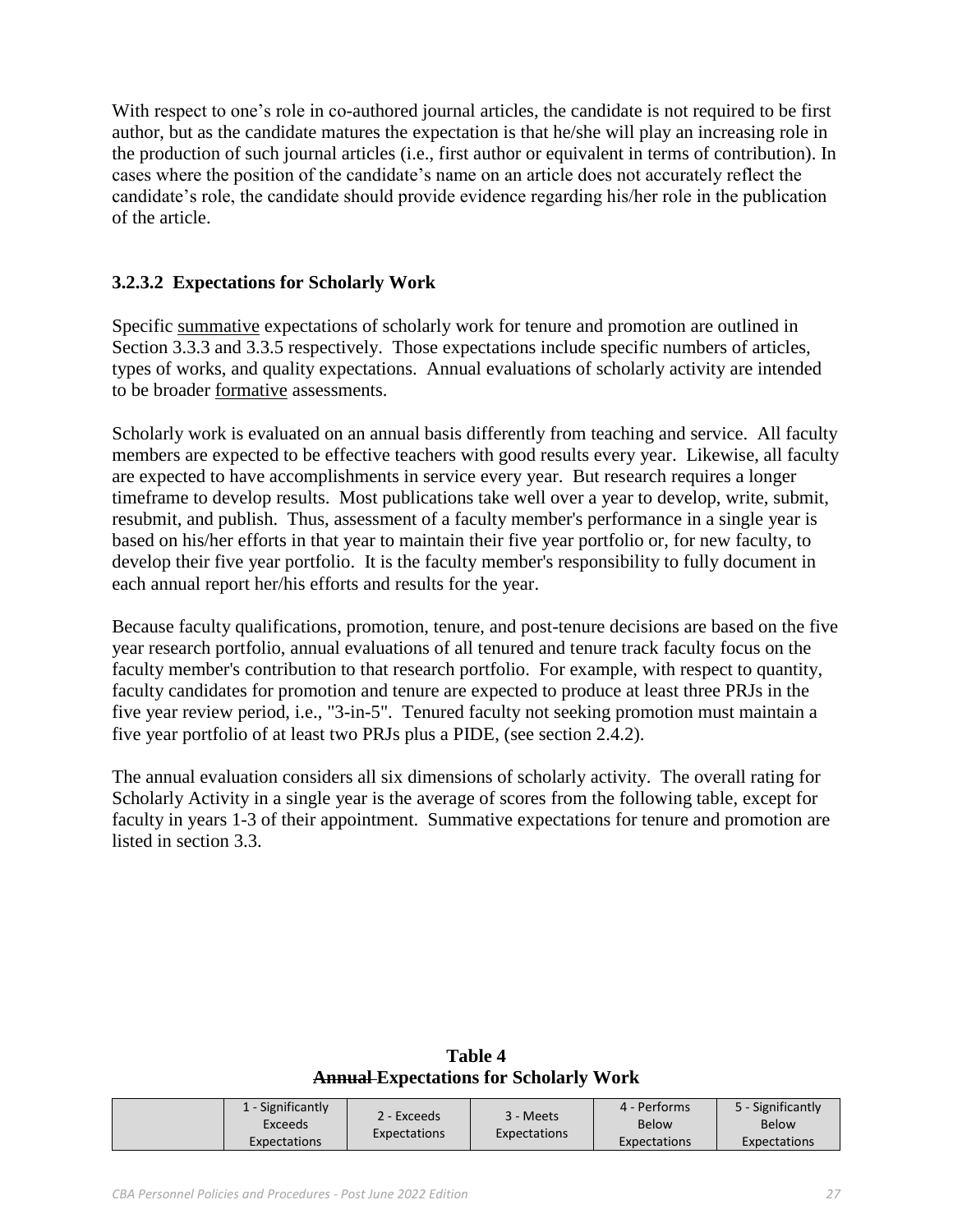| Quality                                 | At least 2 Type I<br>publications in the<br>5yr portfolio, plus<br>evidence of<br>mostly Type I<br>and/or Type II<br>publications.                        | At least 2 Type I<br>publications in the<br>5yr portfolio, plus<br>evidence of some<br>Type II or III<br>publications.                      | At least one Type I<br>in the 5yr<br>portfolio, plus<br>evidence of Type<br>II and III<br>publications.                                                  | No Type I in the<br>5yr portfolio,<br>some evidence of<br>Type II and III<br>publications.                                                  | No Type I, II, or III<br>in the 5yr<br>portfolio.                                                            |
|-----------------------------------------|-----------------------------------------------------------------------------------------------------------------------------------------------------------|---------------------------------------------------------------------------------------------------------------------------------------------|----------------------------------------------------------------------------------------------------------------------------------------------------------|---------------------------------------------------------------------------------------------------------------------------------------------|--------------------------------------------------------------------------------------------------------------|
| Quantity                                | 5 or more articles<br>in 5 years.                                                                                                                         | 4 articles in 5<br>years.                                                                                                                   | 3 articles in 5<br>years.                                                                                                                                | 1-2 articles in 5<br>years. Not<br>meeting<br>expectations for<br>Scholarly<br>Academic status                                              | Zero articles in<br>last five years                                                                          |
| Continuity                              | Well established<br>research pipeline<br>consistently<br>yielding an<br>average of 2 or<br>more research<br>outputs (PRJs<br>and/or others)<br>each year. | Established<br>research pipeline<br>consistently<br>yielding an<br>average of 1-2<br>research outputs<br>(PRJs and/or<br>others) each year. | Research pipeline<br>consistently<br>yielding an<br>average of 1<br>research output<br>(PRJs and/or<br>others) each year.<br>On pace for "3 in<br>$5$ ". | Minimally<br>established<br>research pipeline<br>yielding an<br>average of less<br>than 1 research<br>output (PRJs and<br>Other) each year. | No evidence of<br>research pipeline.<br>Research activity<br>not evident or not<br>consistent in 5<br>years. |
| Impact                                  | Recognized for<br>significant impact<br>on<br>Academic<br>discipline,<br>university,<br>students, or<br>community.                                        | Evidence of strong<br>impact on<br>Academic<br>discipline,<br>university,<br>students, or<br>community.                                     | Evidence of<br>moderate impact<br>on<br>Academic<br>discipline,<br>university,<br>students, or<br>community.                                             | Evidence of little<br>impact on<br>Academic<br>discipline,<br>university,<br>students, or<br>community.                                     | No evidence of<br>impact on<br>Academic<br>discipline,<br>university,<br>students, or<br>community.          |
| Field<br>Appropriateness<br>/ Relevance | Significant overlap<br>with both CBA<br>goals and Faculty<br>member's<br>teaching area.                                                                   | Well aligned with<br>both CBA goals<br>and the faculty<br>member's<br>teaching area.                                                        | Somewhat aligned<br>with teaching area<br>or CBA mission.                                                                                                | Loosely aligned<br>with teaching area<br>or CBA mission.                                                                                    | Does not match<br>teaching area or<br>CBA mission.                                                           |
| Authorship                              | Significant<br>leadership on<br>multiple scholarly<br>activities.                                                                                         | Leadership on at<br>least 2 scholarly<br>activities.                                                                                        | Leadership on at<br>least 1 scholarly<br>activity.                                                                                                       | Evidence of<br>contribution but<br>not leadership on<br>scholarly<br>activities.                                                            | Evidence of<br>minimal<br>contribution to<br>scholarly<br>activities.                                        |

#### **3.2.4 Committees and Other Professional Activities (Service)**

While the Winthrop University Faculty Manual does not differentiate among types of service, service has three dimensions:

- university (including college and department) section 3.2.4.1
- discipline and professional activities, and section 3.2.4.2
- service to the community. section 3.2.4.3

CBA faculty are expected to be active in university committees and other professional activities. The five year portfolio of faculty work related to service should contain some activities that make an impact on the university, academic field of expertise, the business community, or students. Impact is defined as the extent to which the faculty member's work on committees and other professional activities have "made a difference" to the university, academic field of expertise, the business community, or students.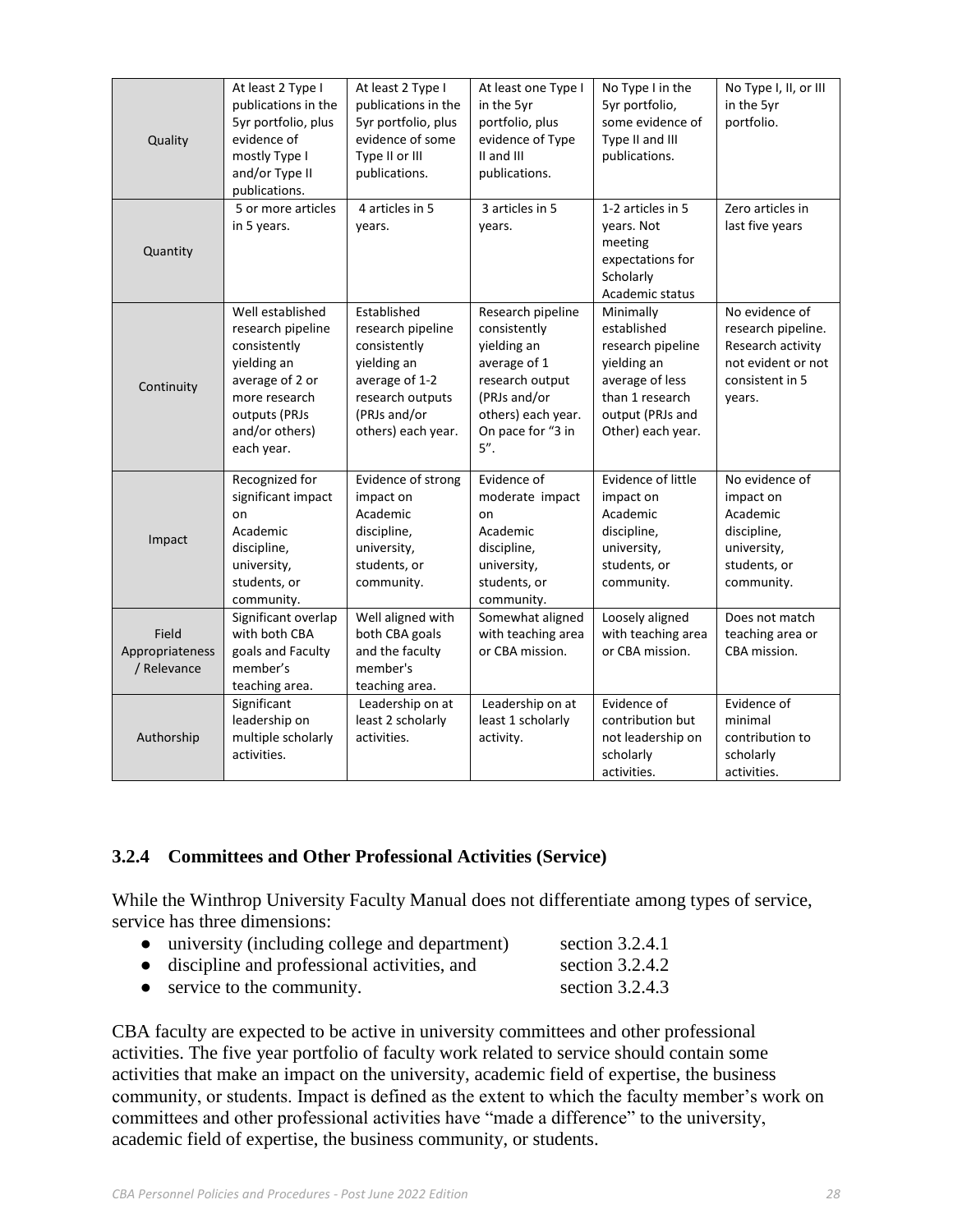Although rare in occurrence, those university committees and other professional activities that require an inordinate amount of time due to the nature of the activity and leadership role assumed can be labeled as **Professional Stewardship**. Professional stewardship activities must be significant in nature, making a substantial impact on the university as a whole or a faculty member's field of expertise (i.e., guiding national discourse or shaping regional leadership practices in the industry). Individual faculty members are responsible for documenting the related time commitments and impact on the university and/or field of expertise. Furthermore, professional stewardship activities must be approved by the Department Chair and Dean, prior to receiving the professional stewardship designation. The Department Chair and Dean must also give annual approval for those professional stewardship activities that last more than one year. In some cases, when a faculty member has obtained approval and can provide documentation of time commitment and impact on the university or field of expertise, professional stewardship can count for an output under scholarly activity.

#### **3.2.4.1 University Service**

University committees include activities conducted on behalf of the university. These types of activities are the basis for evaluating university service:

- holding leadership roles on committees or task forces;
- efforts on committees or task forces;
- student advising and counseling;
- active engagement with student organizations;
- efforts to increase student enrollment:
- efforts to improve student retention;
- efforts to assist with career planning for students;
- efforts in faculty search processes;
- development and participation in of continuing education programs;
- application of faculty knowledge/expertise to support university initiatives;
- leadership roles in assessment initiatives;
- program coordination; and
- special administrative assignments.

| 1 - Significantly                                                                                                                                                                                                                            | 2 - Exceeds                                                                                                                                                         | 3 - Meets                                                                                                                                                                                                                                                                   | 4 - Below                                                                                           | 5 - Significantly                                                                                 |
|----------------------------------------------------------------------------------------------------------------------------------------------------------------------------------------------------------------------------------------------|---------------------------------------------------------------------------------------------------------------------------------------------------------------------|-----------------------------------------------------------------------------------------------------------------------------------------------------------------------------------------------------------------------------------------------------------------------------|-----------------------------------------------------------------------------------------------------|---------------------------------------------------------------------------------------------------|
| <b>Exceeds Expectations</b>                                                                                                                                                                                                                  | <b>Expectations</b>                                                                                                                                                 | <b>Expectations</b>                                                                                                                                                                                                                                                         | <b>Expectations</b>                                                                                 | <b>Below Expectations</b>                                                                         |
| Has demonstrated<br>leadership and maturity<br>by distinguishing<br>himself/herself in<br>multiple college and<br>university service<br>activities. Frequently<br>serves in leadership<br>positions at the college<br>and university levels. | Has been actively<br>engaged in college and<br>university service<br>functions. Often serves<br>in for leadership<br>positions, but mostly at<br>the college level. | Has been actively<br>engaged in College and<br>university service, but<br>rarely in a leadership<br>position; takes<br>university service<br>functions seriously and<br>makes positive<br>contributions. Has<br>assumed leadership<br>positions at the<br>department level. | Rarely takes part in<br>college or university<br>service. Never served in<br>a leadership position. | Has shown an<br>unwillingness to<br>participate in college or<br>university service<br>functions. |

#### **Table 5 Performance Expectations for University and College Level Service Activities**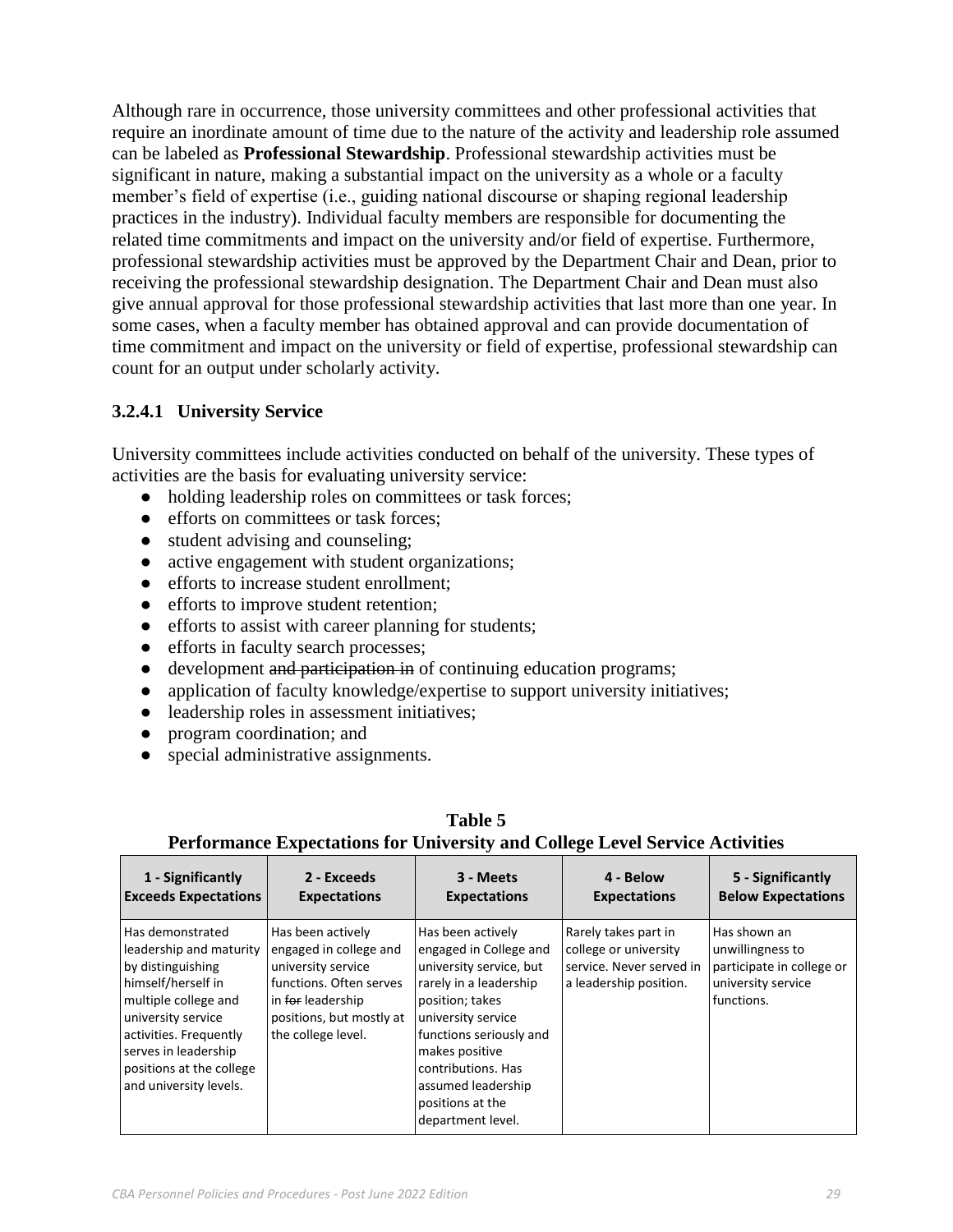## **3.2.4.2 Discipline Specific Activities**

These activities are conducted primarily in settings external to the university. Typically these activities relate to faculty involvement in organizations related to the candidate's area of expertise. Candidates are expected to document their committees and other professional activities related to of their discipline. Such documentation might include, but is not limited to, copies of meeting programs including the candidate's name, letters indicative of the candidate's role, awards, or certificates.

The involvement can be demonstrated by, but is not limited to, the following:

- holding leadership roles in national or regional professional organizations;
- serving as editor or reviewer for professional journals or proceedings;
- participation in professional meetings and seminars as a presenter, chair, or discussant;
- earning professional designations, honors, or awards;
- presenting clinics, seminars, and workshops to professional peers;
- serving as a professional consultant for a profession or with a for-profit organization;
- serving on a committee or task force for a professional organization;

 $\overline{\phantom{0}}$ 

- facilitation of professional development programs or continuing education programs; and
- management of external grant programs.

| 1 - Significantly                                                                                                                                                                                                                                                                                                                                                           | 2 - Exceeds                                                                                                                                                                                                                    | 3 - Meets                                                                                                                                                                                                                                       | 4 - Below                                                                                                                                           | 5 - Significantly                                                                                                                                                                       |
|-----------------------------------------------------------------------------------------------------------------------------------------------------------------------------------------------------------------------------------------------------------------------------------------------------------------------------------------------------------------------------|--------------------------------------------------------------------------------------------------------------------------------------------------------------------------------------------------------------------------------|-------------------------------------------------------------------------------------------------------------------------------------------------------------------------------------------------------------------------------------------------|-----------------------------------------------------------------------------------------------------------------------------------------------------|-----------------------------------------------------------------------------------------------------------------------------------------------------------------------------------------|
| <b>Exceeds Expectations</b>                                                                                                                                                                                                                                                                                                                                                 | <b>Expectations</b>                                                                                                                                                                                                            | <b>Expectations</b>                                                                                                                                                                                                                             | <b>Expectations</b>                                                                                                                                 | <b>Below Expectations</b>                                                                                                                                                               |
| Has demonstrated<br>leadership and made an<br>extensive time<br>commitment in<br>professional service<br>activities supporting<br>his/her discipline. In<br>addition, there is<br>evidence that the<br>candidate's discipline<br>committees and other<br>professional activities<br>with respect to<br>leadership or time<br>commitment has been<br>of substantial benefit. | Has repeatedly<br>committed time to<br>discipline committees<br>and other professional<br>activities. This might<br>include serving on an<br>advisory board, holding<br>office, or regularly<br>reviewing journal<br>articles. | Maintains membership<br>in appropriate<br>professional<br>organizations,<br>consistently attends<br>professional meetings<br>as a presenter, session<br>chair, or discussant.<br>Occasionally reviews<br>papers for conferences<br>or journals. | <b>Maintains some</b><br>memberships in<br>appropriate<br>professional<br>organizations, and only<br>occasionally attends<br>professional meetings. | Does not maintain<br>membership in<br>professional<br>organizations and does<br>not get involved in any<br>discipline committees,<br>conferences, and other<br>professional activities. |

**Table 6 Performance Expectations for Discipline Specific Activities**

#### **3.2.4.3 Community Service Activities**

Service to the surrounding community falls within the responsibilities of a candidate and is essential to the fulfillment of the university's responsibilities. Leadership and/or significant time commitments are the basis for evaluating community committees and other professional activities. The scope of community committees and other professional activities involves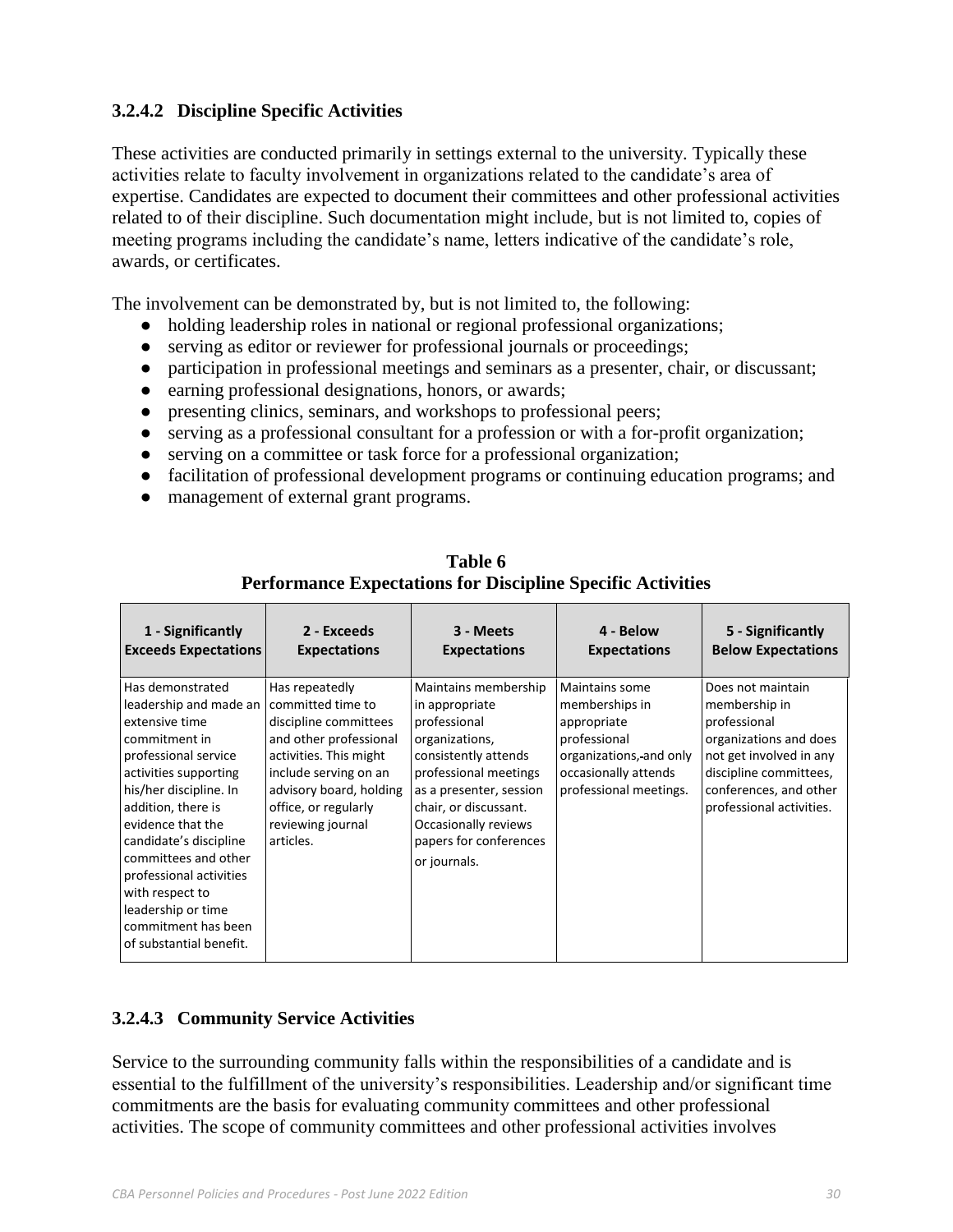activities for any of the following: the arts, business/industry, education/schools, government (local/state/federal), health/human/social services, humanities/literature/library, national/international agencies, state/regional agencies/groups, recreational/social groups, religious/church groups, or scientific groups.

Such committees and other professional activities can be demonstrated by, but is not limited to, the following:

- giving presentations, workshops, or demonstrations to civic or community organizations;
- active participation as a member of community committees, task forces, or similar groups;
- serving in a leadership position in civic or community organizations; serving as a professional consultant to community organizations;
- serving as a volunteer worker for community organizations; and
- assisting students' involvement in community service. As part of a course requirement.

Candidates are expected to document their community committees and other professional activities. Such documentation might include, but is not limited to, copies of meeting programs including the candidate's name, letters indicative of the candidate's role, awards, or certificates.

| 1- Significantly<br><b>Exceeds</b><br><b>Expectations</b>                                                                                                                           | 2 - Exceeds<br><b>Expectations</b>                                                                                                                                                              | 3 - Meets<br><b>Expectations</b>                                                               | 4 - Below<br><b>Expectations</b>                                                                      | 5 - Significantly<br><b>Below Expectations</b>                                   |
|-------------------------------------------------------------------------------------------------------------------------------------------------------------------------------------|-------------------------------------------------------------------------------------------------------------------------------------------------------------------------------------------------|------------------------------------------------------------------------------------------------|-------------------------------------------------------------------------------------------------------|----------------------------------------------------------------------------------|
| Has assumed<br>leadership roles in at<br>least one civic or<br>community<br>organization(s) and has<br>volunteered significant<br>amounts of time to<br>community<br>organizations. | Has either served in<br>some leadership role in<br>community<br>organization(s) or<br>consistently<br>volunteered significant<br>amounts of time or<br>expertise to community<br>organizations. | Has consistently<br>volunteered his/her<br>time or expertise to<br>community<br>organizations. | Has taken no<br>leadership roles nor<br>volunteered consistent<br>time to community<br>organizations. | Has not participated in<br>civic or community<br>organizations in any<br>manner. |
| Has found ways to<br>regularly involved<br>students in community<br>service.                                                                                                        | Has often involved<br>students in community<br>service.                                                                                                                                         | Has occasionally<br>involved students in<br>community service.                                 | Has not involved<br>students in community<br>service.                                                 | Has not involved<br>students in community<br>service.                            |

**Table 7 Performance Expectations for Community or Professional Service**

# **3.3 Application of the Review Criteria**

#### **3.3.1 Annual Review**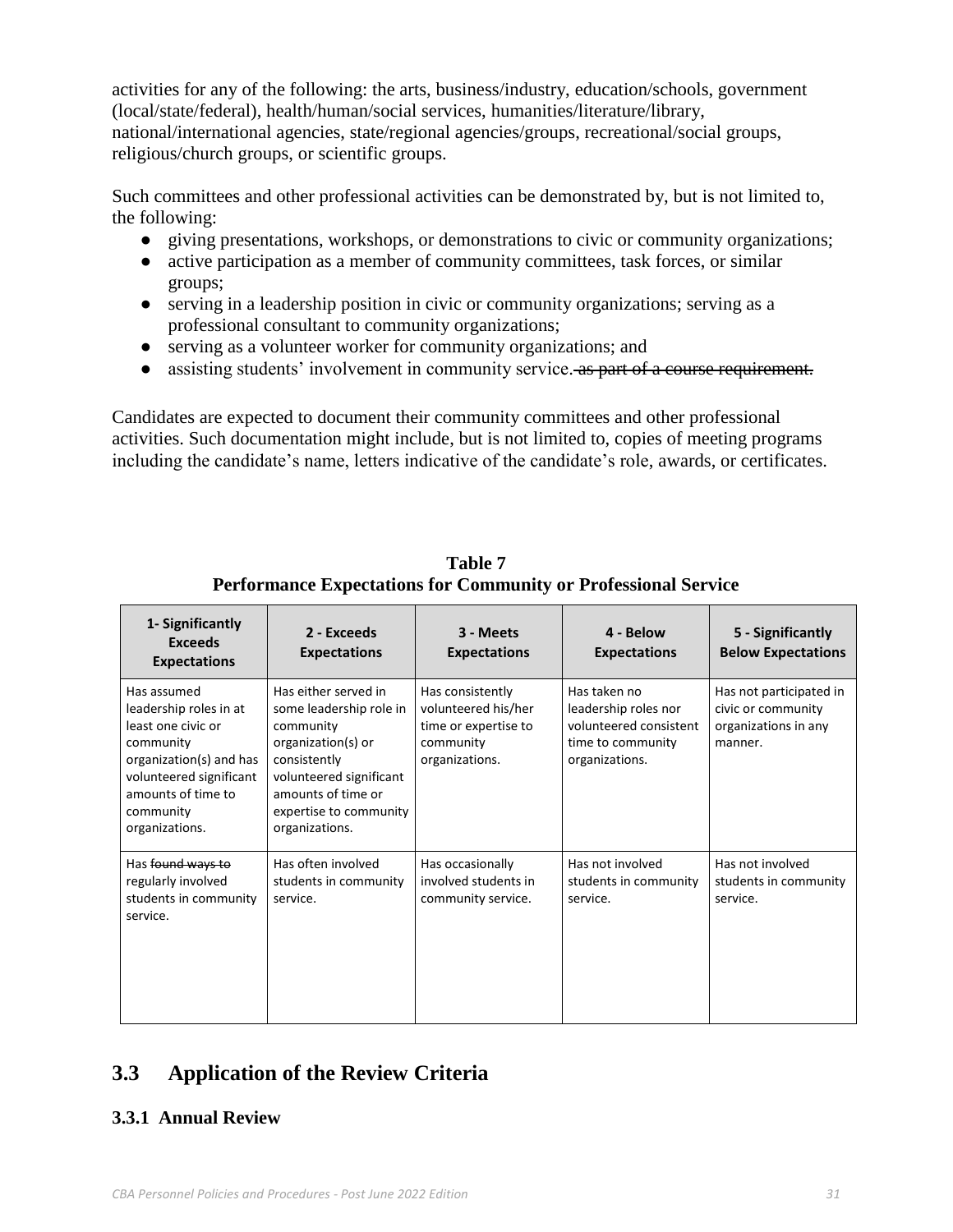For the annual review, each faculty member is evaluated using the scales described in Section 3.2. For academic responsibility, teaching and service, these scales can be applied to the annual review with no additional explanations. For scholarly activity, it should be noted that Table 4 is designed to evaluate performance over multi-year review periods. In annual evaluations of research and service, consideration should be given to faculty rank.

#### **3.3.2 Pre-Tenure Review**

As described in Section 3.1.2 "Pre-Tenure Review Process", the candidate will prepare a portfolio (see Section 1.2) of materials that documents his/her accomplishments and activities in each of the four areas described in Section 3.2. The CBA Personnel Committee will evaluate the portfolio in the same manner as if the candidate were standing for tenure. The criteria will be applied with the understanding that the portfolio represents only a portion of the total probationary period. The mission of the CBA Personnel Committee is to provide feedback to the candidate regarding the candidate's progress toward tenure based on his/her performance to date.

#### **3.3.3 Tenure**

#### **3.3.3.1 Application of Academic Responsibility Criteria for Tenure**

Tenure is based upon sustained quality performance of academic responsibility in the candidate's current rank. This normally requires that the tenure candidate maintain a rating of 3 or better during the probationary period based on the scale in Table 1.

#### **3.3.3.2 Application of Student Intellectual Development Criteria for Tenure**

Tenure is based upon sustained quality in the effectiveness of student intellectual development in the candidate's current rank. This normally requires that the tenure candidate maintain a rating of 3 or better during the probationary period based on the scale in Table 2.

#### **3.3.3.3 Application of Scholarly Activity Criteria for Tenure**

Tenure is based upon sustained quality performance with respect to scholarly activity in the candidate's current rank. For tenure, a candidate normally must have a record with respect to scholarly activity that earns an overall rating of at least 3 on all Annual Evaluations during the probationary period in the area of Scholarly Activity. While Annual Evaluations of scholarly activity address all six dimensions described in section 3.2.3.1, there are additional minimum expectations for tenure in the areas of Quality, Quantity, and Relevance:

**Ouality** 

At least 15 quality points (see Table 3) At least one Type I work

**Quantity** 

At least three quality articles (Type I, II, or III) Computer Science candidates must have at least one journal (PRJ, non-conference related) publication **Continuity**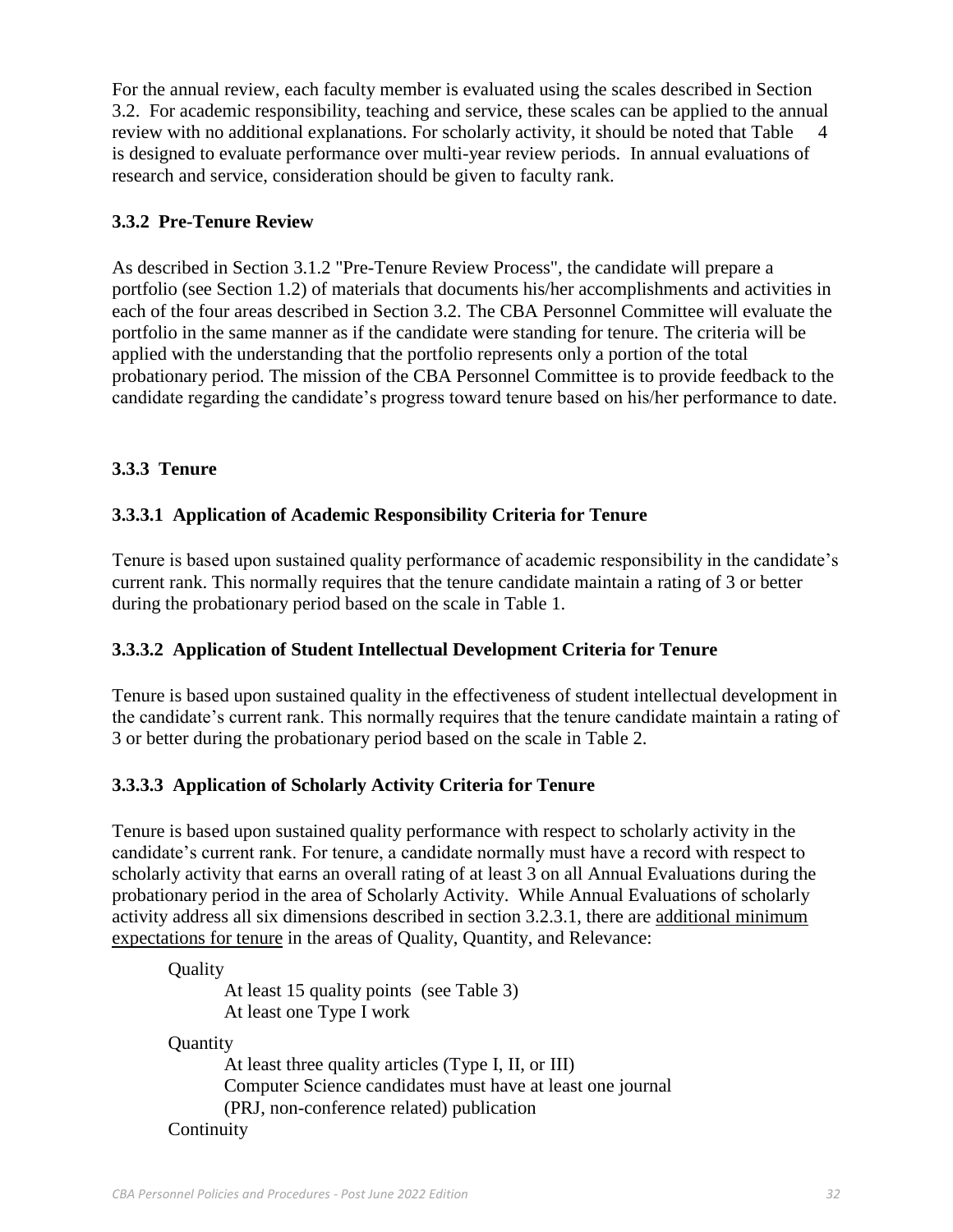At least 5 total research outputs (PRJs and others)

Field Appropriateness / Relevance At least one non-pedagogical work

## **3.3.3.4 Application of Committees and Other Professional Activities Criteria for Tenure**

Tenure is based upon sustained quality performance in committees and other professional activities in the candidate's current rank. For tenure, a candidate normally must have an appropriate record with respect to university stewardship that will achieve a rating of at least 3 based on the scale in Table 5. In addition, the candidate normally must have an appropriate record in either discipline committees and other professional activities or community service that will achieve a rating of at least 3 based on the scales in Table 6 or community committees and other professional activities that will achieve a rating of at least 3 based on the scale in either Table 6 or Table 7.

## **3.3.4 Post-Tenure Review**

Faculty are also evaluated on these same criteria in the post-tenure review. The post-tenure review process is described in the Winthrop University Faculty Manual.

## **3.3.5 Promotion**

See section 1.4 for the formal Definitions of Ranks of Assistant, Associate, and full Professor.

The cumulative record of the candidate under consideration for promotion is evaluated in the areas of academic responsibility, student intellectual development, scholarly activity, and committees and other professional activities. Continuity in performance is more meaningful than short periods of increased productivity.

These policies and procedures recognize that each candidate is unique with respect to his/her academic talents and accomplishments. Therefore, with respect to student intellectual development, the evaluation process examines dimensions of teaching behaviors inside the classroom as well as activities outside the classroom that have an impact on learners. With respect to scholarly activity, candidates can make contributions that are learning and pedagogical research, contributions to practice, or discipline-based scholarship. With respect to committees and other professional activities candidates are expected to perform at a high level with respect to university service, but they have the option of choosing between discipline-specific activities and community service. Therefore, the criteria for promotion are to be applied with sufficient flexibility to recognize and capitalize upon the individual strengths of candidates.

## **3.3.5.1 Application of Academic Responsibility Criteria for Promotion**

The relative weight that is given to academic responsibility in determining eligibility for promotion varies according to the academic rank under consideration.

#### Assistant Professor to Associate Professor:

Promotion to Associate Professor is based upon sustained high quality Academic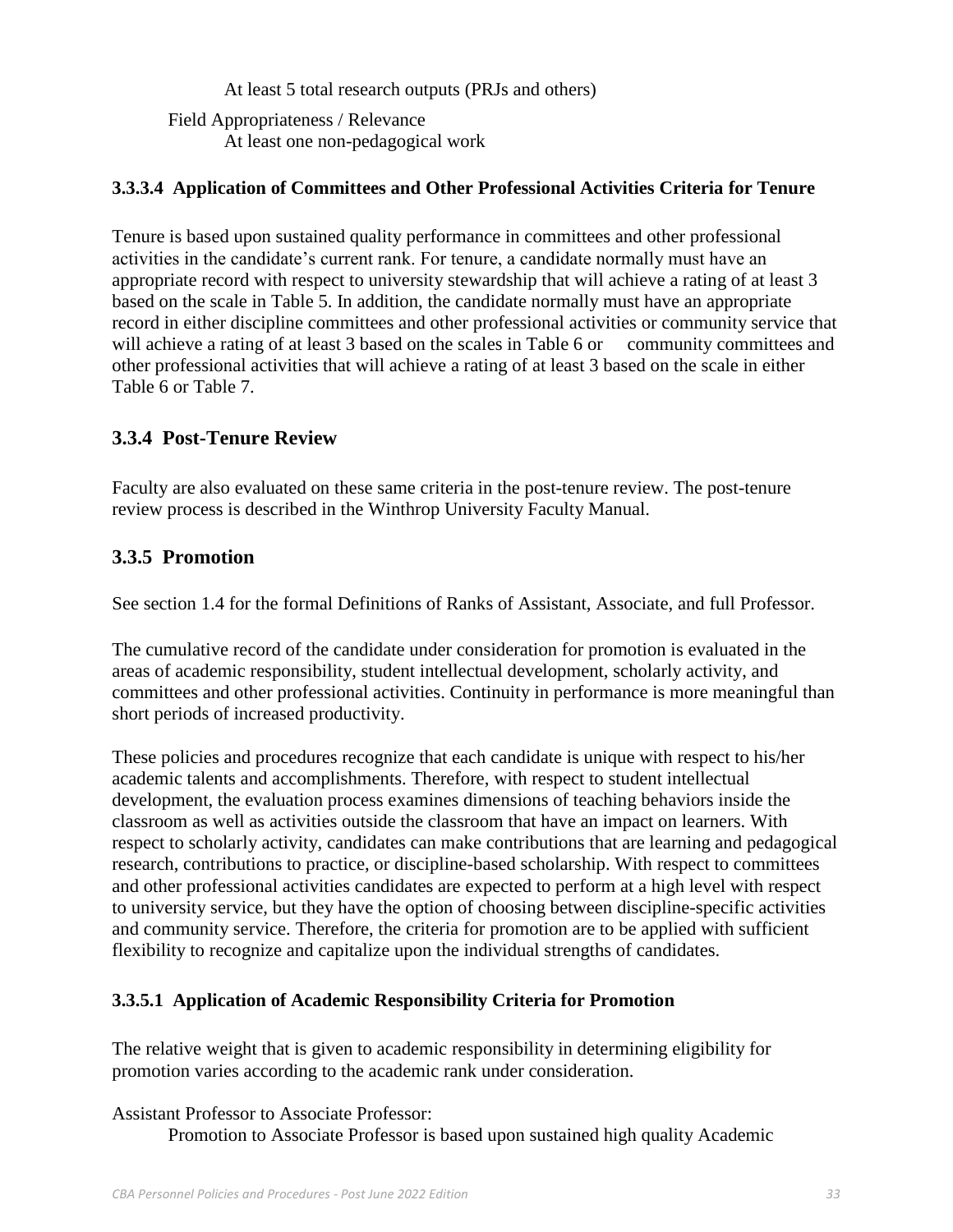Responsibility performance in the rank of Assistant Professor. For promotion to the rank of Associate Professor a candidate normally must have an appropriate record of Academic Responsibility that will achieve a rating of 3 or better based on the scale in Table 1.

Associate Professor to Professor:

Promotion to Professor is based upon sustained high quality Academic Responsibility performance in the rank of Associate Professor. A candidate seeking promotion to the rank of Professor normally must have an established record of superior Academic Responsibility that will achieve a rating of 3 or better based on the scale in Table 1.

#### **3.3.5.2 Application of Student Intellectual Development Criteria for Promotion**

The relative weight that is given to student intellectual development in determining eligibility for promotion varies according to the academic rank under consideration.

Assistant Professor to Associate Professor:

Promotion to Associate Professor is based upon sustained effective performance in the rank of Assistant Professor. Only in exceptional cases will a recommendation for promotion to Associate Professor be given to a candidate who has not earned a rating of at least 3 according to the scale in Table 2.

#### Associate Professor to Professor:

Promotion to Professor is based upon sustained effective performance in the rank of Associate Professor. Normally a candidate who has not earned a rating of at least 3 according to the scale in Table 2 and demonstrated some of the characteristics of a rating of 2 will not be recommended for promotion to Professor.

#### **3.3.5.3 Application of Scholarly Activity Criteria for Promotion**

The relative weight of the quality component for scholarly activity in determining eligibility for promotion is higher for promotion to Professor than for promotion to Associate Professor.

Assistant Professor to Associate Professor:

Promotion to Associate Professor is based upon sustained high quality performance in the rank of Assistant Professor. For promotion to the rank of Associate Professor a candidate normally must have an appropriate record that yields ratings of at least 3 on all annual evaluations of Scholarly Activity during the review period. In addition to the dimensions of research evaluated annually, there are additional specific minimum expectations for promotion in the areas of Quality, Quantity, and Relevance:

**Ouality** 

At least one Type I work At least 15 quality points (see Table 3)

#### **Quantity**

At least three quality articles (Type I, II, or III) Computer Science candidates must have at least one journal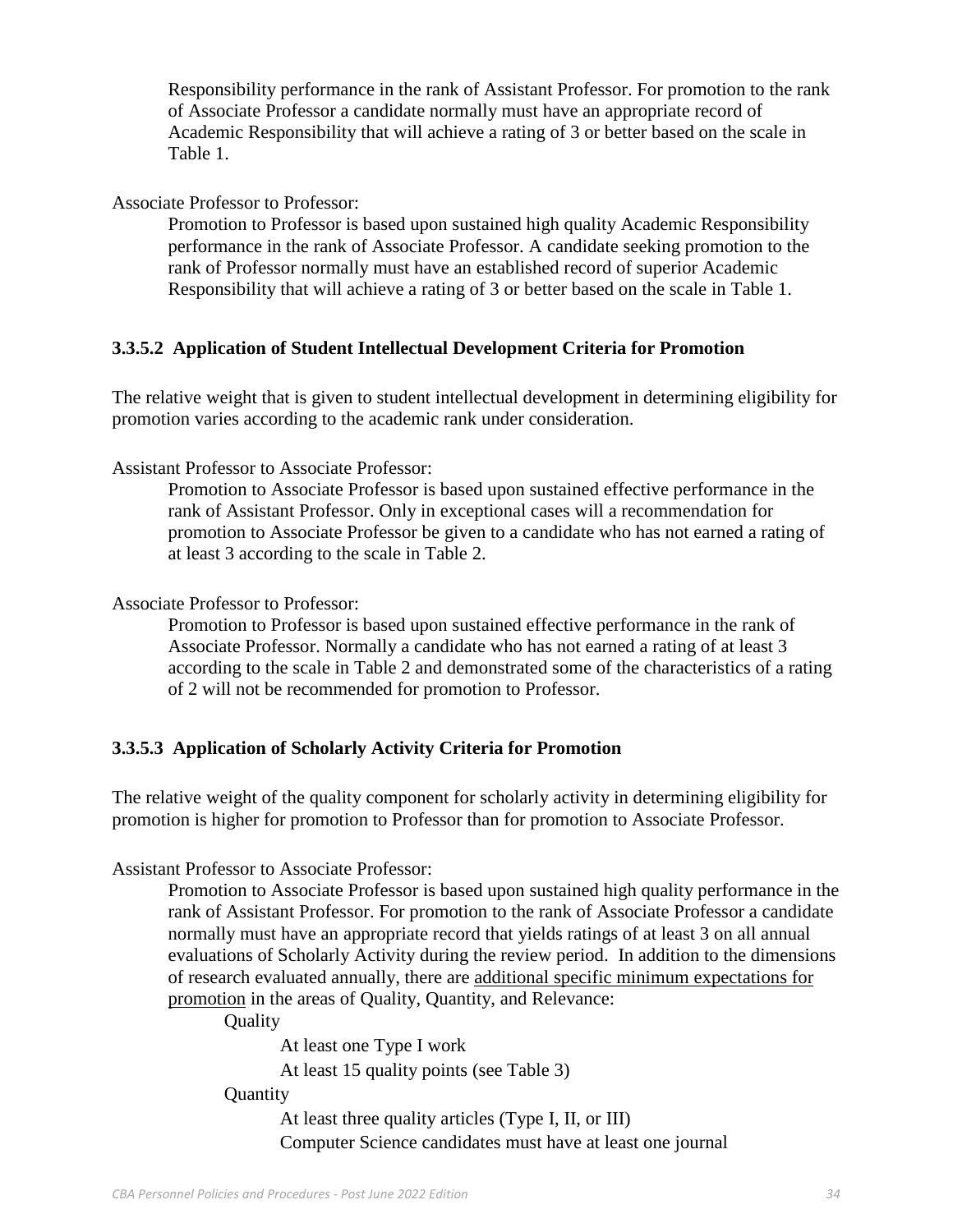## (PRJ, non-conference related) publication **Continuity** At least 5 total research outputs (PRJs and others) Field Appropriateness/Relevance At least one non-pedagogical work

#### Associate Professor to Professor:

Promotion to Professor is based upon sustained high quality performance in the rank of Associate Professor. Superior quality of scholarly activity is a major consideration for promotion to this rank. A candidate seeking promotion to the rank of Professor normally must have an established record of superior quality in scholarly activity that yields ratings of at least 3 on all annual evaluations of Scholarly Activity during the review period. In addition to the dimensions of research evaluated annually, for promotion there are additional specific minimum expectations in the areas of Quality, Quantity, Relevance, and Non-quantitative Aspects:

#### **Ouantity**

At least three quality articles (Type I, II, III) since the submission of the last promotion portfolio.

Computer Science candidates must have at least one journal (PRJ, non-conference related) publication

Quality

At least one Type I work

At least 15 quality points (see Table 3)

**Continuity** 

At least 5 total research outputs (PRJs and others)

Field Appropriateness/Relevance

At least one non-pedagogical work

Non-Quantitative Aspects

Evidence of a significant leadership role in scholarly activity

#### **3.3.5.4 Application of Committees and Other Professional Activities Criteria for Promotion**

The relative weight that is given to committees and other professional activities in determining eligibility for promotion varies according to the academic rank under consideration. Because of the requirements for demonstration of maturity and leadership, the impact and extent of committees and other professional activities is a larger factor in promotion to Professor than for promotion to Associate Professor.

Assistant Professor to Associate Professor:

Promotion to Associate Professor is based upon sustained high quality committees and other professional activities performance in the rank of Assistant Professor. For promotion to the rank of Associate Professor a candidate normally must have an appropriate record of university service that will achieve a rating of at least 3 based on the scale in Table 5. In addition, the candidate must have an appropriate record in either discipline-specific activities or community service that will achieve a rating of at least 3 based on the scales in Tables 6 or 7, respectively.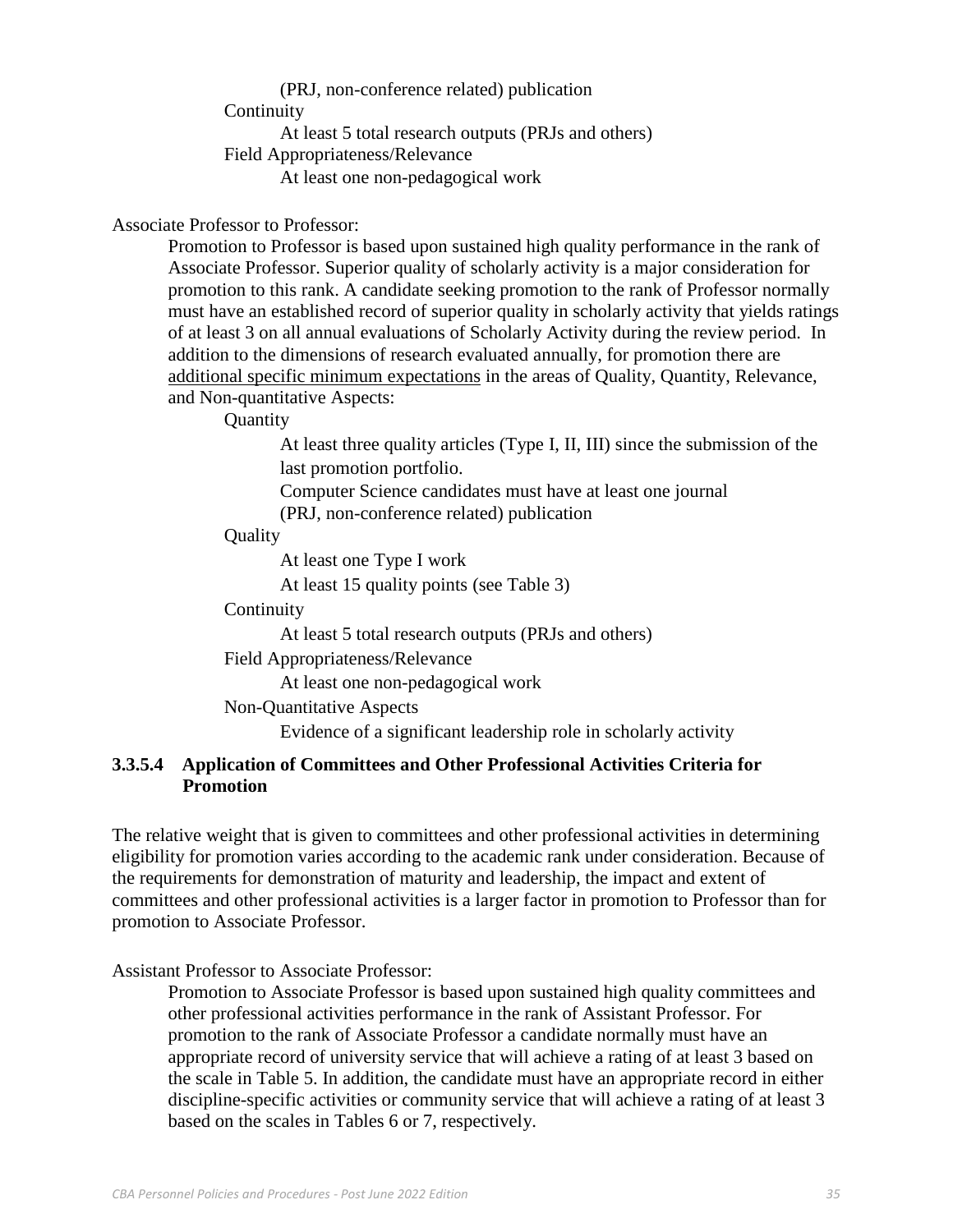Associate Professor to Professor:

Promotion to Professor is based upon sustained high quality committees and other professional activities performance in the rank of Associate Professor. A candidate seeking promotion to the rank of Professor normally must have an established record of superior quality in university service that will achieve a rating of 2 or better based on the scales in Table 5. In addition, the candidate must normally have an appropriate record in either discipline-specific activities or community service that will achieve a rating of at least 3 based on the scales in Tables 6 and 7, respectively.

## **4. Peer Review System**

The faculty of the College of Business Administration is committed to improvement of student intellectual development and other aspects of faculty productivity. An important component of that improvement effort is peer review. The system consists of the following three items, which can be found on the CBA Faculty Resources web page:

1. Peer Review Form for Personnel File

This is a one page form, to be completed by the reviewer, signed by both, and inserted in the personnel file. This is to verify that the review was conducted and oral and written feedback have been provided to the faculty member being reviewed.

2. Peer Review Feedback Form

This is a report prepared by the reviewer and discussed with the faculty member being reviewed. The material on the form will serve as the basis of feedback. This is the written feedback referred to in the system description. Although the written feedback will not be given to the chair, dean, or any other persons, the candidate may elect to include the feedback letter in the pre-tenure, tenure, or promotion portfolio.

#### 3. Peer Review Data Collection Instrument

This is a multi-page form to be used by the reviewer in any way he/she deems to be helpful. It is a set of prompts to be used to collect and organize data that the reviewer might use to complete the Peer Review Feedback Form and conduct the interview. It is only a suggestion and will not be a part of the formal review process unless both the reviewer and the faculty member under review wish to use it as a basis for discussion. The Data Collection Instrument is primarily for the benefit of the reviewer but does help to clarify expectations. It is not something that is required to be given to the faculty member being reviewed. Whether it is or is not shared with the faculty member being reviewed is up to the reviewer. As with the Feedback Form, in no case will this instrument be distributed to any persons other than the reviewer and faculty member under review.

#### **4.1 Peer Review of Non-Tenured Tenure-Track Faculty**

In addition to the annual evaluation process, all non-tenured tenure-track faculty members will be reviewed by a peer in the first and second years of employment. Any CBA faculty member may elect to participate in the Peer Review Process, regardless of tenure status or type of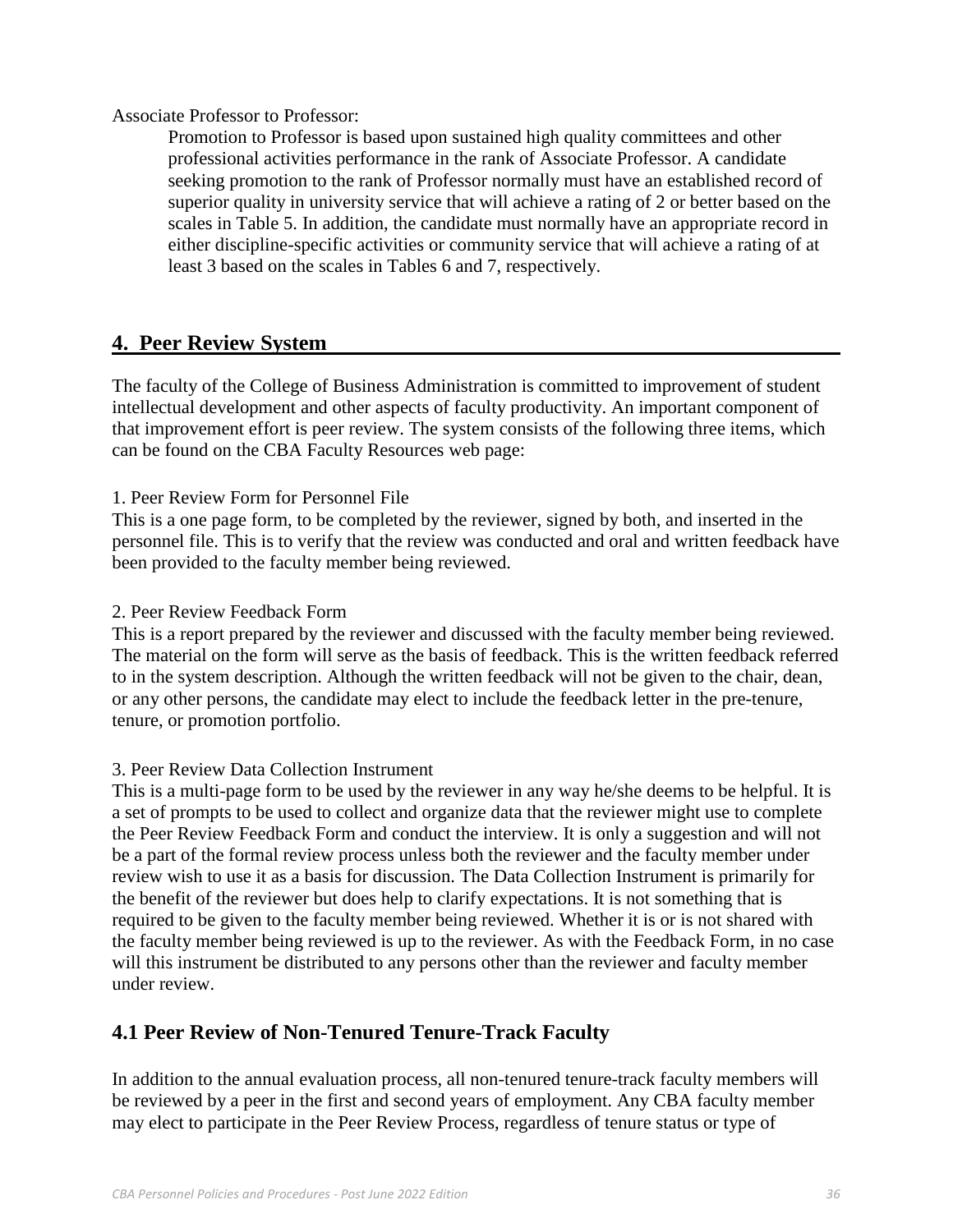appointment. Requests to organize a review in a given year should be made to the Department Chair.

In the first and second years of a faculty member's probationary period, a faculty peer reviewer will provide feedback regarding the faculty member's academic responsibility, student intellectual development, scholarly activity, and committees and other professional activities, in addition to the annual evaluation by the department chair and dean.

#### **4.1.1 Process for Review**

This schedule may be adjusted if the faculty member has received credit toward tenure based on a prior service.

- a. The peer reviewer will be chosen by the department chair from among three recommendations made by the faculty member. The peer reviewer must be tenured at Winthrop and may be from inside or outside the faculty member's department but must hold rank in the College of Business Administration. The peer reviewer should agree to serve for at least two years. It is recommended that the reviewer should have close interaction with the faculty member and some personnel experience at the College or University level.
- b. The faculty member and peer reviewer should meet to discuss goals and progress relevant to each of the areas to be evaluated. As part of the review, the peer reviewer should observe the faculty member's classes and review annual reports (preliminary draft of the current year), course and scholarship materials, student evaluations, and other relevant materials.
- c. Based on observations, discussions, and reviews of the relevant materials, the peer reviewer will provide the faculty member written confidential feedback designed to suggest areas for development in academic responsibility, student intellectual development, scholarly activity, and committees and other professional activities.
- d. The peer reviewer's written feedback will be shared only with the faculty member; however, the peer reviewer will provide the dean's office with a statement that the evaluation has been completed, noting that discussions, observations, and review of written materials or other activities have taken place. This notification form will be included in the faculty member's personnel file.

## **4.2 Peer Review of Non-Tenure Track Faculty**

 Faculty who are in restricted (not probationary) positions who have renewable contracts and whose responsibilities are primarily instructional may elect to receive feedback on their performance from a faculty peer, in addition to evaluations by the department chair and dean. The review can follow the same procedure as that for probationary faculty or may be limited to feedback based on the faculty member's annual report and other relevant materials. Reviewers should consider the nature of the faculty member's responsibilities, which may be more limited than those of probationary faculty members. Faculty in restricted positions do not participate in the pre-tenure or tenure review processes but will participate in this peer review every year as well as reappointment reviews according to Section 5 below.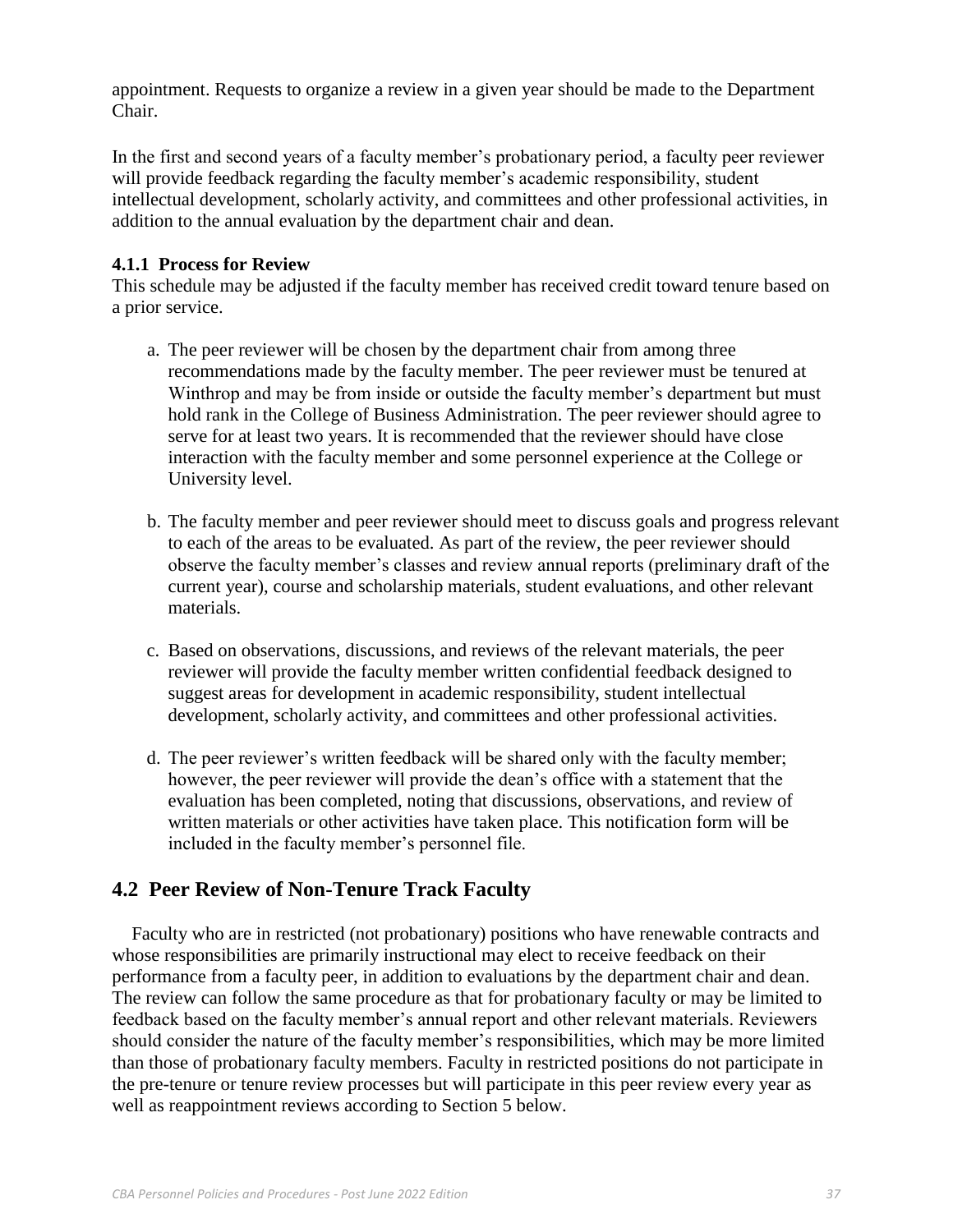Non tenure track faculty whose positions are covered by the University Administrative Review procedure will have peer evaluation done annually as part of that system.

## **4.3 Areas for Peer Review**

#### **Peer Review of Academic Responsibility**

Discussions of academic responsibility will be based on the Winthrop University Faculty Manual, the Personnel Review Procedures in the College of Business Administration Faculty Manual, the annual report form, and the form used for Review of Faculty Member by Chair. The peer reviewer should evaluate the academic responsibility of the faculty member being reviewed and identify and discuss areas of strength, areas for development, and major problem areas, should any be identified. In addition to discussing overall academic responsibility, consideration will be given to professional development, professional responsibilities, and support of student services.

#### **Peer Review of Student Intellectual Development**

Discussions of student intellectual development should be based on the Winthrop University Faculty Manual, the Personnel Review Procedures in the College of Business Administration Faculty Manual, the annual report form, and the form used for Review of Faculty Member by Chair. The peer reviewer should evaluate the student intellectual development activities of the faculty member being reviewed and identify and discuss areas of strength, areas for development, and major problem areas, should any be identified. In addition to discussing overall student intellectual development, consideration should be given to activities that are directly related to the classroom as well as activities that take place outside of the classroom.

#### **Peer Review of Scholarly Activity**

Discussions of scholarly activity should be based on the Winthrop University Faculty Manual, the Personnel Review Procedures in the College of Business Administration Faculty Manual, the annual report form, and the form used for Review of Faculty Member by Chair. The peer reviewer should evaluate the scholarly activity of the faculty member being reviewed and identify and discuss areas of strength, areas for development, and major problem areas, should any be identified. In addition to discussing the quantity of outputs, consideration should be given to continuity, quality, field appropriateness/relevance, and authorship.

#### **Peer Review of Committees and Other Professional Activities**

Discussions of committees and other professional activities should be based on the Winthrop University Faculty Manual, the Personnel Review Procedures in the College of Business Administration Faculty Manual, the annual report form, and the form used for Review of Faculty Member by Chair. The peer reviewer should evaluate the committees and other professional activities of the faculty member being reviewed and identify and discuss areas of strength, areas for development, and major problem areas, should any be identified. In addition to discussing overall committees and other professional activities, consideration should be given to university committees and other professional activities, discipline committees and other professional activities, and community committees and other professional activities.

# **5. Policy for Non-Tenure-Track Faculty**

All non-tenure-track appointments are for a specified term of service. The letter of appointment shall specify the length of the term of service. For a multi-year appointment, Department Chairs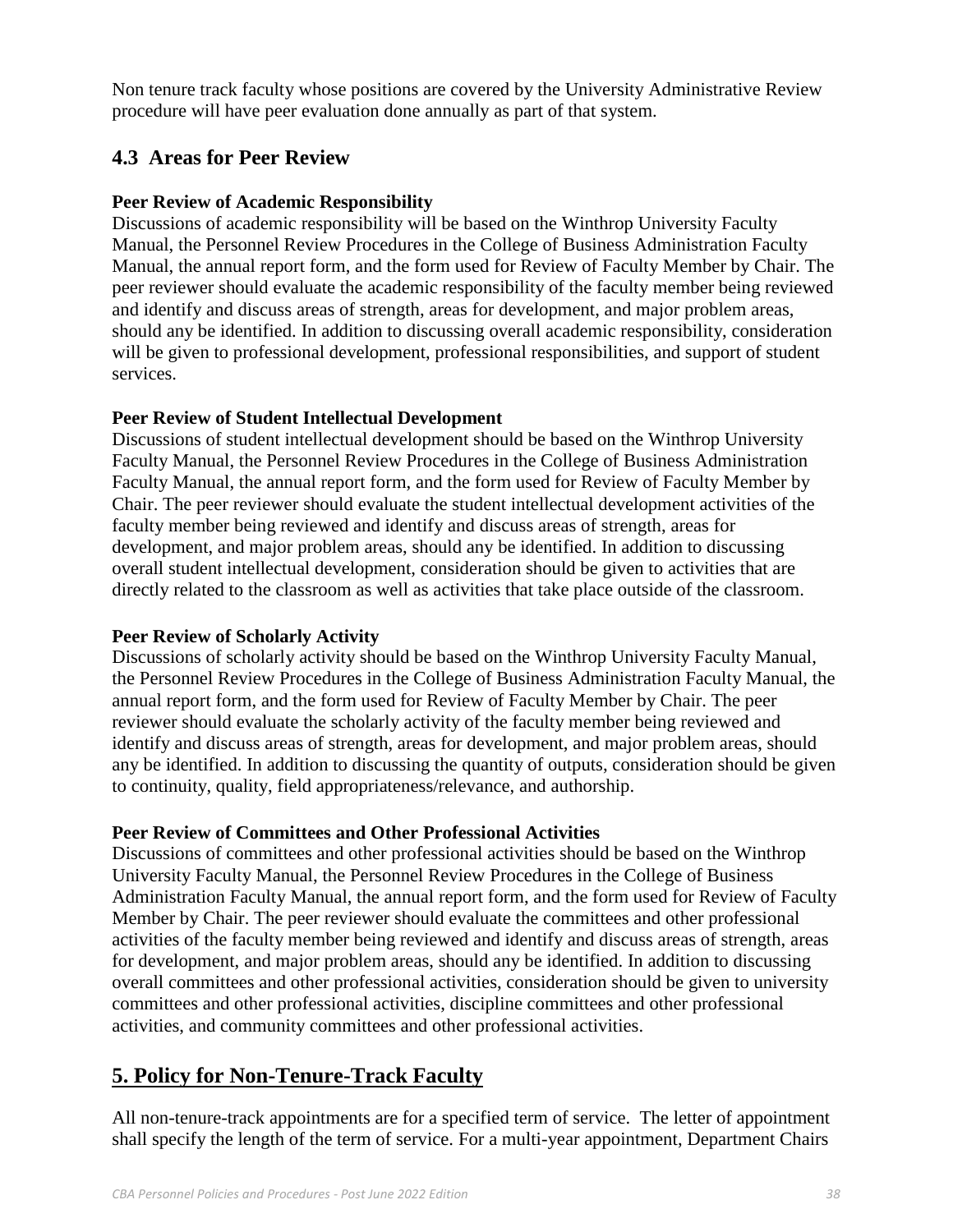will provide each non-tenure-track faculty member in the department a letter each year (using the annual review timeline) that provides an evaluation of the faculty member's accomplishments during the previous year. For a single year appointment, no annual review is required unless the contract has already been renewed. The letter should clearly and specifically address strengths and weaknesses in the performance of the faculty member as related to the particular roles and responsibilities of that faculty member.

For renewal of a multi-year appointment, the review process for each reappointment of nontenure-track faculty must include formal review and written recommendations from the Department Chair, the CBA Personnel Committee, and the Dean. Non-tenure-track faculty are evaluated using the academic responsibility, student intellectual development, and committees and other professional activities (i.e., service) criteria described in Section 3. Scholarly activity is evaluated with respect to the expectations of scholarly contributions described in the letter of appointment. The assessment of the candidate's performance in any of these areas must address at least the following: (i) the faculty member's demonstrated professional competence; (ii) potential for future contribution to Winthrop University; and (iii) institutional needs and resources, (iv) maintenance of necessary credentials or qualifications to meet their academic or practitioner qualification.

The candidate is responsible for compiling the review materials (using the same timeline as that used for tenure-track candidates), including: Letter of Appointment, Vita, Performance Appraisals & Annual Reports, Student Evaluations, Peer Reviews (if available), and Candidate Material (i.e., the candidate provides documentation and evidence with respect to academic responsibility, student intellectual development (such as tests, exams, projects, and/or assignments), appropriate scholarly activity, and committees and other professional activities, such as documents/work produced by a committee). A separate folder will contain the Chair's recommendation, Personnel Committee recommendations, and Dean's statement. A favorable recommendation does not guarantee on-going employment beyond the non-tenure-track faculty member's negotiated contract term; however, reappointment of non-tenure-track faculty is contingent on a favorable reappointment review.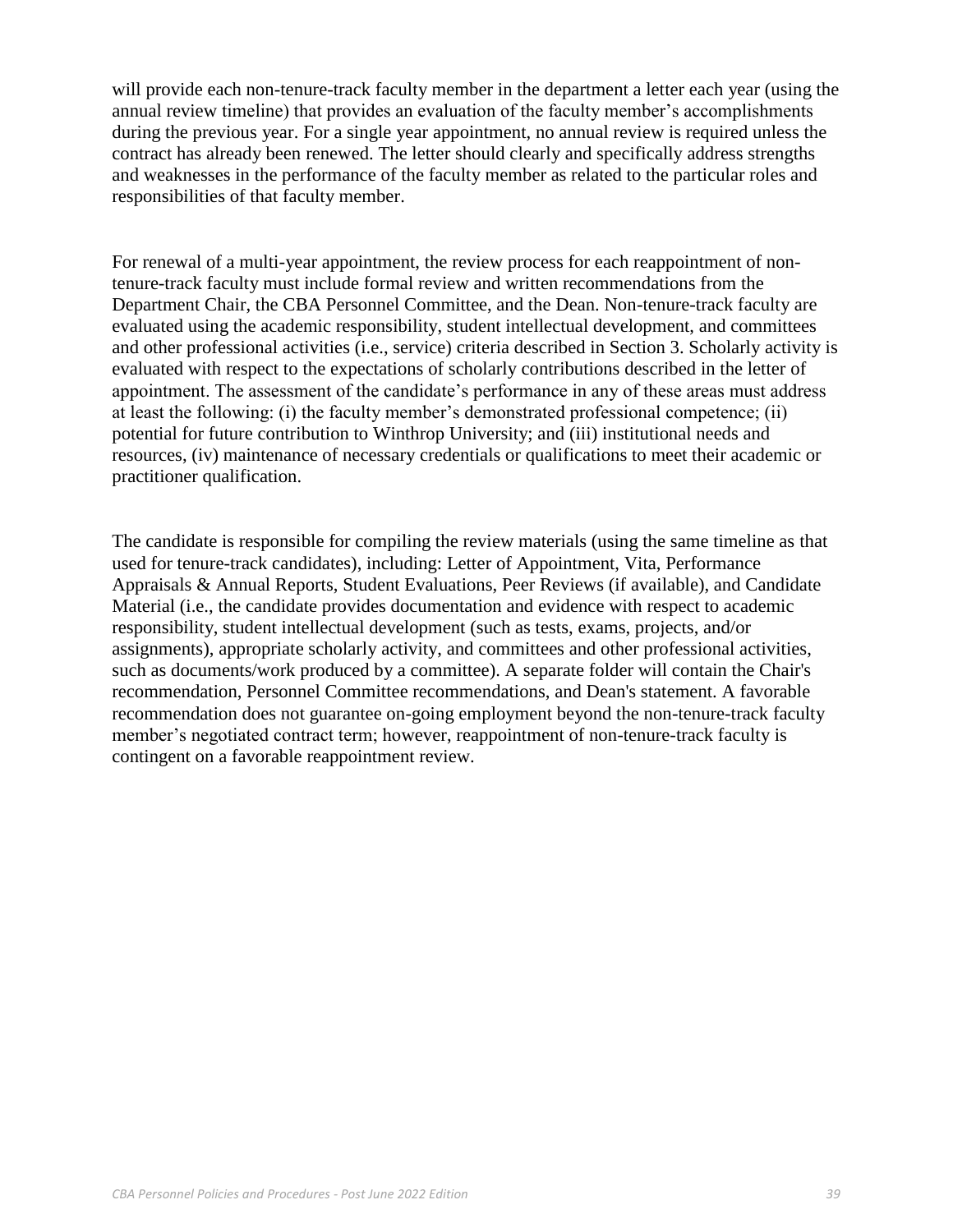# **Policy for Adjunct Faculty**

The College of Business Administration will follow the general guidelines for adjunct employees as published by the University.

Qualifications:

**6**

**.**

- Must meet SACS qualifications statements
- Must have business/organizational experience to support the degree and course being taught

• Should meet AACSB standards for "academically" or "professionally" qualified status to teach courses

All adjunct faculty will submit a complete resume and transcript showing highest degree earned.

It is the responsibility of department chairs to propose candidates for adjunct faculty positions and collect appropriate qualifications and resume.

The dean will approve adjunct faculty assignments. The dean will maintain records on adjunct faculty.

Adjunct faculty should attend the orientation for adjunct faculty conducted by the Associate Dean.

All adjunct faculty members must administer the student evaluation in all sections taught.

The appropriate chair will evaluate all adjunct faculty members after each semester teaching in the program. The chair should consult with the adjunct faculty member on the evaluation before a second semester assignment.

## **6. Consulting and Outside Employment**

Full time employees must submit appropriate university paperwork for any and all paid employment conducted during the term of their contract.

The Winthrop University policy regarding outside employment for faculty members is available on the Winthrop University Policy and Procedure Repository. Faculty should submit the appropriate request form.